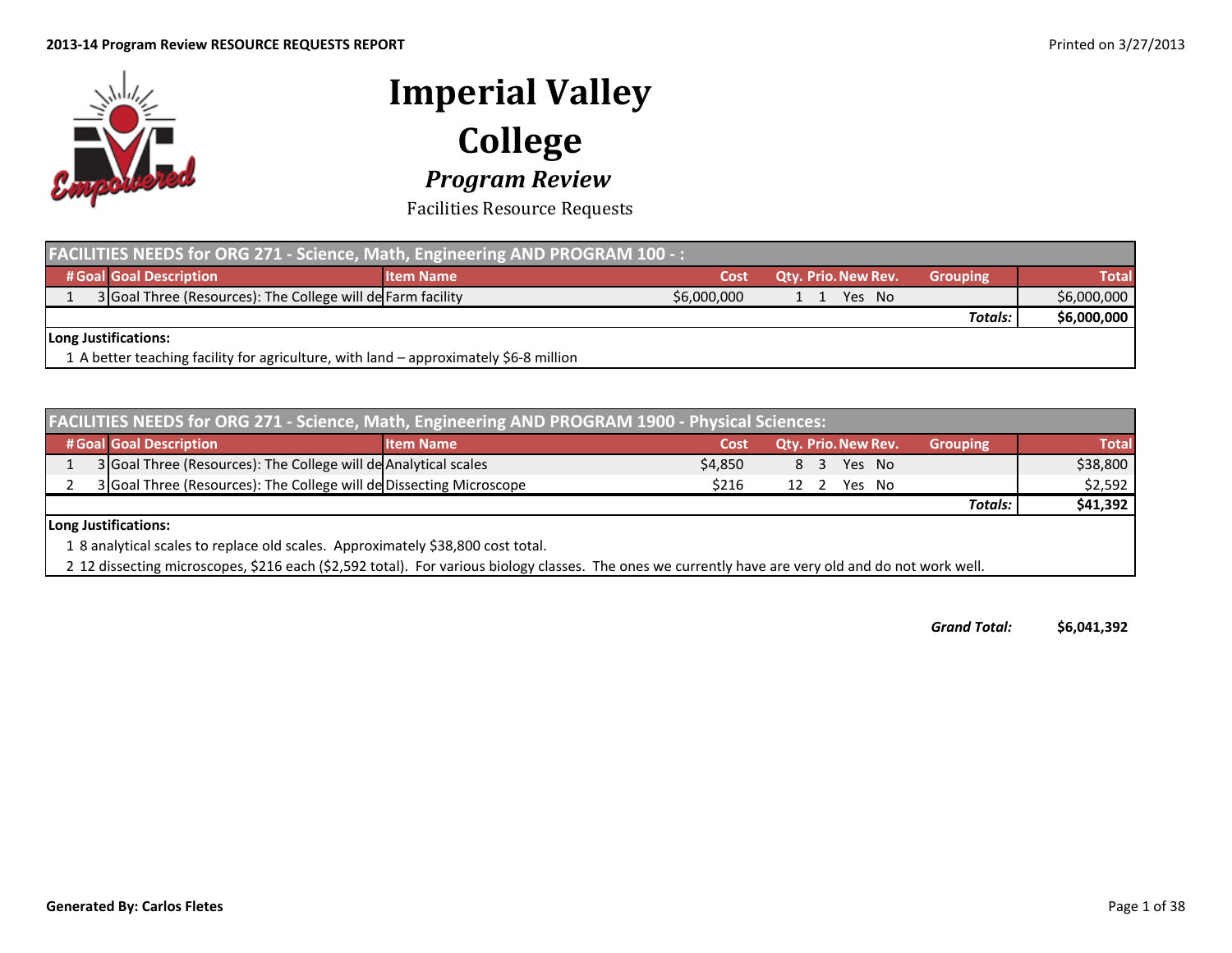

Marketing Resource Requests

| MARKETING NEEDS for ORG 112 - Stakeholders & Visioning Process AND PROGRAM 6790 - Other General Inst Support Services: |                                                                                                                   |         |                            |                 |              |  |  |  |
|------------------------------------------------------------------------------------------------------------------------|-------------------------------------------------------------------------------------------------------------------|---------|----------------------------|-----------------|--------------|--|--|--|
| # Goal Goal Description                                                                                                | <b>Item Name</b>                                                                                                  | Cost    | <b>Qty. Prio. New Rev.</b> | <b>Grouping</b> | <b>Total</b> |  |  |  |
| 1 Goal One (Institutional Mission and Effectiv Visioning                                                               |                                                                                                                   | \$5.500 | Yes No<br>11               |                 | \$5,500      |  |  |  |
|                                                                                                                        |                                                                                                                   |         |                            | <b>Totals:</b>  | \$5,500      |  |  |  |
| Long Justifications:                                                                                                   |                                                                                                                   |         |                            |                 |              |  |  |  |
|                                                                                                                        | 1 Every three years IVC holds community visioning meetings throughout the District. That will occur in Fall 2013. |         |                            |                 |              |  |  |  |

| <b>MARKETING NEEDS for ORG 223 - Humanities AND PROGRAM 1000 - Fine and Applied Arts:</b>                                       |                  |         |                            |                 |              |  |  |  |
|---------------------------------------------------------------------------------------------------------------------------------|------------------|---------|----------------------------|-----------------|--------------|--|--|--|
| # Goal Goal Description                                                                                                         | <b>Item Name</b> | Cost    | <b>Qtv. Prio. New Rev.</b> | <b>Grouping</b> | <b>Total</b> |  |  |  |
| 2 Goal Two (Student Learning Programs and Marketing Cost \$1000.00                                                              |                  | \$1.000 | Yes No                     |                 | \$1,000      |  |  |  |
|                                                                                                                                 |                  |         |                            | <b>Totals:</b>  | \$1,000      |  |  |  |
| Long Justifications:                                                                                                            |                  |         |                            |                 |              |  |  |  |
| 1 To provide for hospitality for events at the gallery, community outreach and enrichment, instruction and program enhancement. |                  |         |                            |                 |              |  |  |  |

| <b>MARKETING NEEDS for ORG 352 - Business AND PROGRAM 500 -:</b> |                                                                        |                  |         |                            |                 |              |  |  |
|------------------------------------------------------------------|------------------------------------------------------------------------|------------------|---------|----------------------------|-----------------|--------------|--|--|
|                                                                  | # Goal Goal Description                                                | <b>Item Name</b> | Cost    | <b>Qty. Prio. New Rev.</b> | <b>Grouping</b> | <b>Total</b> |  |  |
|                                                                  | 3 Goal Three (Resources): The College will de Marketing Cost \$1000.00 |                  | \$1.000 | Yes No<br>14               |                 | \$1,000      |  |  |
|                                                                  |                                                                        |                  |         |                            | Totals:         | \$1,000      |  |  |
|                                                                  | Long Justifications:                                                   |                  |         |                            |                 |              |  |  |

1 The Business Department offers several smaller programs that benefit the community, but may be flying under the radar so to speak and more marketing could help these programs (CISCO, Legal Assistant, Business Marketing/Management) grow and flourish.

| MARKETING NEEDS for ORG 676 - Fire Science AND PROGRAM 2100 - Public Affairs and Services: |                  |         |                            |                 |         |  |  |  |
|--------------------------------------------------------------------------------------------|------------------|---------|----------------------------|-----------------|---------|--|--|--|
| # Goal Goal Description                                                                    | <b>Item Name</b> | Cost    | <b>Qty. Prio. New Rev.</b> | <b>Grouping</b> | Total   |  |  |  |
| 3 Goal Three (Resources): The College will de Marketing Cost \$1000.00                     |                  | \$1.000 | Yes No                     |                 | \$1,000 |  |  |  |
|                                                                                            |                  |         |                            | Totals:         | \$1,000 |  |  |  |

**Long Justifications:**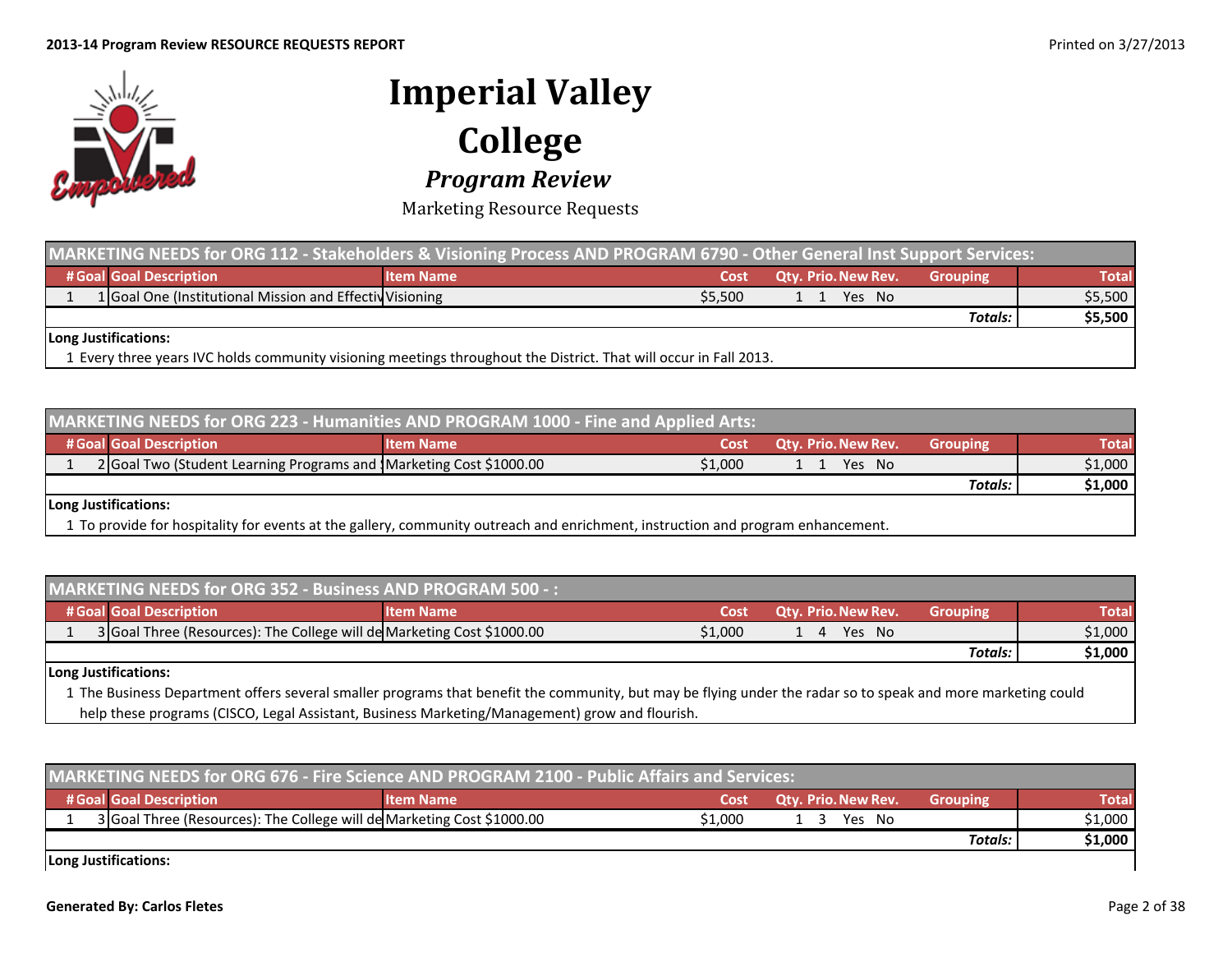1 There is an ongoing need to increase the diversity (gender and ethnicty) of the Fire Academy & Fire Technoloyg programs. Reaching out to non‐traditional students requires marketing in multiple media formats.

*Grand Total:* **\$8,500**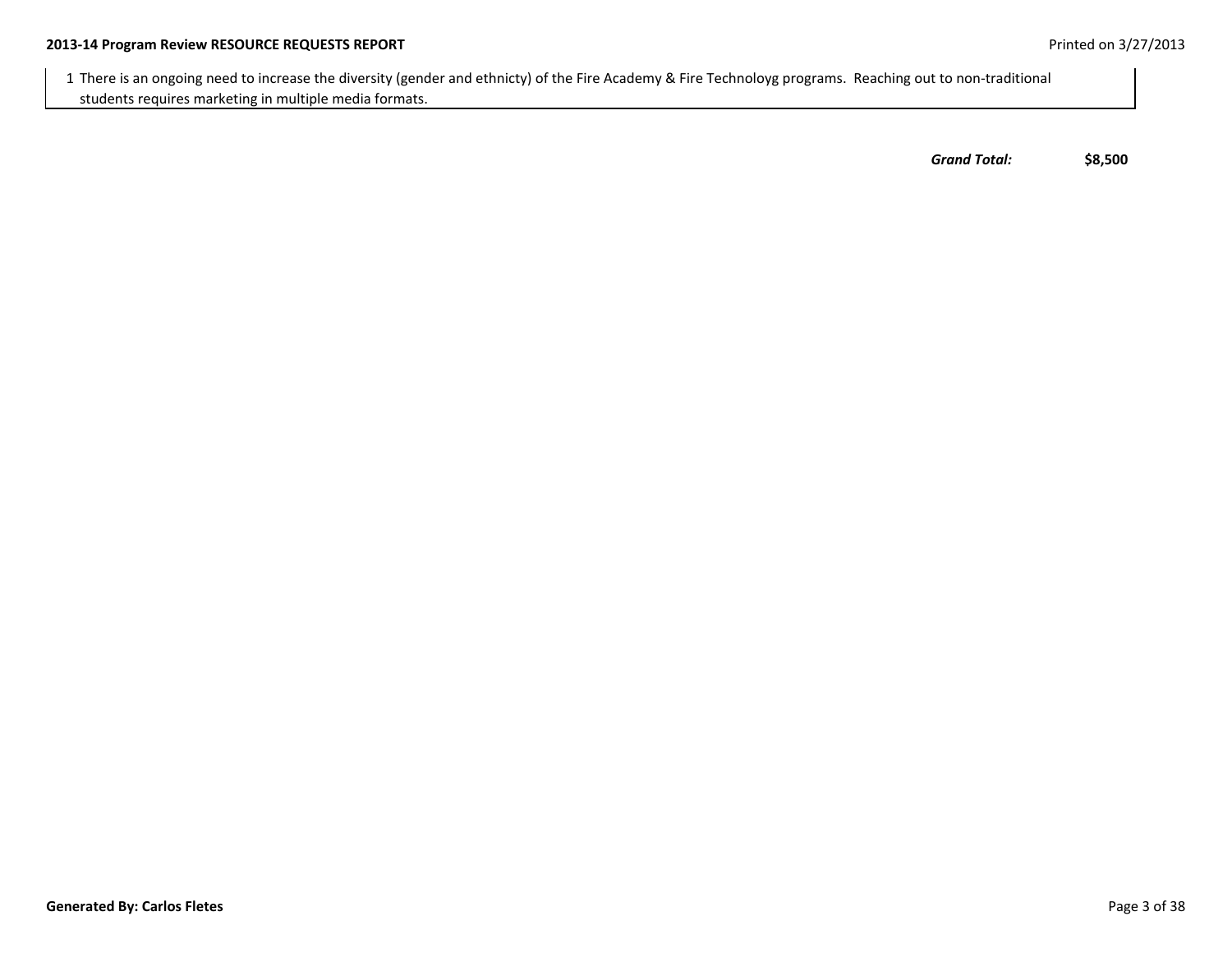

Professional Development Resource Requests

| PROFESSIONAL DEVELOPMENT NEEDS for ORG 103 - Human Resources AND PROGRAM 6730 - Human Resources Management: |                                                                             |                  |          |                            |                           |              |  |  |
|-------------------------------------------------------------------------------------------------------------|-----------------------------------------------------------------------------|------------------|----------|----------------------------|---------------------------|--------------|--|--|
|                                                                                                             | # Goal Goal Description                                                     | <b>Item Name</b> | Cost     | <b>Qty. Prio. New Rev.</b> | <b>Grouping</b>           | <b>Total</b> |  |  |
|                                                                                                             | 3 Goal Three (Resources): The College will de Rewards & Recognition Program |                  | \$15,000 | 1 1                        | Yes No fessional Developm | \$15,000     |  |  |
|                                                                                                             | 3 Goal Three (Resources): The College will de Travel - Staff Conference     |                  | \$3.155  |                            | Yes No ssional Developme  | \$3,155      |  |  |
|                                                                                                             |                                                                             |                  |          |                            | Totals:                   | \$18,155     |  |  |

### **Long Justifications:**

### 1 PREFACE

While the awards and categories listed in this program offer <sup>a</sup> wide range of opportunities to recognize employee performance, this program is not intended to eliminate or reduce the significance of informal appreciation and recognition. Daily recognition from supervisors, colleagues, and customers are highly encouraged. Informal recognition supports the formal program and is extremely important to the well‐being and morale of Imperial Valley College

### PURPOSE

The Imperial Valley College Employee Recognition Program (ERP) consists of many different components that serve to enhance the quality of work environment for many IVC employees and was established in an effort to recognize and reward staff that has made an extraordinary contribution to the success of the overall mission of the District or to the community. The goal is to make employee recognition an integral part of our District's operations.

According to <sup>a</sup> survey conducted by the Society of Human Resources Management, eight out of ten organizations have developed and implemented an employee recognition program (SHRM/Globoforce, 2011). More locally, an anonymous survey was conducted through the Human Resources Office at IVC of all employees to gauge employment satisfaction levels. Sixty three responses were received. Of this sample, over fifty percent of respondents reported low satisfaction levels with feedback and recognition they receive as employees of the College. Faced with an economy that has left members of the community feeling insecure and overwhelmed, recognition programs, which have <sup>a</sup> positive correlation with promoting employee engagement and satisfaction, are projected to enhance the Imperial Valley College experience for stakeholders.

2 Account 5220 ‐ Staff Development. Travel for HR staff to ACHRO conference in Palm Springs and travel for Dean of HR to LCW, and SHRM conferences. ACHRO estimating \$450 per person SHRM estimating \$700 LCW estimating \$450

| PROFESSIONAL DEVELOPMENT NEEDS for ORG 205 - SLO Deparment AND PROGRAM 6010 - Academic Administration: |                  |       |                                          |  |       |  |  |
|--------------------------------------------------------------------------------------------------------|------------------|-------|------------------------------------------|--|-------|--|--|
| # Goal Goal Description                                                                                | <b>Item Name</b> |       | <b>Cost Qty. Prio. New Rev.</b> Grouping |  | Total |  |  |
| 3 Goal Three (Resources): The College will de Travel - Staff Conferences                               |                  | \$680 | 2 Yes No                                 |  | \$680 |  |  |

#### **GeneratedBy: Carlos Fletes** Page 4 of 38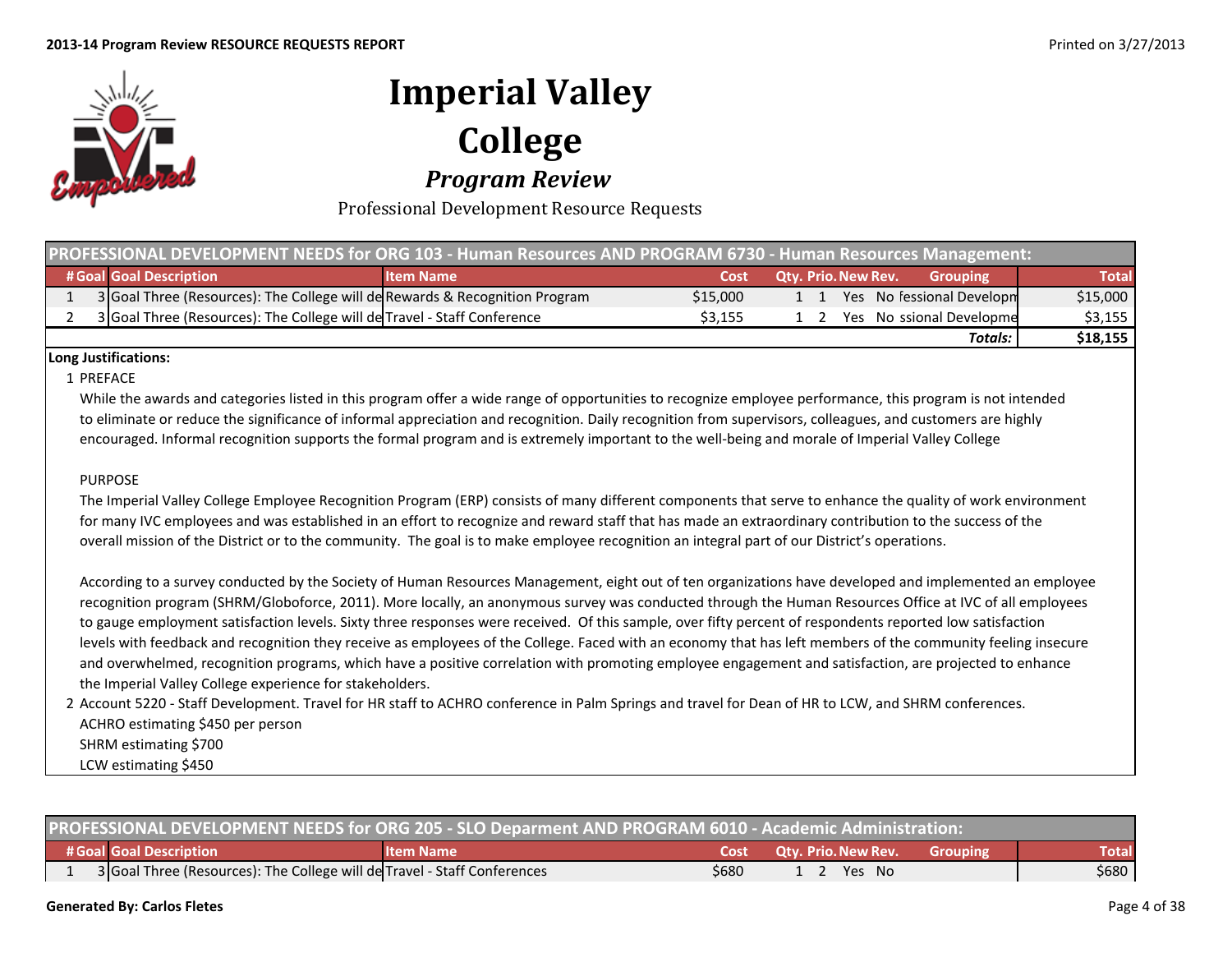**\$680**

*Totals:*

### **Long Justifications:**

1 Curriiculum Institute and others to address ACCJC recommendations related to SLOs/PLOs/SAOS

| PROFESSIONAL DEVELOPMENT NEEDS for ORG 211 - Arts and Letters AND PROGRAM 1500 - English: |                  |          |                            |                 |              |  |  |  |
|-------------------------------------------------------------------------------------------|------------------|----------|----------------------------|-----------------|--------------|--|--|--|
| # Goal Goal Description                                                                   | <b>Item Name</b> | Cost     | <b>Qty. Prio. New Rev.</b> | <b>Grouping</b> | <b>Total</b> |  |  |  |
| 2 Goal Two (Student Learning Programs and Professional Development                        |                  | \$10,000 | Yes No<br>- 5              |                 | \$10,000     |  |  |  |
|                                                                                           |                  |          |                            | Totals:         | \$10,000     |  |  |  |
| ll ong luctifications:                                                                    |                  |          |                            |                 |              |  |  |  |

**Long Justifications:**

1 Data on retention and success in English classes indicates <sup>a</sup> broad range of effectiveness and productivity among the full‐ and part‐time instructors.

We seek professional development workshops aimed at helping our instructors increase their teaching effectiveness to improve student learning.

| <b>PROFESSIONAL DEVELOPMENT NEEDS for ORG 211 - Arts and Letters AND PROGRAM 1501 - ESL:</b> |                                                                        |                  |          |                            |                 |          |  |  |
|----------------------------------------------------------------------------------------------|------------------------------------------------------------------------|------------------|----------|----------------------------|-----------------|----------|--|--|
|                                                                                              | # Goal Goal Description                                                | <b>Item Name</b> | Cost     | <b>Qty. Prio. New Rev.</b> | <b>Grouping</b> | Total    |  |  |
|                                                                                              | 3 Goal Three (Resources): The College will de Professional Development |                  | \$10,000 | Yes No                     |                 | \$10,000 |  |  |
|                                                                                              |                                                                        |                  |          |                            | Totals:         | \$10,000 |  |  |

### **Long Justifications:**

1 The ESL department has conducted evaluations on all full‐time and part‐time faculty members in order to attend to the quality of instruction. Based on these evaluations, it is clear that faculty, particularly part‐time fauclty, demonstrate <sup>a</sup> strong need for professional development to ensure consistency in instruction and knowledge and use of best practices and recent innovations.

| PROFESSIONAL DEVELOPMENT NEEDS for ORG 262 - Foreign Languages AND PROGRAM 1100 - World Language/Speech: |                                                                          |                  |       |                            |                                |              |  |
|----------------------------------------------------------------------------------------------------------|--------------------------------------------------------------------------|------------------|-------|----------------------------|--------------------------------|--------------|--|
|                                                                                                          | # Goal Goal Description                                                  | <b>Item Name</b> | Cost  | <b>Qty. Prio. New Rev.</b> | <b>Grouping</b>                | <b>Total</b> |  |
|                                                                                                          | 2 Goal Two (Student Learning Programs and Conference and Workshop Travel |                  | \$400 |                            | 7 10 Yes No fessional Developm | \$2,800      |  |
|                                                                                                          |                                                                          |                  |       |                            | <b>Totals:</b>                 | \$2,800      |  |
|                                                                                                          | Long Justifications:                                                     |                  |       |                            |                                |              |  |

1 Conference and workshops participation will provide faculty with the necessary tools to enhance their teaching and be up‐to‐date with recent pedagogical advancement. This will have <sup>a</sup> positive effect in student retention and success rates.

| PROFESSIONAL DEVELOPMENT NEEDS for ORG 343 - Electrical Residential Technologies AND PROGRAM 900 -: |                  |          |                            |                 |          |  |  |  |
|-----------------------------------------------------------------------------------------------------|------------------|----------|----------------------------|-----------------|----------|--|--|--|
| # Goal Goal Description                                                                             | <b>Item Name</b> | Cost     | <b>Qty. Prio. New Rev.</b> | <b>Grouping</b> | Total    |  |  |  |
| 2 Goal Two (Student Learning Programs and Professional Development                                  |                  | \$10,000 | Yes No                     |                 | \$10,000 |  |  |  |
|                                                                                                     |                  |          |                            | Totals:         | \$10,000 |  |  |  |
| Long Justifications:                                                                                |                  |          |                            |                 |          |  |  |  |
| 1 There is a 300 exam fee for an electrical instructor to take a certified test.                    |                  |          |                            |                 |          |  |  |  |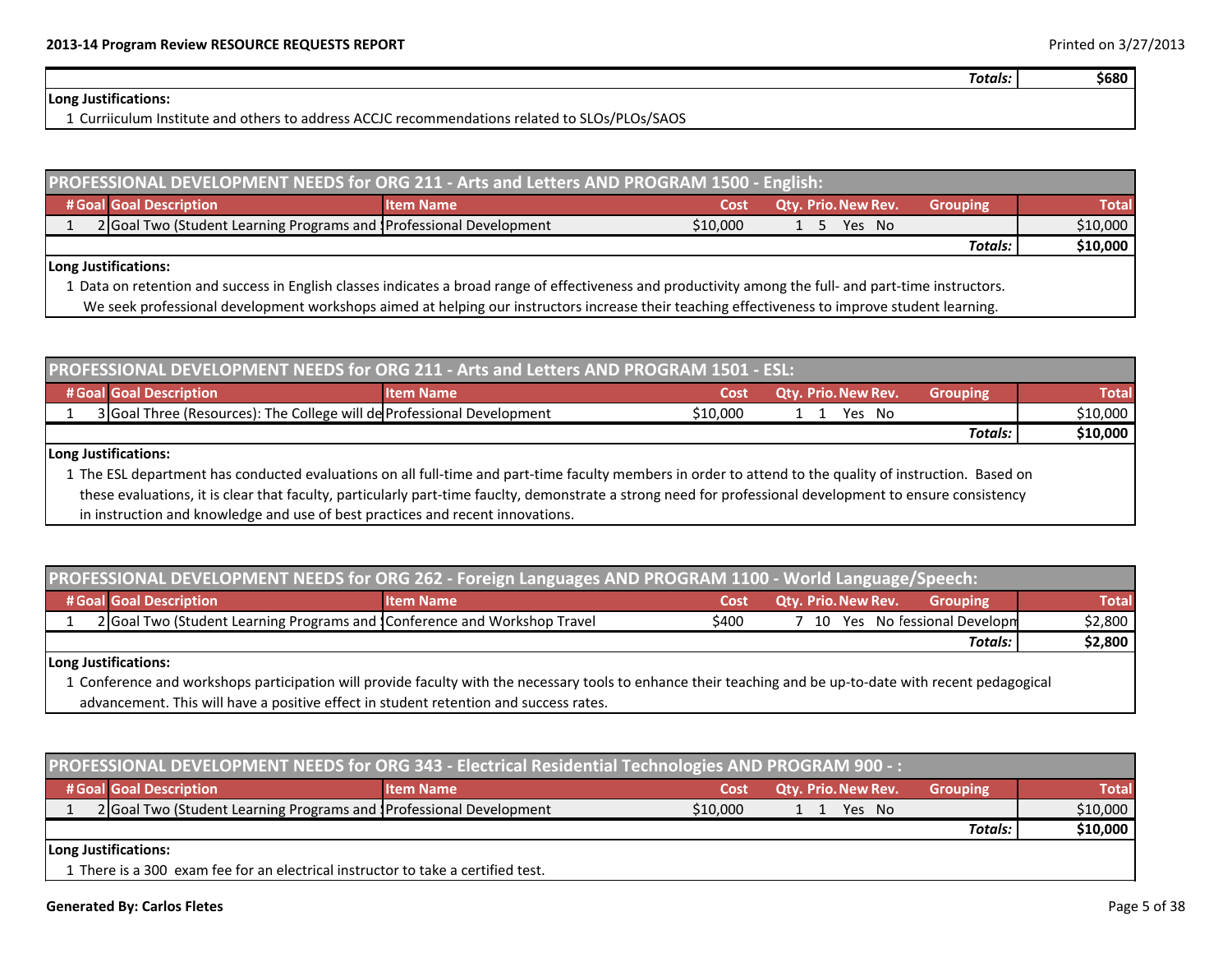| PROFESSIONAL DEVELOPMENT NEEDS for ORG 910 - Transfer Center AND PROGRAM 6330 - Transfer Programs:                                                                                                                                                       |                  |         |  |    |                     |                 |              |
|----------------------------------------------------------------------------------------------------------------------------------------------------------------------------------------------------------------------------------------------------------|------------------|---------|--|----|---------------------|-----------------|--------------|
| # Goal Goal Description                                                                                                                                                                                                                                  | <b>Item Name</b> | Cost    |  |    | Qty. Prio. New Rev. | <b>Grouping</b> | <b>Total</b> |
| 1 Goal One (Institutional Mission and Effectiv Articulation Funding                                                                                                                                                                                      |                  | \$1,000 |  | -4 | Yes No              |                 | \$1,000      |
|                                                                                                                                                                                                                                                          |                  |         |  |    |                     | Totals:         | \$1,000      |
| Long Justifications:                                                                                                                                                                                                                                     |                  |         |  |    |                     |                 |              |
|                                                                                                                                                                                                                                                          |                  |         |  |    |                     |                 |              |
| Rank:4                                                                                                                                                                                                                                                   |                  |         |  |    |                     |                 |              |
| ARTICULATION FUNDING - request for printing and travel funds. (Amount: \$2,000)                                                                                                                                                                          |                  |         |  |    |                     |                 |              |
| The Articulation Officer received funding in the past from a small grant from the CC Chancellor's<br>office. This funding source was terminated as of June 2011. I am requesting \$1,000 to cover printing and travel expenses. With SB 1440 degrees and |                  |         |  |    |                     |                 |              |
| the need to articulate with out-of-state institutions since the access to the CSU and UC institutions has become restrictive due to California's budget                                                                                                  |                  |         |  |    |                     |                 |              |
| crisis. The funding for articulation would cover membership in CIAC, travel expenses to regional and statewide meetings on articulation and document                                                                                                     |                  |         |  |    |                     |                 |              |
| duplication for publication and articulation requirements.                                                                                                                                                                                               |                  |         |  |    |                     |                 |              |

*GrandTotal:* **\$52,635**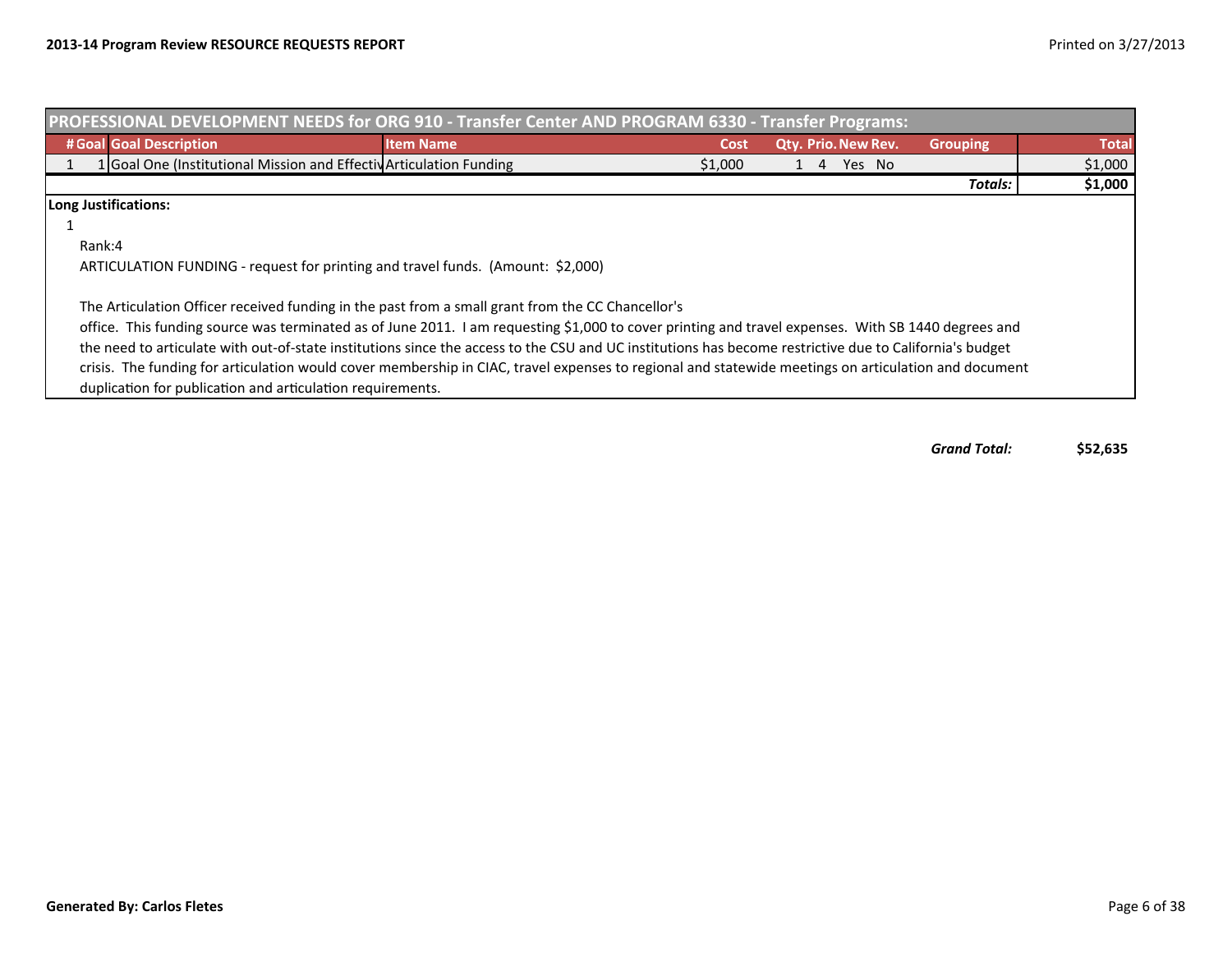

Routine Operational Cost Resource Requests

|                                                                                                                                                          | ROUTINE OPERATIONAL COST NEEDS for ORG 101 - Superintendent / President Office AND PROGRAM 6600 - Planning, Policymaking and Cod                      |          |  |             |                     |                 |              |  |
|----------------------------------------------------------------------------------------------------------------------------------------------------------|-------------------------------------------------------------------------------------------------------------------------------------------------------|----------|--|-------------|---------------------|-----------------|--------------|--|
| # Goal Goal Description                                                                                                                                  | <b>Item Name</b>                                                                                                                                      | Cost     |  |             | Qty. Prio. New Rev. | <b>Grouping</b> | <b>Total</b> |  |
| 1 Goal One (Institutional Mission and Effectiv President's Office - Accreditation Expense                                                                |                                                                                                                                                       | \$35,000 |  | $1 \quad 1$ | Yes No              |                 | \$35,000     |  |
| 1 Goal One (Institutional Mission and Effectiv President's Office - Unrestricted General                                                                 |                                                                                                                                                       | \$16,335 |  | 1 1         | Yes No              |                 | \$16,335     |  |
|                                                                                                                                                          |                                                                                                                                                       |          |  |             |                     | Totals:         | \$51,335     |  |
| Long Justifications:                                                                                                                                     |                                                                                                                                                       |          |  |             |                     |                 |              |  |
| 1 This account will be used for all Accreditation Expenses. Formerly, the Instruction Office had a line item for travel for accreditation; however, this |                                                                                                                                                       |          |  |             |                     |                 |              |  |
|                                                                                                                                                          | should be centralized. This account will also be used for the membership dues for ACCJC and any other Accreditation expense.                          |          |  |             |                     |                 |              |  |
| 2 This additional overage is for the following:                                                                                                          |                                                                                                                                                       |          |  |             |                     |                 |              |  |
|                                                                                                                                                          | Student Employment - they are answering the main lines and we have an Information Booth they greet and direct the public as necessary.                |          |  |             |                     |                 |              |  |
|                                                                                                                                                          | Overtime - this is related to Board meeting, Retreats, Commencement, and other office-related activities requiring overtime. There will be move Board |          |  |             |                     |                 |              |  |
| meetings than prior year.                                                                                                                                |                                                                                                                                                       |          |  |             |                     |                 |              |  |
| Subscriptions - this is over by \$1.16 due to increase                                                                                                   |                                                                                                                                                       |          |  |             |                     |                 |              |  |
|                                                                                                                                                          | Hospitality - This is the same amount as last year but an increase from 11-12 due to office needs.                                                    |          |  |             |                     |                 |              |  |
| Institutional Memberships - the increase is due to membership increase dues                                                                              |                                                                                                                                                       |          |  |             |                     |                 |              |  |
| Cell phone for President - the increase is due to President's contract.                                                                                  |                                                                                                                                                       |          |  |             |                     |                 |              |  |
| Postage - increase due to needs of office                                                                                                                |                                                                                                                                                       |          |  |             |                     |                 |              |  |
| Annual BoardDocs Expense - increase from 11-12 but not from 12-13. Cost for software.                                                                    |                                                                                                                                                       |          |  |             |                     |                 |              |  |

|   | JTINE OPERATIONAL COST NEEDS for ORG 103 - Human Resources AND PROGRAM 6730 - Human Resources Management: |                  |          |  |                     |  |                           |              |  |  |
|---|-----------------------------------------------------------------------------------------------------------|------------------|----------|--|---------------------|--|---------------------------|--------------|--|--|
|   | # Goal Goal Description                                                                                   | <b>Item Name</b> | Cost     |  | Qty. Prio. New Rev. |  | <b>Grouping</b>           | <b>Total</b> |  |  |
|   | 3 Goal Three (Resources): The College will de Advertising Expense                                         |                  | \$3,228  |  |                     |  | Yes No ine Operational Co | \$3,228      |  |  |
|   | 3 Goal Three (Resources): The College will de Consulting Services                                         |                  | \$2,150  |  |                     |  | Yes No ine Operational Co | \$2,150      |  |  |
|   | 3 Goal Three (Resources): The College will de Copy/Print                                                  |                  | \$2,965  |  |                     |  | Yes No ine Operational Co | \$2,965      |  |  |
| 4 | 3 Goal Three (Resources): The College will de Fingerprinting                                              |                  | \$557    |  |                     |  | Yes No ine Operational Co | \$557        |  |  |
|   | 3 Goal Three (Resources): The College will de Legal Expense                                               |                  | \$3,520  |  |                     |  | Yes No ine Operational Co | \$3,520      |  |  |
| 6 | 3 Goal Three (Resources): The College will de Memberships & Dues                                          |                  | \$140    |  |                     |  | Yes No ine Operational Co | \$140        |  |  |
|   | 3 Goal Three (Resources): The College will de New Equipment - Under 5000                                  |                  | \$1,500  |  |                     |  | Yes No ine Operational Co | \$1,500      |  |  |
| 8 | 3 Goal Three (Resources): The College will de Office Supplies                                             |                  | \$1,409  |  |                     |  | Yes No ine Operational Co | \$1,409      |  |  |
| 9 | 3 Goal Three (Resources): The College will de Online Application Tracking System                          |                  | \$16,000 |  |                     |  | Yes No outer Systems/Soft | \$16,000     |  |  |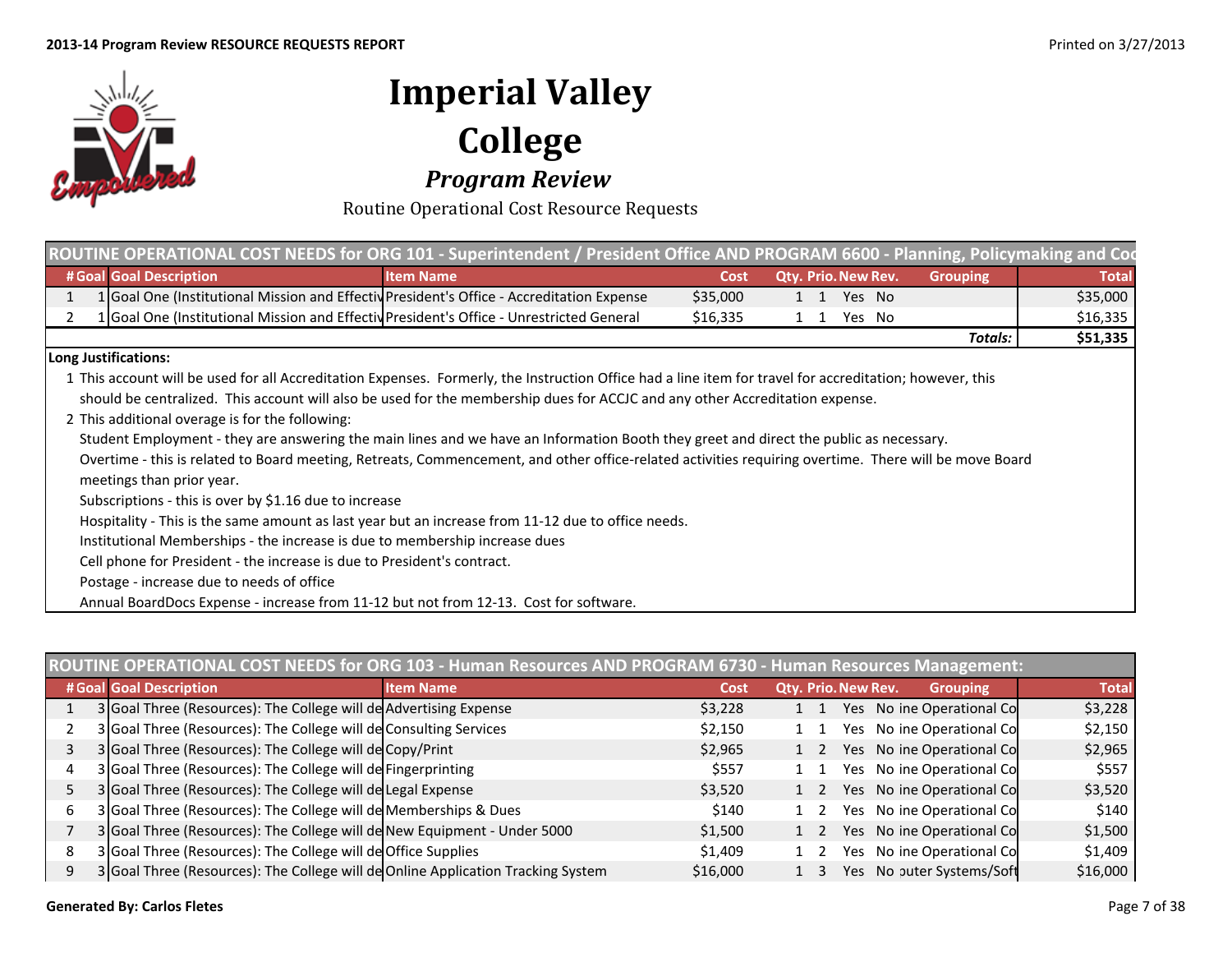### **2013‐14 Program Review RESOURCE REQUESTS REPORT** Printed on 3/27/2013

| 10 | 3 Goal Three (Resources): The College will de Other Supplies                                                                                                                                               | \$2,517 |  | 1 2 |  | Yes No ine Operational Co     | \$2,517  |  |  |  |
|----|------------------------------------------------------------------------------------------------------------------------------------------------------------------------------------------------------------|---------|--|-----|--|-------------------------------|----------|--|--|--|
| 11 | 3 Goal Three (Resources): The College will de Physical Exam/Class B Lic Fee                                                                                                                                | \$378   |  | 1 1 |  | Yes No ine Operational Co     | \$378    |  |  |  |
| 12 | 3 Goal Three (Resources): The College will de Staff ID System                                                                                                                                              | \$2,500 |  | 1 3 |  | Yes No outer Systems/Soft     | \$2,500  |  |  |  |
| 13 | 3 Goal Three (Resources): The College will de Travel - Mileage                                                                                                                                             | \$200   |  |     |  | 1 2 Yes No ine Operational Co | \$200    |  |  |  |
|    |                                                                                                                                                                                                            |         |  |     |  | Totals:                       | \$37,064 |  |  |  |
|    | Long Justifications:                                                                                                                                                                                       |         |  |     |  |                               |          |  |  |  |
|    | 1 Account 5740 - Based on the request to hire forms, we are projecting an increased need in advertising and recruiting expenses.                                                                           |         |  |     |  |                               |          |  |  |  |
|    | 2 Account 5110 - To contract and develop production of a mandatory electronic screening committee (member) presentation in order to ensure appropriate EEO<br>plan compliance.                             |         |  |     |  |                               |          |  |  |  |
|    | 3 Account 4455 - Routine Copy/Print supplies, copy, maintenance, etc.                                                                                                                                      |         |  |     |  |                               |          |  |  |  |
|    | 4 Account 5850 - Routine pre-employment livescan (fingerprinting) done to new hires before becoming an employee of the district.                                                                           |         |  |     |  |                               |          |  |  |  |
|    | 5 Account 5730 - Routine Legal Expenses with negotiations and employee related issues. There is also \$5,000 used from this account for the LCW Consortium<br>that IVC subscribes to annually.             |         |  |     |  |                               |          |  |  |  |
|    | 6 Account 5310 - Annual Membership fees to IVHRA for entire staff (increased staff member by 1 this year) and SHRM membership for 2 HR staff members.                                                      |         |  |     |  |                               |          |  |  |  |
|    | 7 Account 6490 - The HR office would like to purchase an office laptop to be used for meeting minutes, negotiations and other normal office use.                                                           |         |  |     |  |                               |          |  |  |  |
|    | 8 Account 4460 - Main Office Supply Account                                                                                                                                                                |         |  |     |  |                               |          |  |  |  |
|    | 9 Account 6490 & 6590 - HR would like to purchase a new system/software for online applications/applicant tracking system to use with the application process.                                             |         |  |     |  |                               |          |  |  |  |
|    | The system would help with applicant tracking, EEO reports/data, the hiring and on boarding process and much more.                                                                                         |         |  |     |  |                               |          |  |  |  |
|    | 10 Account 4460 - Main Office Supply Account                                                                                                                                                               |         |  |     |  |                               |          |  |  |  |
|    | 11 Account 5840 - Routine pre-employment physical exams given to new hires before becoming an employee of the district.                                                                                    |         |  |     |  |                               |          |  |  |  |
|    | 12 Account 6490 - The Human Resources office would like to purchase a staff ID system to house in the HR office. Currently the ID system is shared with                                                    |         |  |     |  |                               |          |  |  |  |
|    | Students but it would increase staff time efficiencies and the new employee on boarding process. This would include the purchase of the printer, software,<br>and supplies such as the ID cards, ink, etc. |         |  |     |  |                               |          |  |  |  |
|    |                                                                                                                                                                                                            |         |  |     |  |                               |          |  |  |  |

13 Account 5210 ‐ Reimbursement for routine travel reimbursement to and from ICOE for payroll/hr items

| ROUTINE OPERATIONAL COST NEEDS for ORG 103 - Human Resources AND PROGRAM 6760 - Staff Diversity: |                                                                          |                  |         |                                               |              |  |  |  |  |
|--------------------------------------------------------------------------------------------------|--------------------------------------------------------------------------|------------------|---------|-----------------------------------------------|--------------|--|--|--|--|
|                                                                                                  | # Goal Goal Description                                                  | <b>Item Name</b> | Cost    | <b>Qty. Prio. New Rev.</b><br><b>Grouping</b> | <b>Total</b> |  |  |  |  |
|                                                                                                  | 3 Goal Three (Resources): The College will de Equipment - New Under 5000 |                  | \$1.500 | Yes No rational Cost HR - S                   | \$1,500      |  |  |  |  |
|                                                                                                  | 3 Goal Three (Resources): The College will de Office Supplies            |                  | \$1.164 | Yes No rational Cost HR - S<br>1 2            | \$1,164      |  |  |  |  |
|                                                                                                  |                                                                          |                  |         | Totals:                                       | \$2,664      |  |  |  |  |

### **Long Justifications:**

1 Account 6490 ‐ The HR office would like to purchase an office laptop to be used for meeting minutes, negotiations and other normal office use.

2 Account 4460 ‐ Routine office supplies cost. The Staff Diversity account helps offset the office supply costs.

### ROUTINE OPERATIONAL COST NEEDS for ORG 201 - Vice Pres Academic Services Office AND PROGRAM 6010 - Academic Administration: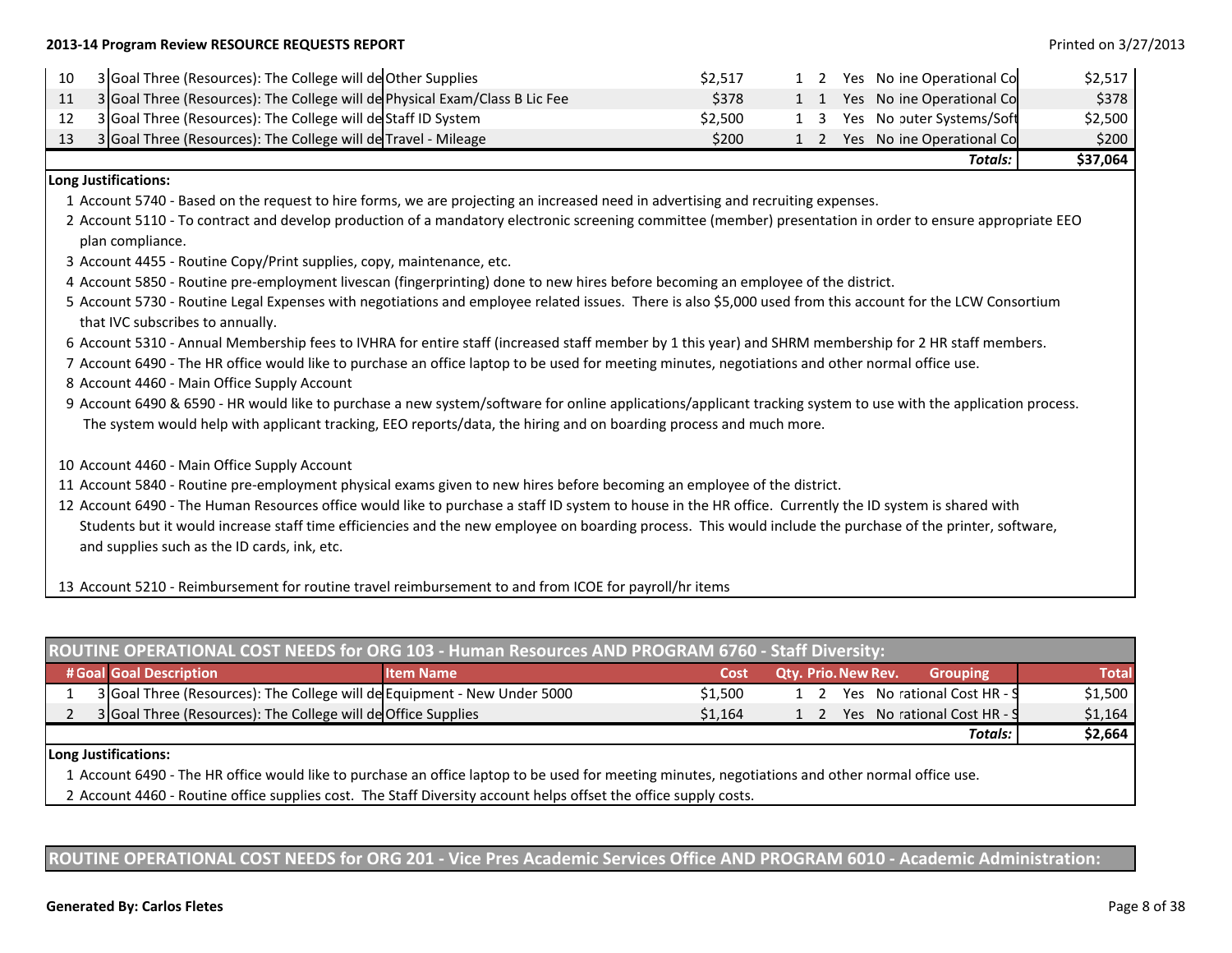### **2013‐14 Program Review RESOURCE REQUESTS REPORT** Printed on 3/27/2013

| # Goal Goal Description                                         | <b>Item Name</b> | Cost    |     |      | Qty. Prio. New Rev. | <b>Grouping</b> | <b>Total</b> |
|-----------------------------------------------------------------|------------------|---------|-----|------|---------------------|-----------------|--------------|
| 1 Goal One (Institutional Mission and Effectiv Copy/Print       |                  | \$760   |     | l 1  | Yes No              |                 | \$760        |
| 1 Goal One (Institutional Mission and Effectiv Office Supplies  |                  | \$1,000 | 1 1 |      | Yes No              |                 | \$1,000      |
| 1 Goal One (Institutional Mission and Effectiv Postage          |                  | \$200   |     |      | Yes No              |                 | \$200        |
| 3 Goal Three (Resources): The College will de Tenure Activities |                  | \$250   |     | $-5$ | Yes No              |                 | \$250        |
|                                                                 |                  |         |     |      |                     | <b>Totals:</b>  | \$2,210      |

### **Long Justifications:**

1 copy/print budget exceeded in 2011‐<sup>12</sup> and 2012‐13; based on 2012‐13 monthly average cost of \$367.86 per month

2 CCCCIO Conf (CIO); Accreditation Institute (CIO, Deans/Chairs); Accreditation Regional Workshop (CIO, Deans/Chairs); Dean Conf (3 Deans)

- 3 anticipate additional mailings to Chancellor's Office and Commission
- 4 tenure reception was subsidized by categorical funds in 2011‐12

| ROUTINE OPERATIONAL COST NEEDS for ORG 201 - Vice Pres Academic Services Office AND PROGRAM 6610 - Planning, Policymaking and Co |                  |         |                            |                 |              |  |  |  |  |
|----------------------------------------------------------------------------------------------------------------------------------|------------------|---------|----------------------------|-----------------|--------------|--|--|--|--|
| # Goal Goal Description                                                                                                          | <b>Item Name</b> | Cost    | <b>Qty. Prio. New Rev.</b> | <b>Grouping</b> | <b>Total</b> |  |  |  |  |
| 1 Goal One (Institutional Mission and Effectiv Office Supplies                                                                   |                  | \$1,000 | l 10 Yes No                |                 | \$1,000      |  |  |  |  |
|                                                                                                                                  |                  |         |                            | Totals:         | \$1,000      |  |  |  |  |
| Long Justifications:                                                                                                             |                  |         |                            |                 |              |  |  |  |  |
| 1 office supplies budget was subsidized by categorical funds, which have expired                                                 |                  |         |                            |                 |              |  |  |  |  |

| ROUTINE OPERATIONAL COST NEEDS for ORG 205 - SLO Deparment AND PROGRAM 6010 - Academic Administration: |                                                                                                |                                                                                                       |       |                            |                 |              |  |  |  |
|--------------------------------------------------------------------------------------------------------|------------------------------------------------------------------------------------------------|-------------------------------------------------------------------------------------------------------|-------|----------------------------|-----------------|--------------|--|--|--|
|                                                                                                        | # Goal Goal Description                                                                        | <b>Item Name</b>                                                                                      | Cost  | <b>Qty. Prio. New Rev.</b> | <b>Grouping</b> | <b>Total</b> |  |  |  |
|                                                                                                        | 2 Goal Two (Student Learning Programs and Copy/Print                                           |                                                                                                       | \$480 | Yes No                     |                 | \$480        |  |  |  |
|                                                                                                        | 2 Goal Two (Student Learning Programs and Office Supplies                                      |                                                                                                       | \$300 | Yes No<br>$1\quad 2$       |                 | \$300        |  |  |  |
|                                                                                                        |                                                                                                |                                                                                                       |       |                            | <b>Totals:</b>  | \$780        |  |  |  |
|                                                                                                        | Long Justifications:                                                                           |                                                                                                       |       |                            |                 |              |  |  |  |
|                                                                                                        | 1 In 2011-12 when Toni Pfister was SLO Coord, copy/print was charged to Instructiona and/or PE |                                                                                                       |       |                            |                 |              |  |  |  |
|                                                                                                        |                                                                                                | 2 In 2011-12 when Toni Pfister was SLO Coord, Instructiona and/or PE offices provided office supplies |       |                            |                 |              |  |  |  |

| ROUTINE OPERATIONAL COST NEEDS for ORG 223 - Humanities AND PROGRAM 1100 - World Language/Speech: |                  |         |                            |                 |              |  |  |  |  |  |
|---------------------------------------------------------------------------------------------------|------------------|---------|----------------------------|-----------------|--------------|--|--|--|--|--|
| # Goal Goal Description                                                                           | <b>Item Name</b> | Cost    | <b>Qty. Prio. New Rev.</b> | <b>Grouping</b> | <b>Total</b> |  |  |  |  |  |
| 1 Goal One (Institutional Mission and Effectiv Specialized Equipment 3                            |                  | \$3,000 | No Yes                     |                 | \$3,000      |  |  |  |  |  |
|                                                                                                   |                  |         |                            | <b>Totals:</b>  | \$3,000      |  |  |  |  |  |
| Long Justifications:                                                                              |                  |         |                            |                 |              |  |  |  |  |  |
| 1 Our Speech classes need new podiums and debate tables.                                          |                  |         |                            |                 |              |  |  |  |  |  |
|                                                                                                   |                  |         |                            |                 |              |  |  |  |  |  |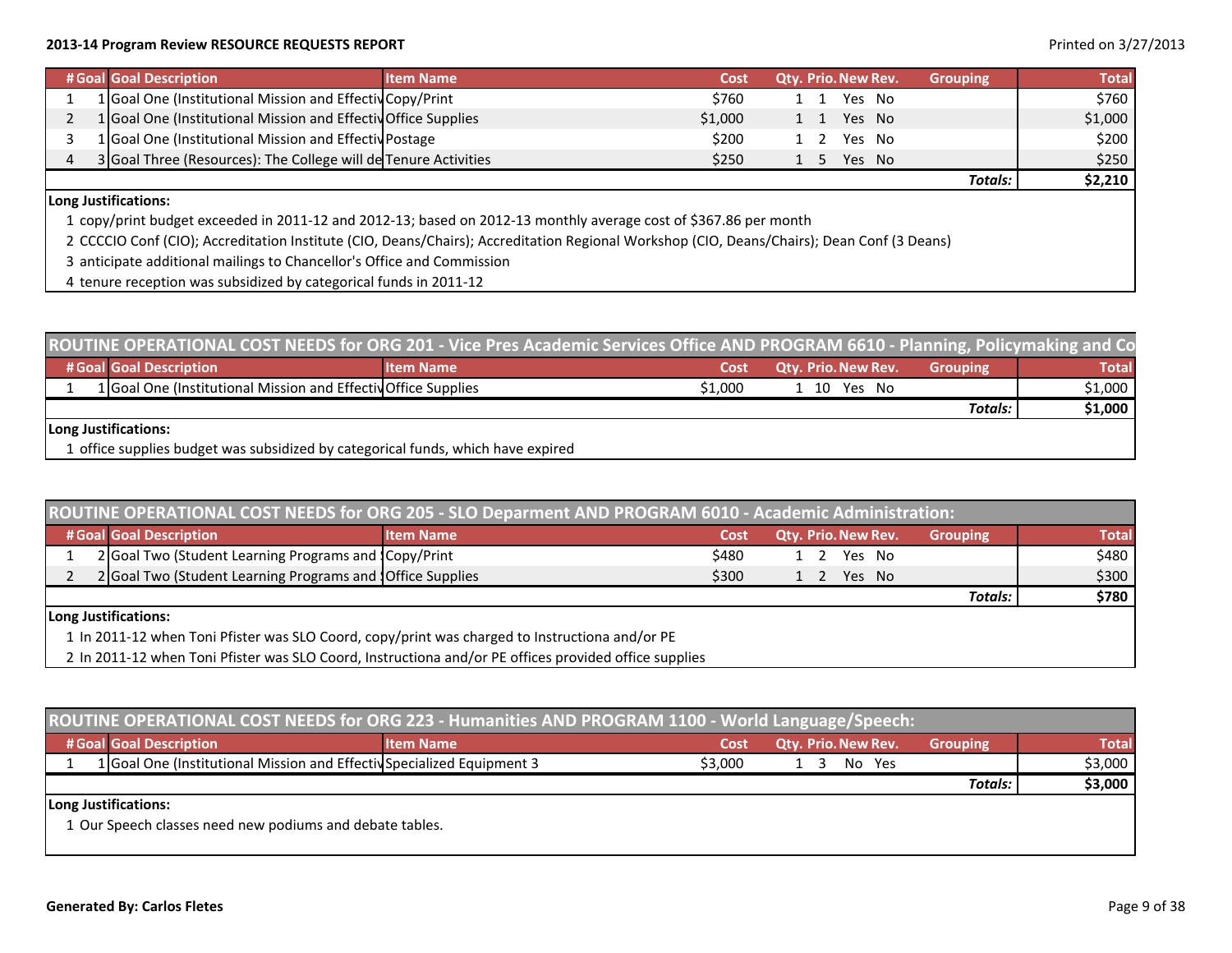| ROUTINE OPERATIONAL COST NEEDS for ORG 227 - Social Science AND PROGRAM 2200 - Social Sciences:                                                                                                                                                                                |                  |         |                            |                 |              |  |  |  |  |
|--------------------------------------------------------------------------------------------------------------------------------------------------------------------------------------------------------------------------------------------------------------------------------|------------------|---------|----------------------------|-----------------|--------------|--|--|--|--|
| # Goal Goal Description                                                                                                                                                                                                                                                        | <b>Item Name</b> | Cost    | <b>Qty. Prio. New Rev.</b> | <b>Grouping</b> | <b>Total</b> |  |  |  |  |
| 3 Goal Three (Resources): The College will decopy/print                                                                                                                                                                                                                        |                  | \$5,000 | Yes No<br>1 2              |                 | \$5,000      |  |  |  |  |
|                                                                                                                                                                                                                                                                                |                  |         |                            | Totals:         | \$5,000      |  |  |  |  |
| Long Justifications:<br>$\blacktriangle$ $\blacktriangleright$ . The contract of the second of the contraction of the contract of the contract of the contract of the contract of the contract of the contract of the contract of the contract of the contract of the contract |                  |         |                            |                 |              |  |  |  |  |

1 To cover the entire academic year for copy/print cost. Due to dramatic increase in cost with Papercut and new system.

| ROUTINE OPERATIONAL COST NEEDS for ORG 228 - Behavioral Science AND PROGRAM 2201 - Behavioral Sciences: |                                                                |                                                                                                                      |         |                     |                 |              |  |  |  |
|---------------------------------------------------------------------------------------------------------|----------------------------------------------------------------|----------------------------------------------------------------------------------------------------------------------|---------|---------------------|-----------------|--------------|--|--|--|
|                                                                                                         | # Goal Goal Description                                        | <b>Item Name</b>                                                                                                     | Cost    | Qty. Prio. New Rev. | <b>Grouping</b> | <b>Total</b> |  |  |  |
|                                                                                                         | 3 Goal Three (Resources): The College will de copying/printing |                                                                                                                      | \$3,000 | Yes No              |                 | \$3,000      |  |  |  |
|                                                                                                         |                                                                |                                                                                                                      |         |                     | Totals:         | \$3,000      |  |  |  |
|                                                                                                         | Long Justifications:                                           |                                                                                                                      |         |                     |                 |              |  |  |  |
|                                                                                                         |                                                                | L Budgeted amount is not sufficient for the whole year. Due to changes in the system cost has increased dramatically |         |                     |                 |              |  |  |  |

| ROUTINE OPERATIONAL COST NEEDS for ORG 271 - Science, Math, Engineering AND PROGRAM 1700 - Mathematics: |                  |          |                            |                 |              |  |  |  |  |
|---------------------------------------------------------------------------------------------------------|------------------|----------|----------------------------|-----------------|--------------|--|--|--|--|
| # Goal Goal Description                                                                                 | <b>Item Name</b> | Cost     | <b>Qtv. Prio. New Rev.</b> | <b>Grouping</b> | <b>Total</b> |  |  |  |  |
| 2 Goal Two (Student Learning Programs and Math Festival Printing                                        |                  | \$200    | Yes No                     |                 | \$200        |  |  |  |  |
| 2 Goal Two (Student Learning Programs and Math Lab Tutors                                               |                  | \$15,000 | Yes No                     |                 | \$15,000     |  |  |  |  |
|                                                                                                         |                  |          |                            | Totals:         | \$15,200     |  |  |  |  |
| Long Justifications:                                                                                    |                  |          |                            |                 |              |  |  |  |  |
| 1 Printing for math festival tests                                                                      |                  |          |                            |                 |              |  |  |  |  |
| 2 Math Lab needs to hire peer tutors to help assure math student success                                |                  |          |                            |                 |              |  |  |  |  |

| ROUTINE OPERATIONAL COST NEEDS for ORG 301 - Economic Devlmt and Career Tech Ed. AND PROGRAM 6010 - Academic Administration:                             |                                                                                                                                              |                  |      |                            |                  |              |  |  |
|----------------------------------------------------------------------------------------------------------------------------------------------------------|----------------------------------------------------------------------------------------------------------------------------------------------|------------------|------|----------------------------|------------------|--------------|--|--|
|                                                                                                                                                          | # Goal Goal Description                                                                                                                      | <b>Item Name</b> | Cost | <b>Qty. Prio. New Rev.</b> | <b>Grouping</b>  | <b>Total</b> |  |  |
|                                                                                                                                                          | 3 Goal Three (Resources): The College will de copying/printing<br>\$3,000<br>Yes No<br>$\sim$                                                |                  |      |                            | \$3,000          |              |  |  |
|                                                                                                                                                          |                                                                                                                                              |                  |      |                            | <b>Totals:</b> I | \$3,000      |  |  |
|                                                                                                                                                          | Long Justifications:                                                                                                                         |                  |      |                            |                  |              |  |  |
| 1 Actual copy/print costs now are much higher than they were previously (in 11-12 and prior). The PaperCut shared account printing summary shows current |                                                                                                                                              |                  |      |                            |                  |              |  |  |
|                                                                                                                                                          | expenditures (as of March 5th) of over \$800. Therefore, for one full academic year, \$1,200 is needed to cover the division office's needs. |                  |      |                            |                  |              |  |  |

| ROUTINE OPERATIONAL COST NEEDS for ORG 334 - Automotive Tech AND PROGRAM 900 -: |            |  |                                 |          |              |  |
|---------------------------------------------------------------------------------|------------|--|---------------------------------|----------|--------------|--|
| # Goal Goal Description                                                         | Litem Name |  | <b>Cost Qty. Prio. New Rev.</b> | Grouping | <b>Total</b> |  |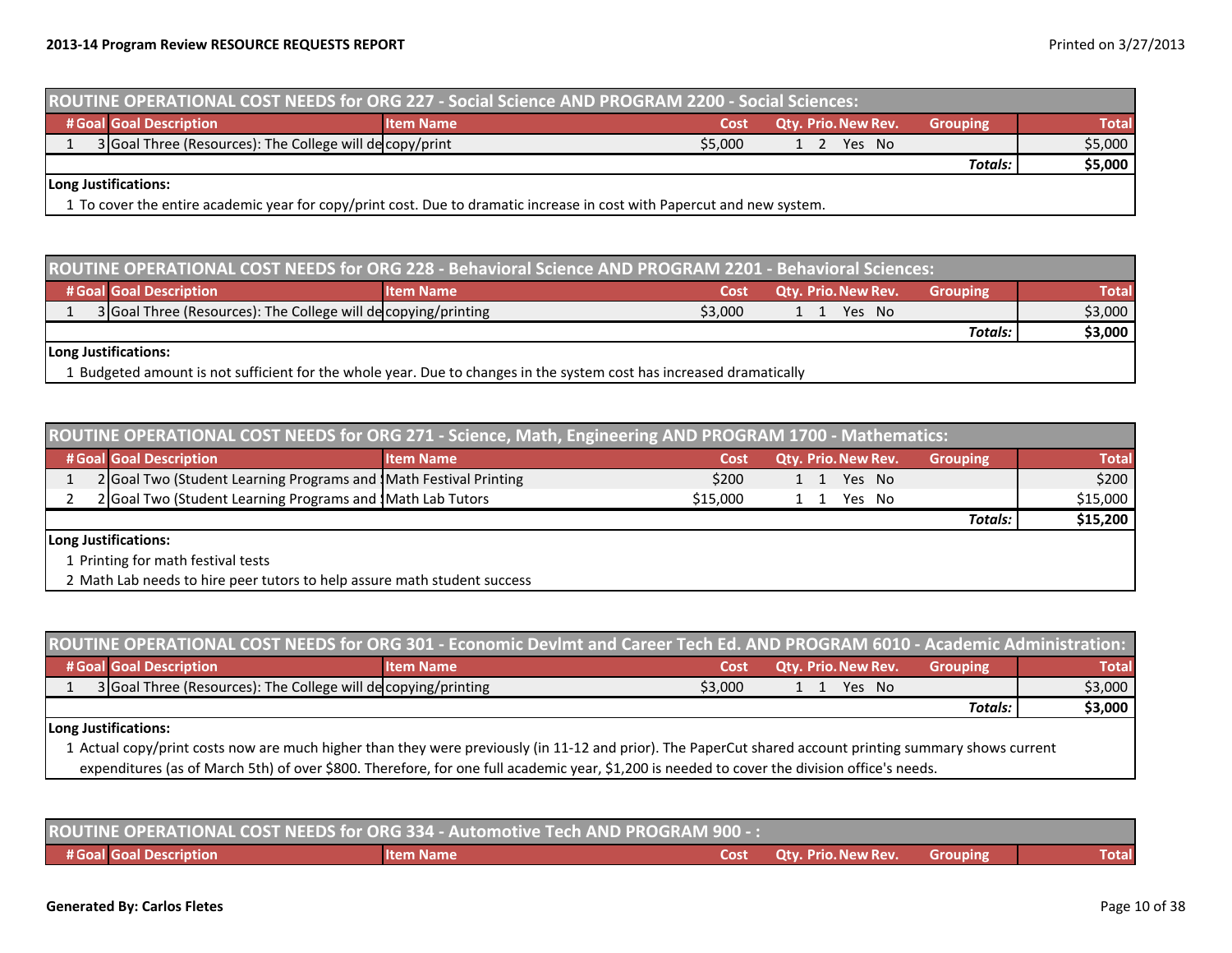| : The College will de copying/printing<br>3 Goal Three (Resources): | \$3,000       | Ye<br>No |         | \$3,000 |
|---------------------------------------------------------------------|---------------|----------|---------|---------|
|                                                                     |               |          | Totals. | \$3,000 |
| Long Justifications:<br>.<br>$\sim$ $\sim$ $\sim$ $\sim$ $\sim$     | $\sim$ $\sim$ |          |         |         |

1 The printing cost is now higher than the 11‐12 fiscal year. The amount that was spent in 11‐12 is not suffcient enough to cover the copy expense for

13‐14. Therefore, we need an additional 1200 to cover our copy expense.

| ROUTINE OPERATIONAL COST NEEDS for ORG 336 - Electronics AND PROGRAM 900 -: |                                                                |                  |       |                                  |                 |              |  |
|-----------------------------------------------------------------------------|----------------------------------------------------------------|------------------|-------|----------------------------------|-----------------|--------------|--|
|                                                                             | # Goal Goal Description                                        | <b>Item Name</b> | 'Cost | Qty. Prio. New Rev. <sup> </sup> | <b>Grouping</b> | <b>Total</b> |  |
|                                                                             | 3 Goal Three (Resources): The College will de copying/printing |                  |       | No Yes                           |                 | \$3,000      |  |
|                                                                             |                                                                |                  |       |                                  | Totals:         | \$3,000      |  |
|                                                                             | Long Justifications:                                           |                  |       |                                  |                 |              |  |

1 The printing cost is now higher than the 11‐12 fiscal year. The amount that was spent in 11‐12 is not suffcient enough to cover the copy expense for 13‐14. Therefore, we need an additional 100 to cover our copy expense.

| ROUTINE OPERATIONAL COST NEEDS for ORG 338 - Water Treatment Technology AND PROGRAM 900 -: |                                                                |                  |         |                            |                 |              |  |
|--------------------------------------------------------------------------------------------|----------------------------------------------------------------|------------------|---------|----------------------------|-----------------|--------------|--|
|                                                                                            | # Goal Goal Description                                        | <b>Item Name</b> | Cost    | <b>Qty. Prio. New Rev.</b> | <b>Grouping</b> | <b>Total</b> |  |
|                                                                                            | 3 Goal Three (Resources): The College will de copying/printing |                  | \$3,000 | No.<br>Yes                 |                 | \$3,000      |  |
|                                                                                            |                                                                |                  |         |                            | Totals:         | \$3,000      |  |
|                                                                                            | Long Justifications:                                           |                  |         |                            |                 |              |  |

1 The printing cost is now higher than the 11‐12 fiscal year. The amount that was spent in 11‐12 is not suffcient enough to cover the copy expense for

13‐14. Therefore, we need an additional 200 to cover our copy expense.

| ROUTINE OPERATIONAL COST NEEDS for ORG 339 - Welding Technology AND PROGRAM 900 -: |                                                                                                                                                                         |                  |         |                            |                 |              |  |  |
|------------------------------------------------------------------------------------|-------------------------------------------------------------------------------------------------------------------------------------------------------------------------|------------------|---------|----------------------------|-----------------|--------------|--|--|
|                                                                                    | # Goal Goal Description                                                                                                                                                 | <b>Item Name</b> | Cost    | <b>Qty. Prio. New Rev.</b> | <b>Grouping</b> | <b>Total</b> |  |  |
|                                                                                    | 3 Goal Three (Resources): The College will de copying/printing                                                                                                          |                  | \$3,000 | No Yes                     |                 | \$3,000      |  |  |
|                                                                                    |                                                                                                                                                                         |                  |         |                            | Totals:         | \$3,000      |  |  |
|                                                                                    | Long Justifications:                                                                                                                                                    |                  |         |                            |                 |              |  |  |
|                                                                                    | A The collection of the completed and anti-collection The concentration of completed and contract the completed of the complete of the complete the second contract for |                  |         |                            |                 |              |  |  |

1 The printing cost is now higher than the 11‐12 fiscal year. The amount that was spent in 11‐12 is not suffcient enough to cover the copy expense for

13‐14. Therefore, we need an additional 200 to cover our copy expense.

| ROUTINE OPERATIONAL COST NEEDS for ORG 340 - HVAC AND PROGRAM 900 -: |                  |         |                     |                 |              |  |  |
|----------------------------------------------------------------------|------------------|---------|---------------------|-----------------|--------------|--|--|
| # Goal Goal Description                                              | <b>Item Name</b> | Cost    | Qty. Prio. New Rev. | <b>Grouping</b> | <b>Total</b> |  |  |
| 3 Goal Three (Resources): The College will de copying/printing       |                  | \$3.000 | No.<br>Yes          |                 | \$3,000      |  |  |
|                                                                      |                  |         |                     | <b>Totals:</b>  | \$3,000      |  |  |
| Long Justifications:                                                 |                  |         |                     |                 |              |  |  |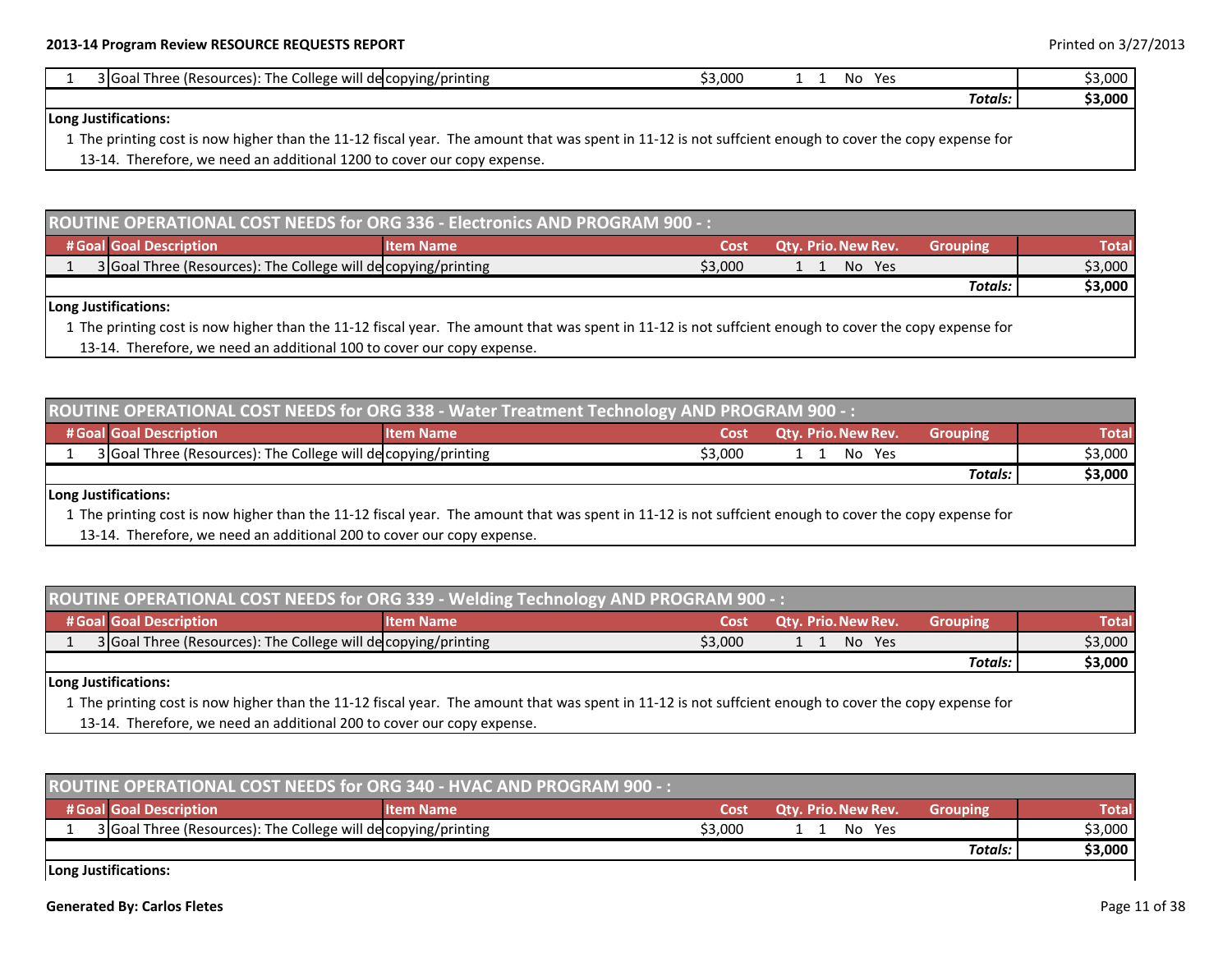1 Budget line item was not used in 11‐12. It will be used in 13‐14 and we need 100 to cover copy expense.

| ROUTINE OPERATIONAL COST NEEDS for ORG 342 - Building Construction Technologies AND PROGRAM 900 -: |                                                                                                                                                        |                  |         |                            |                  |              |  |  |
|----------------------------------------------------------------------------------------------------|--------------------------------------------------------------------------------------------------------------------------------------------------------|------------------|---------|----------------------------|------------------|--------------|--|--|
|                                                                                                    | # Goal Goal Description                                                                                                                                | <b>Item Name</b> | Cost    | <b>Qtv. Prio. New Rev.</b> | <b>Grouping</b>  | <b>Total</b> |  |  |
|                                                                                                    | 3 Goal Three (Resources): The College will de copying/printing                                                                                         |                  | \$3,000 | No Yes                     |                  | \$3,000      |  |  |
|                                                                                                    |                                                                                                                                                        |                  |         |                            | <b>Totals:</b> I | \$3,000      |  |  |
|                                                                                                    | Long Justifications:                                                                                                                                   |                  |         |                            |                  |              |  |  |
|                                                                                                    | 1 The printing cost is now higher than the 11-12 fiscal year. The amount that was spent in 11-12 is not suffcient enough to cover the copy expense for |                  |         |                            |                  |              |  |  |

13‐14. Therefore, we need an additional 200 to cover our copy expense.

| ROUTINE OPERATIONAL COST NEEDS for ORG 343 - Electrical Residential Technologies AND PROGRAM 900 -: |                                                                   |                  |         |                            |                 |         |  |
|-----------------------------------------------------------------------------------------------------|-------------------------------------------------------------------|------------------|---------|----------------------------|-----------------|---------|--|
|                                                                                                     | # Goal Goal Description                                           | <b>Item Name</b> | Cost    | <b>Qty. Prio. New Rev.</b> | <b>Grouping</b> | Total   |  |
|                                                                                                     | 2 Goal Two (Student Learning Programs and Specialized Equipment 3 |                  | \$3,000 | Yes No<br>$1\quad2$        |                 | \$3,000 |  |
|                                                                                                     | 3 Goal Three (Resources): The College will de copying/printing    |                  | \$3.000 | No Yes                     |                 | \$3,000 |  |
|                                                                                                     |                                                                   |                  |         |                            | Totals:         | \$6,000 |  |
|                                                                                                     |                                                                   |                  |         |                            |                 |         |  |

### **Long Justifications:**

1 Oscilloscopes are need for lab activities.

2 The printing cost is now higher than the 11‐12 fiscal year. The amount that was spent in 11‐12 is not suffcient enough to cover the copy expense for

13‐14. Therefore, we need an additional 400 to cover our copy expense.

| <b>ROUTINE OPERATIONAL COST NEEDS for ORG 352 - Business AND PROGRAM 500 -:</b> |                                                                |                  |         |                            |          |              |
|---------------------------------------------------------------------------------|----------------------------------------------------------------|------------------|---------|----------------------------|----------|--------------|
|                                                                                 | # Goal Goal Description                                        | <b>Item Name</b> | Cost    | <b>Qtv. Prio. New Rev.</b> | Grouping | <b>Total</b> |
|                                                                                 | 3 Goal Three (Resources): The College will de Office Supplies  |                  | \$1,000 | Yes No<br>1 1              |          | \$1,000      |
|                                                                                 | 3 Goal Three (Resources): The College will de copying/printing |                  | \$3,000 | No Yes                     |          | \$3,000      |
|                                                                                 |                                                                |                  |         |                            | Totals:  | \$4,000      |
|                                                                                 |                                                                |                  |         |                            |          |              |

### **Long Justifications:**

1 During 11‐12 office supplies were purchased with lottery funds.

2 The printing cost is now higher than the 11‐12 fiscal year. The amount that was spent in 11‐12 is not suffcient enough to cover the copy expense for

13‐14. Therefore, we need an additional 2300 to cover our copy expense.

| ROUTINE OPERATIONAL COST NEEDS for ORG 364 - Non Credit Program AND PROGRAM 6010 - Academic Administration: |                  |       |                            |                 |       |  |  |
|-------------------------------------------------------------------------------------------------------------|------------------|-------|----------------------------|-----------------|-------|--|--|
| # Goal Goal Description                                                                                     | <b>Item Name</b> | Cost  | <b>Qty. Prio. New Rev.</b> | <b>Grouping</b> | Total |  |  |
| 3 Goal Three (Resources): The College will de Copy/Print                                                    |                  | \$760 | 1 10 Yes No                |                 | \$760 |  |  |
|                                                                                                             |                  |       |                            | Totals:         | \$760 |  |  |
| Long Justifications:                                                                                        |                  |       |                            |                 |       |  |  |

**Long Justifications:**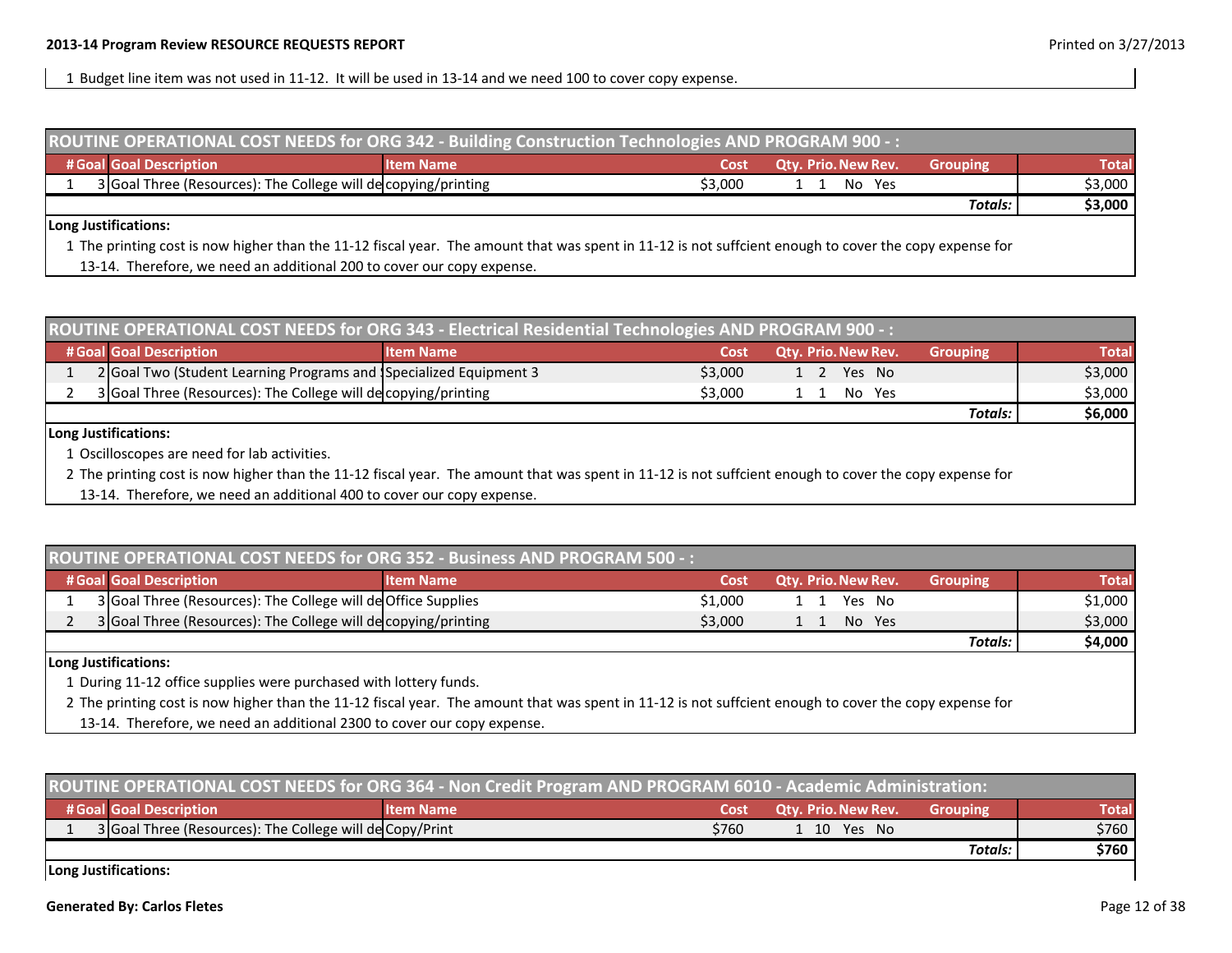1 The printing cost is now higher than the 11‐12 fiscal year. The amount that was spent in 11‐12 is not enough to cover the copy expense for 13‐14. Therefore,

we need an additional 400 to cover our copy expenses.

| ROUTINE OPERATIONAL COST NEEDS for ORG 503 - Learning Services AND PROGRAM 6190 - Other Instructional Support: |                                                            |                  |      |                            |                 |              |  |
|----------------------------------------------------------------------------------------------------------------|------------------------------------------------------------|------------------|------|----------------------------|-----------------|--------------|--|
|                                                                                                                | # Goal Goal Description                                    | <b>Item Name</b> | Cost | <b>Qty. Prio. New Rev.</b> | <b>Grouping</b> | <b>Total</b> |  |
|                                                                                                                | 2 Goal Two (Student Learning Programs and Headphone Repair |                  |      | 100 3 Yes No               |                 | $$1,500$     |  |
|                                                                                                                |                                                            |                  |      |                            | Totals:         | \$1,500      |  |
|                                                                                                                | Ll ong Lustifications:                                     |                  |      |                            |                 |              |  |

### **Long Justifications:**

1 Headphones that students use to complete required Lab work become damaged through daily use and need to be repaired. The cost of repair is considerably less than replacing the headphones with new ones.

| ROUTINE OPERATIONAL COST NEEDS for ORG 622 - Administration of Justice AND PROGRAM 2100 - Public Affairs and Services: |                                                                                        |       |                                     |                 |         |  |  |
|------------------------------------------------------------------------------------------------------------------------|----------------------------------------------------------------------------------------|-------|-------------------------------------|-----------------|---------|--|--|
| # Goal Goal Description                                                                                                | <b>Item Name</b>                                                                       | Cost  | Qty. Prio. New Rev.                 | <b>Grouping</b> | Total   |  |  |
| 2 Goal Two (Student Learning Programs and 14455 Copy/Print (622-11002)                                                 |                                                                                        | \$300 | Yes No<br>1 1                       | 622             | \$300   |  |  |
|                                                                                                                        | 2 Goal Two (Student Learning Programs and 14320 Instructional Supplies and Material (6 | \$348 | No Yes                              | 622             | \$348   |  |  |
| 2 Goal Two (Student Learning Programs and 14455 Copy/Print (622-11001)                                                 |                                                                                        | \$870 | No Yes                              | 622             | \$870   |  |  |
| 2 Goal Two (Student Learning Programs and 14460 Office Supplies (622-11001)                                            |                                                                                        | \$116 | No.<br>Yes                          | 622             | \$116   |  |  |
| 2 Goal Two (Student Learning Programs and 15860 Postage (622-11001)                                                    |                                                                                        | \$23  | <b>Yes</b><br>No.<br>6 <sup>1</sup> | 622             | \$23    |  |  |
|                                                                                                                        |                                                                                        |       |                                     | <b>Totals:</b>  | \$1,657 |  |  |

### **Long Justifications:**

- 1 Ed Wells has requested <sup>a</sup> 16% increase to our accounts. In 11/12 he reported that our budget was cut by 16%. He would like that percentage put back so that we can have <sup>a</sup> more accurate reflection of what we will spend for 13/14.
- 2 Ed Wells has requested <sup>a</sup> 16% increase to our accounts. In 11/12 he reported that our budget was cut by 16%. He would like that percentage put back so that we can have <sup>a</sup> more accurate reflection of what we will spend for 13/14.
- 3 Ed Wells has requested <sup>a</sup> 16% increase to our accounts. In 11/12 he reported that our budget was cut by 16%. He would like that percentage put back so that we can have <sup>a</sup> more accurate reflection of what we will spend for 13/14.
- 4 Ed Wells has requested <sup>a</sup> 16% increase to our accounts. In 11/12 he reported that our budget was cut by 16%. He would like that percentage put back so that we can have <sup>a</sup> more accurate reflection of what we will spend for 13/14.
- 5 Ed Wells has requested <sup>a</sup> 16% increase to our accounts. In 11/12 he reported that our budget was cut by 16%. He would like that percentage put back so that we can have <sup>a</sup> more accurate reflection of what we will spend for 13/14.

| ROUTINE OPERATIONAL COST NEEDS for ORG 624 - Correctional Science AND PROGRAM 2100 - Public Affairs and Services: |                  |      |                            |                 |              |  |  |  |
|-------------------------------------------------------------------------------------------------------------------|------------------|------|----------------------------|-----------------|--------------|--|--|--|
| # Goal Goal Description                                                                                           | <b>Item Name</b> | Cost | <b>Qty. Prio. New Rev.</b> | <b>Grouping</b> | <b>Total</b> |  |  |  |
| 2 Goal Two (Student Learning Programs and 14455 Copy/Print (624-11001)                                            |                  | \$58 | No Yes                     | 624             | \$58         |  |  |  |
|                                                                                                                   |                  |      |                            | Totals:         | \$58         |  |  |  |
| Long Justifications:                                                                                              |                  |      |                            |                 |              |  |  |  |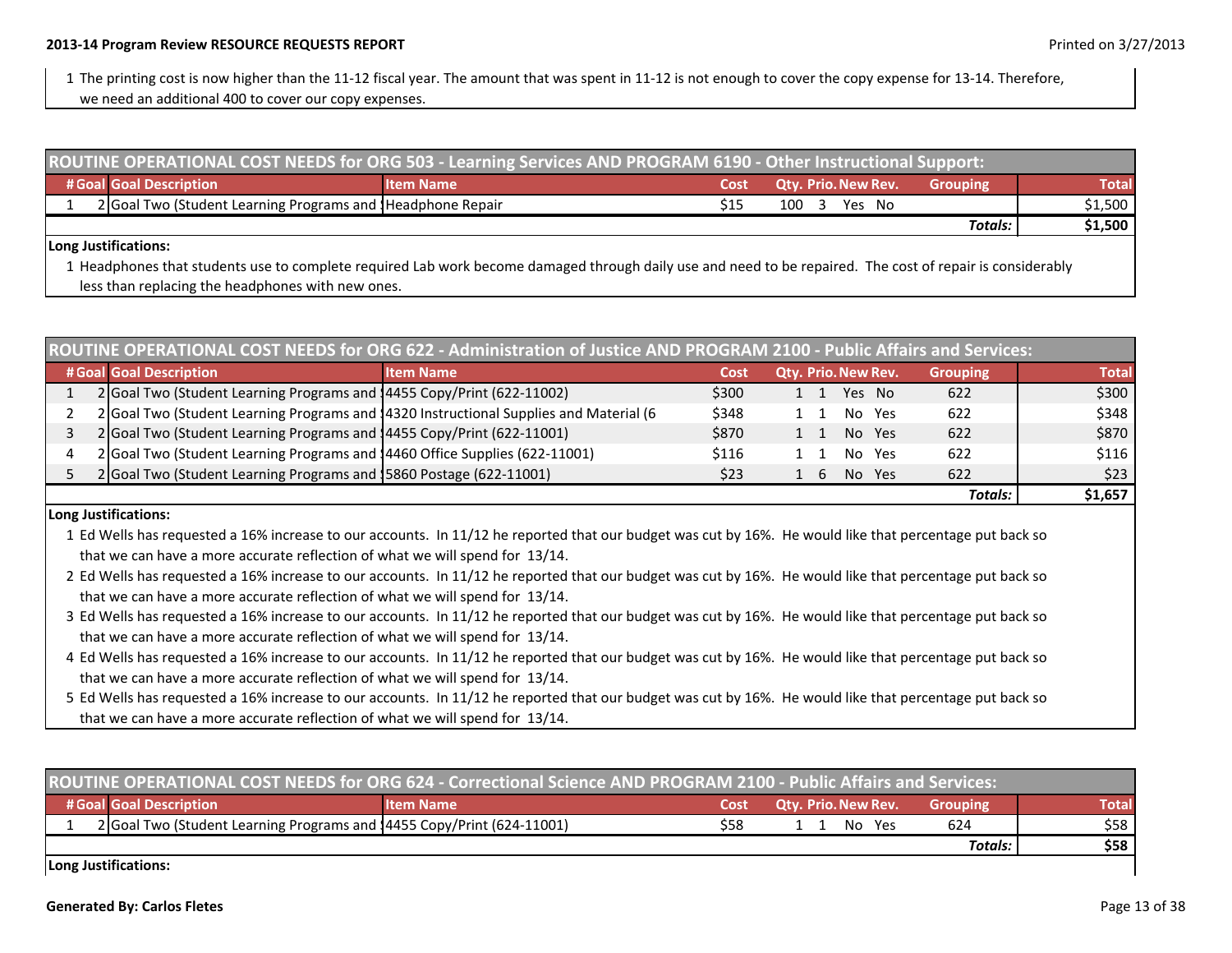1 Ed Wells has requested a 16% increase to our accounts. In 11/12 he reported that our budget was cut by 16%. He would like that percentage put back so that we can have <sup>a</sup> more accurate reflection of what we will spend for 13/14.

|   | ROUTINE OPERATIONAL COST NEEDS for ORG 625 - POST AND PROGRAM 2100 - Public Affairs and Services: |                  |         |                     |                 |         |  |  |  |
|---|---------------------------------------------------------------------------------------------------|------------------|---------|---------------------|-----------------|---------|--|--|--|
|   | # Goal Goal Description                                                                           | <b>Item Name</b> | Cost    | Qty. Prio. New Rev. | <b>Grouping</b> | Total   |  |  |  |
|   | 2 Goal Two (Student Learning Programs and 14401 Other Supplies (625-11001)                        |                  | \$742   | Yes<br>No.          | 625             | \$742   |  |  |  |
|   | 2 Goal Two (Student Learning Programs and 14455 Copy/Print (625-11001)                            |                  | \$2,934 | No.<br>Yes          | 625             | \$2,934 |  |  |  |
|   | 2 Goal Two (Student Learning Programs and 14455 Copy/Print (625-11502)                            |                  | \$2,400 | No.<br>Yes<br>1 1   | 625             | \$2,400 |  |  |  |
| 4 | 2 Goal Two (Student Learning Programs and 14460 Office Supplies (625-11001)                       |                  | \$1,160 | No.<br>Yes          | 625             | \$1,160 |  |  |  |
|   | 2 Goal Two (Student Learning Programs and 15621 Copier Maintenance Agreement (625-                |                  | \$1,659 | No.<br>Yes          | 625             | \$1,659 |  |  |  |
| b | 2 Goal Two (Student Learning Programs and 15860 Postage (625-11001)                               |                  | \$23    | No.<br>Yes          | 625             | \$23    |  |  |  |
|   |                                                                                                   |                  |         |                     | <b>Totals:</b>  | \$8,918 |  |  |  |

### **Long Justifications:**

1 Ed Wells has requested <sup>a</sup> 16% increase to our accounts. In 11/12 he reported that our budget was cut by 16%. He would like that percentage put back so that we can have <sup>a</sup> more accurate reflection of what we will spend for 13/14.

- 2 Ed Wells has requested <sup>a</sup> 16% increase to our accounts. In 11/12 he reported that our budget was cut by 16%. He would like that percentage put back so that we can have <sup>a</sup> more accurate reflection of what we will spend for 13/14.
- 3 Ed Wells has requested a 16% increase to our accounts. In 11/12 he reported that our budget was cut by 16%. He would like that percentage put back so that we can have <sup>a</sup> more accurate reflection of what we will spend for 13/14.
- 4 Ed Wells has requested <sup>a</sup> 16% increase to our accounts. In 11/12 he reported that our budget was cut by 16%. He would like that percentage put back so that we can have <sup>a</sup> more accurate reflection of what we will spend for 13/14.
- 5 Ed Wells has requested <sup>a</sup> 16% increase to our accounts. In 11/12 he reported that our budget was cut by 16%. He would like that percentage put back so that we can have <sup>a</sup> more accurate reflection of what we will spend for 13/14.
- 6 Ed Wells has requested <sup>a</sup> 16% increase to our accounts. In 11/12 he reported that our budget was cut by 16%. He would like that percentage put back so that we can have <sup>a</sup> more accurate reflection of what we will spend for 13/14.

| ROUTINE OPERATIONAL COST NEEDS for ORG 641 - Exercise Sciecne/Wellness/Sport AND PROGRAM 1200 - Health: |                  |         |  |                     |        |                 |              |
|---------------------------------------------------------------------------------------------------------|------------------|---------|--|---------------------|--------|-----------------|--------------|
| # Goal Goal Description                                                                                 | <b>Item Name</b> | Cost    |  | Qty. Prio. New Rev. |        | <b>Grouping</b> | <b>Total</b> |
| 2 Goal Two (Student Learning Programs and Copy/Print                                                    |                  | \$480   |  |                     | Yes No |                 | \$480        |
| 2 Goal Two (Student Learning Programs and JEquipment Repairs                                            |                  | \$4,500 |  |                     | Yes No |                 | \$4,500      |
| 2 Goal Two (Student Learning Programs and Instructional supplies                                        |                  | \$500   |  |                     | Yes No |                 | \$1,000      |
| 2 Goal Two (Student Learning Programs and Media Materials                                               |                  | \$200   |  | Yes                 | - No   |                 | \$200        |
| 2 Goal Two (Student Learning Programs and 10ther Maintenance Agreement                                  |                  | \$3,200 |  |                     | Yes No |                 | \$3,200      |
| 3 Goal Three (Resources): The College will de Specialized Equipment 3                                   |                  | \$3,000 |  |                     | Yes No |                 | \$6,000      |
|                                                                                                         |                  |         |  |                     |        | Totals:         | \$15,380     |

### **Long Justifications:**

1 Actual cost for copy supply materials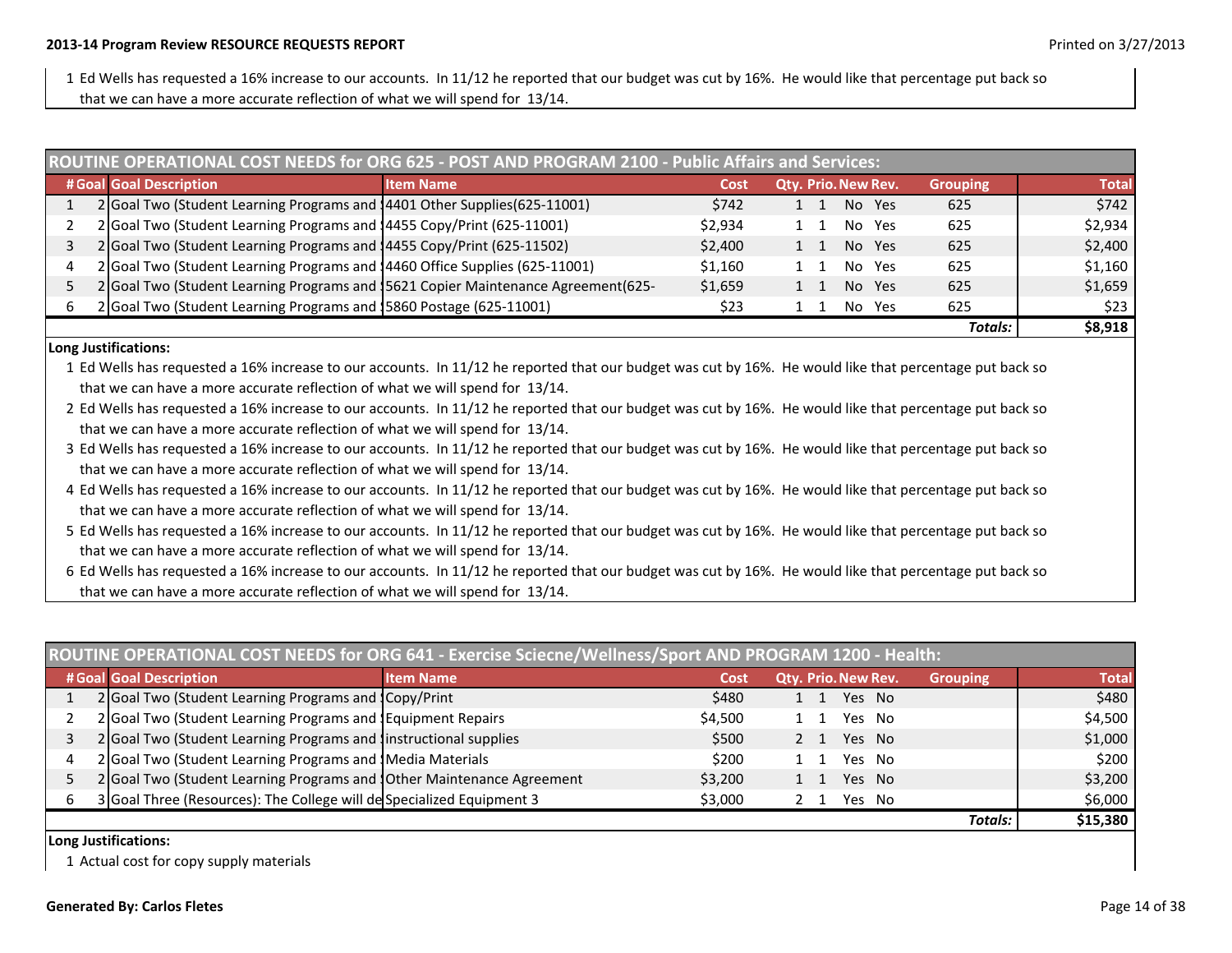### **2013‐14 Program Review RESOURCE REQUESTS REPORT** Printed on 3/27/2013

- 2 Age of equipment has increased frequency of repair.
- 3 Because of reductions in previous years we are anticipating having to replace additional items
- 4 Cost to update physical fitness dvd's
- 5 Actual cost for our quarterly maintenance agreement.
- 6 Needed for Capital Replacement

| ROUTINE OPERATIONAL COST NEEDS for ORG 671 - Health and Public Safety AND PROGRAM 1200 - Health:                    |                  |         |                            |                 |              |  |  |  |
|---------------------------------------------------------------------------------------------------------------------|------------------|---------|----------------------------|-----------------|--------------|--|--|--|
| # Goal Goal Description                                                                                             | <b>Item Name</b> | Cost    | <b>Qtv. Prio. New Rev.</b> | <b>Grouping</b> | <b>Total</b> |  |  |  |
| 2 Goal Two (Student Learning Programs and Icopying/printing                                                         |                  | \$3,000 | Yes No                     |                 | \$3,000      |  |  |  |
|                                                                                                                     |                  |         |                            | <b>Totals:</b>  | \$3,000      |  |  |  |
| Long Justifications:                                                                                                |                  |         |                            |                 |              |  |  |  |
|                                                                                                                     |                  |         |                            |                 |              |  |  |  |
| regulating agencies' accreditation and required reporting documents necessitate large copying and printing expenses |                  |         |                            |                 |              |  |  |  |
|                                                                                                                     |                  |         |                            |                 |              |  |  |  |
|                                                                                                                     |                  |         |                            |                 |              |  |  |  |

| ROUTINE OPERATIONAL COST NEEDS for ORG 674 - EMT AND PROGRAM 1200 - Health: |                                                                   |                  |          |                            |                 |          |  |  |
|-----------------------------------------------------------------------------|-------------------------------------------------------------------|------------------|----------|----------------------------|-----------------|----------|--|--|
|                                                                             | # Goal Goal Description                                           | <b>Item Name</b> | Cost     | <b>Qty. Prio. New Rev.</b> | <b>Grouping</b> | Total    |  |  |
|                                                                             | 2 Goal Two (Student Learning Programs and Specialized Equipment   |                  | \$45,000 | Yes No<br>$\frac{1}{3}$    |                 | \$45,000 |  |  |
|                                                                             | 2 Goal Two (Student Learning Programs and Specialized Equipment 2 |                  | \$20,000 | Yes No                     |                 | \$20,000 |  |  |
|                                                                             |                                                                   |                  |          |                            | Totals:         | \$65,000 |  |  |

### **Long Justifications:**

1 The relocation of EMS to the new CTE building will make collaborative use of the existing human simulators difficult. Human simulation is the standard for these programs.

2 A used/refurbished/or portions of an ambulance would provide the paramedic and EMT students with the experience needed prior to live field work.

| ROUTINE OPERATIONAL COST NEEDS for ORG 676 - Fire Science AND PROGRAM 2100 - Public Affairs and Services: |                                                                   |                  |          |                            |                 |              |  |
|-----------------------------------------------------------------------------------------------------------|-------------------------------------------------------------------|------------------|----------|----------------------------|-----------------|--------------|--|
|                                                                                                           | # Goal Goal Description                                           | <b>Item Name</b> | Cost     | <b>Qty. Prio. New Rev.</b> | <b>Grouping</b> | <b>Total</b> |  |
|                                                                                                           | 2 Goal Two (Student Learning Programs and Safety Supply/Gear      |                  | \$34,000 | Yes No<br>$1 \quad 1$      |                 | \$34,000     |  |
|                                                                                                           | 2 Goal Two (Student Learning Programs and Specialized Equipment 3 |                  | \$3,000  | Yes No<br>$\mathbf{A}$     |                 | \$3,000      |  |
|                                                                                                           |                                                                   |                  |          |                            | Totals:         | \$37,000     |  |
|                                                                                                           | $\cdot \cdot \cdot$ $\cdot \cdot$                                 |                  |          |                            |                 |              |  |

**Long Justifications:**

1 The January 2013 Fire Academy Accreditation team required IVC to have sufficient wildland safety gear and to develop and maintain an ongoing replacement plan for structural and wildland safety equip/gear for each student. This is the annual amount for basic ongoing replacement and has been calculated to spread the costs evenly for each coming year.

2 A blitz or blast unit will alow for needed teaching/learning methodologies in line with the expectations of the fire industry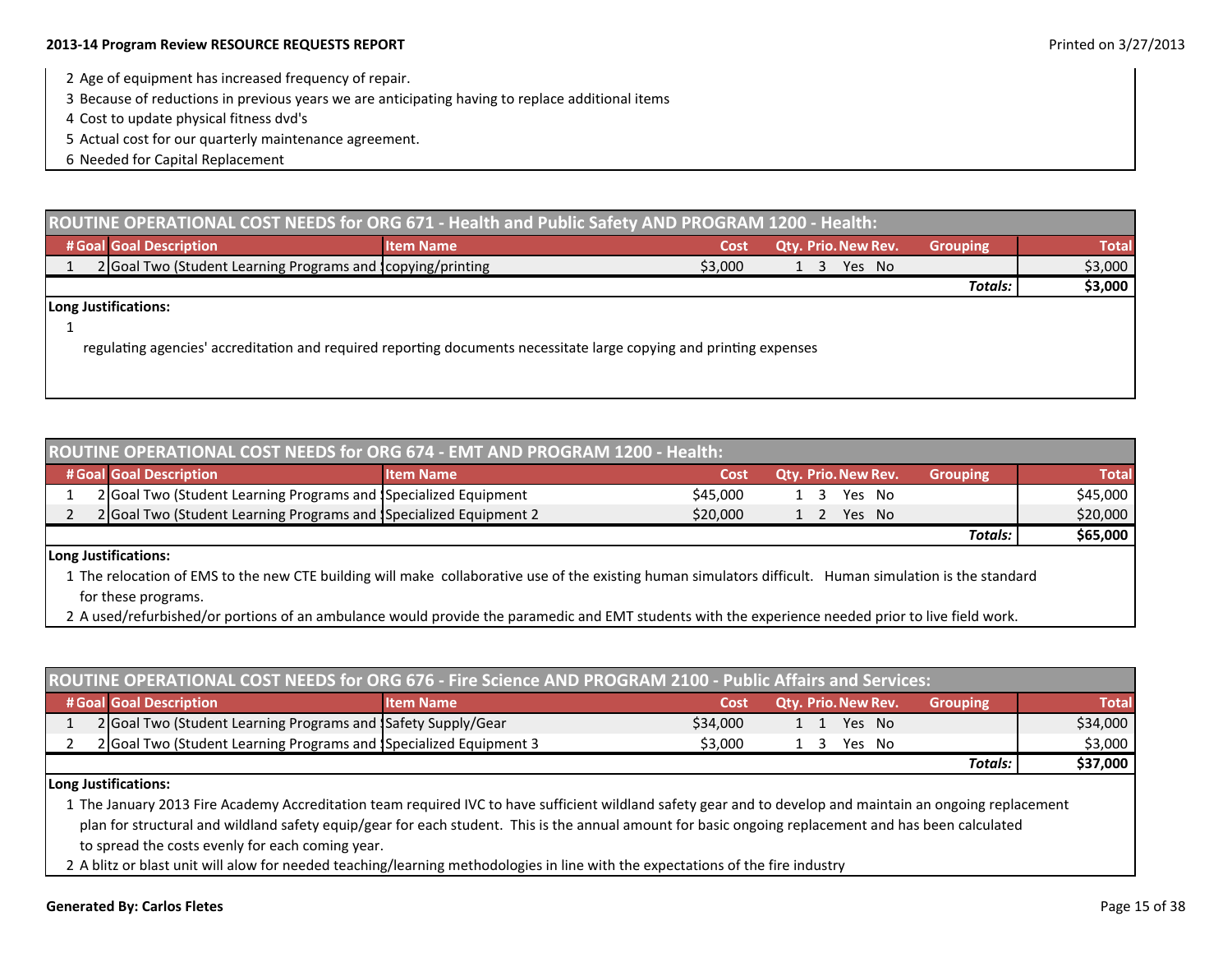| ROUTINE OPERATIONAL COST NEEDS for ORG 678 - Medical Assistance AND PROGRAM 1200 - Health: |                  |       |                     |                 |              |  |  |  |
|--------------------------------------------------------------------------------------------|------------------|-------|---------------------|-----------------|--------------|--|--|--|
| # Goal Goal Description                                                                    | <b>Item Name</b> | Cost  | Qty. Prio. New Rev. | <b>Grouping</b> | <b>Total</b> |  |  |  |
| 2 Goal Two (Student Learning Programs and Instructional supplies                           |                  | \$500 | Yes No<br>-3        |                 | \$500        |  |  |  |
|                                                                                            |                  |       |                     | Totals:         | \$500        |  |  |  |
| Long Justifications:                                                                       |                  |       |                     |                 |              |  |  |  |
|                                                                                            |                  |       |                     |                 |              |  |  |  |
| program has consistently high enrollments and has been over budget consistently            |                  |       |                     |                 |              |  |  |  |
|                                                                                            |                  |       |                     |                 |              |  |  |  |
|                                                                                            |                  |       |                     |                 |              |  |  |  |

| ROUTINE OPERATIONAL COST NEEDS for ORG 706 - Reprographics Dept. AND PROGRAM 6790 - Other General Inst Support Services: |                  |         |                            |                 |              |  |  |  |
|--------------------------------------------------------------------------------------------------------------------------|------------------|---------|----------------------------|-----------------|--------------|--|--|--|
| # Goal Goal Description                                                                                                  | <b>Item Name</b> | Cost    | <b>Qtv. Prio. New Rev.</b> | <b>Grouping</b> | <b>Total</b> |  |  |  |
| 1 Goal One (Institutional Mission and Effectiv Reprographic Cutting Machine                                              |                  | \$6.500 | Yes No                     |                 | \$6,500      |  |  |  |
|                                                                                                                          |                  |         |                            | <b>Totals:</b>  | \$6,500      |  |  |  |
| Long Justifications:                                                                                                     |                  |         |                            |                 |              |  |  |  |
| 1 Current machine is very old and out of compliance with safety regulations.                                             |                  |         |                            |                 |              |  |  |  |

| ROUTINE OPERATIONAL COST NEEDS for ORG 821 - Purchasing AND PROGRAM 6770 - Logistical Services: |                  |         |                     |          |              |  |  |
|-------------------------------------------------------------------------------------------------|------------------|---------|---------------------|----------|--------------|--|--|
| # Goal Goal Description                                                                         | <b>Item Name</b> | Cost    | Qty. Prio. New Rev. | Grouping | <b>Total</b> |  |  |
| 3 Goal Three (Resources): The College will de Copy/Print (Purchasing)                           |                  | \$1,260 | Yes No              |          | \$1,260      |  |  |
| 3 Goal Three (Resources): The College will de Membership (Purchasing)                           |                  | \$150   | Yes No<br>1 1       |          | \$150        |  |  |
| 3 Goal Three (Resources): The College will de Office Supplies (Purchasing)                      |                  | \$172   | Yes No              |          | \$172        |  |  |
| 3 Goal Three (Resources): The College will de Repair Supplies (Purchasing)                      |                  | \$36    | Yes No<br>1 1       |          | \$36         |  |  |
|                                                                                                 |                  |         |                     | Totals:  | \$1,618      |  |  |
| Long Justifications:                                                                            |                  |         |                     |          |              |  |  |
| 1 Copying/printing                                                                              |                  |         |                     |          |              |  |  |
| 2 Copying/printing                                                                              |                  |         |                     |          |              |  |  |
| 3 No justification provided.                                                                    |                  |         |                     |          |              |  |  |
| 4 Copying/printing                                                                              |                  |         |                     |          |              |  |  |

| ROUTINE OPERATIONAL COST NEEDS for ORG 903 - DSPS Staff AND PROGRAM 6420 - DSPS: |                                                        |                  |         |                                               |              |  |  |
|----------------------------------------------------------------------------------|--------------------------------------------------------|------------------|---------|-----------------------------------------------|--------------|--|--|
|                                                                                  | # Goal Goal Description                                | <b>Item Name</b> | Cost    | <b>Qty. Prio. New Rev.</b><br><b>Grouping</b> | <b>Total</b> |  |  |
|                                                                                  | 2 Goal Two (Student Learning Programs and JPower chair |                  | \$7.000 | Yes No Specialized Equipt                     | \$7,000      |  |  |
|                                                                                  |                                                        |                  |         | Totals:                                       | \$7,000      |  |  |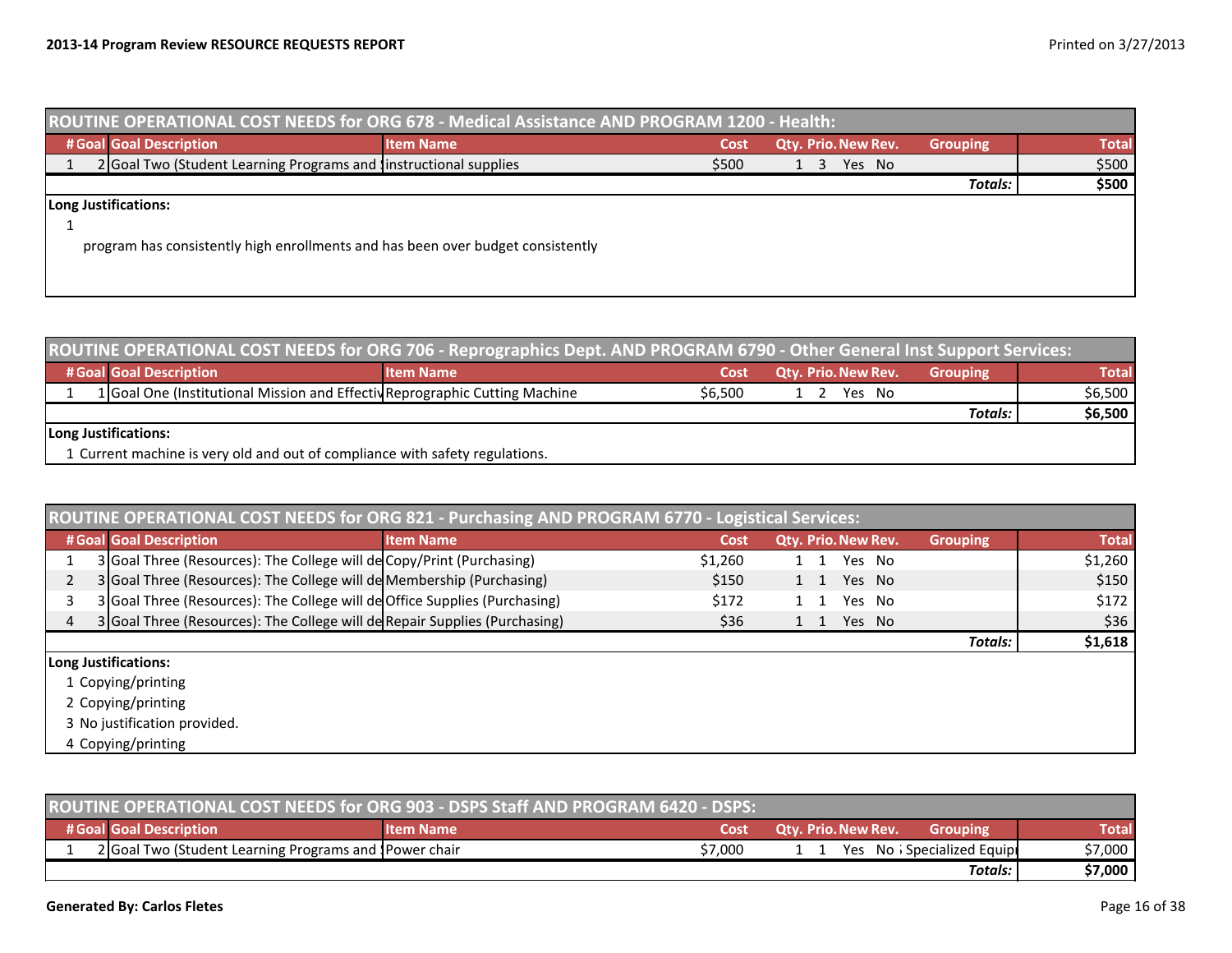### **2013‐14 Program Review RESOURCE REQUESTS REPORT** Printed on 3/27/2013

### **Long Justifications:**

- 1 The current power chair in DSPS, which is provided for the Physically Challenged students attending classes, has also been used by faculty/staff needing
- this service. This has caused excessive wear and tear resulting in the need to acquire <sup>a</sup> new chair to insure availability and access.

| ROUTINE OPERATIONAL COST NEEDS for ORG 915 - Student Health Fee AND PROGRAM 6490 - Miscellaneous Student Services: |                                                                                           |          |                            |                 |              |  |  |  |
|--------------------------------------------------------------------------------------------------------------------|-------------------------------------------------------------------------------------------|----------|----------------------------|-----------------|--------------|--|--|--|
| # Goal Goal Description                                                                                            | <b>Item Name</b>                                                                          | Cost     | <b>Qtv. Prio. New Rev.</b> | <b>Grouping</b> | <b>Total</b> |  |  |  |
|                                                                                                                    | 3 Goal Three (Resources): The College will de Health & Welfare Certificated Non-Instructi | \$17.849 | Yes No                     | 3411            | \$17,849     |  |  |  |
|                                                                                                                    |                                                                                           |          |                            | Totals:         | \$17,849     |  |  |  |
| Long Justifications:                                                                                               |                                                                                           |          |                            |                 |              |  |  |  |
| 1 Health & Welfare for Full Time Mental Health Counselor                                                           |                                                                                           |          |                            |                 |              |  |  |  |

| ROUTINE OPERATIONAL COST NEEDS for ORG 931 - Financial Aid AND PROGRAM 6460 - Financial Aid Administration: |                                                                |                  |         |                            |                 |              |  |  |
|-------------------------------------------------------------------------------------------------------------|----------------------------------------------------------------|------------------|---------|----------------------------|-----------------|--------------|--|--|
|                                                                                                             | # Goal Goal Description                                        | <b>Item Name</b> | Cost    | <b>Qty. Prio. New Rev.</b> | <b>Grouping</b> | <b>Total</b> |  |  |
|                                                                                                             | 3 Goal Three (Resources): The College will de copying/printing |                  | \$3,000 | Yes No                     |                 | \$3,000      |  |  |
|                                                                                                             |                                                                |                  |         |                            | <b>Totals:</b>  | \$3,000      |  |  |
|                                                                                                             | Long Justifications:                                           |                  |         |                            |                 |              |  |  |
|                                                                                                             | 1 Printing costs increased since implementation of papercut    |                  |         |                            |                 |              |  |  |

*GrandTotal:* **\$321,993**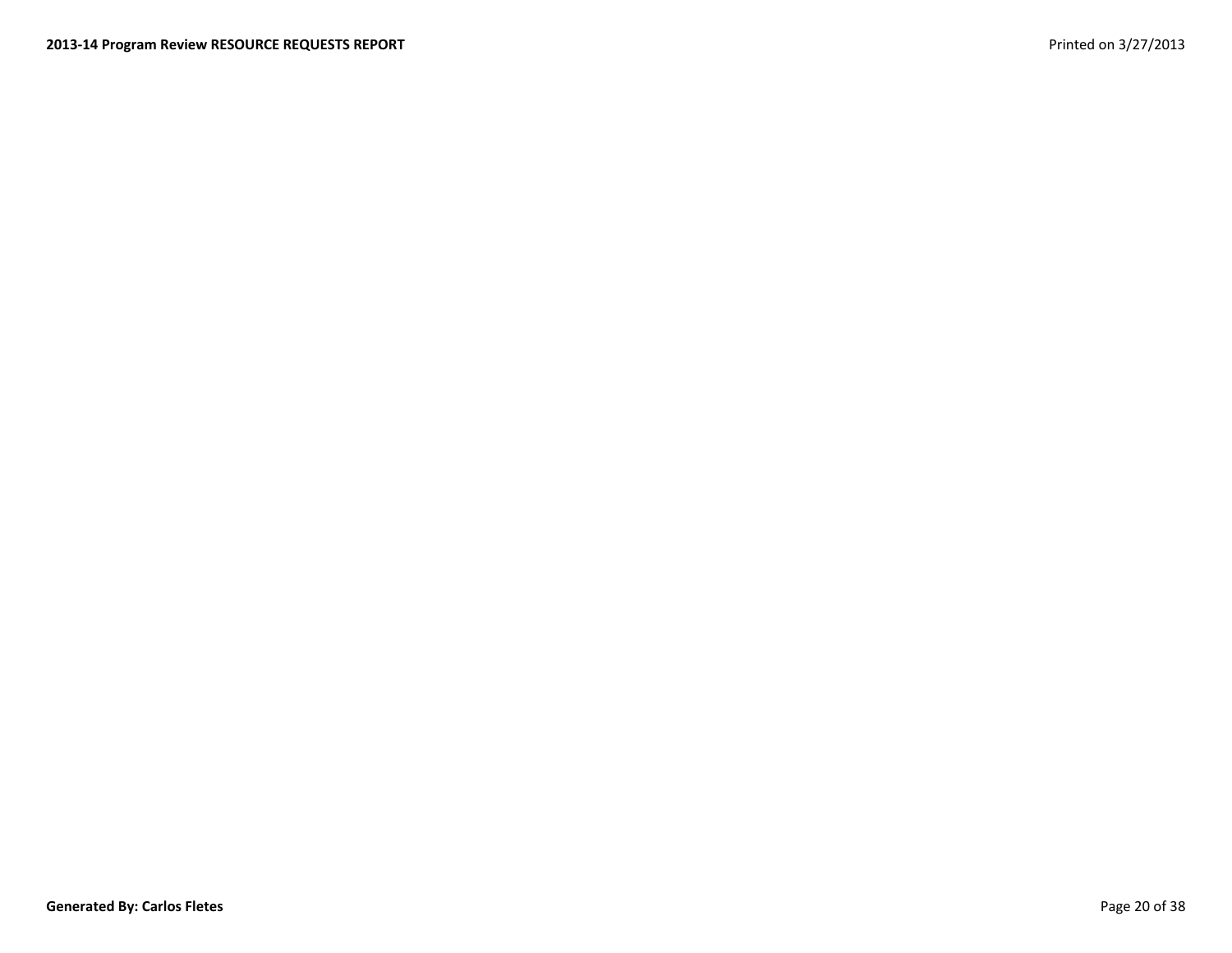

SLO Resource Requests

| SLO NEEDS for ORG 205 - SLO Deparment AND PROGRAM 6010 - Academic Administration:                    |                  |       |                            |                 |       |  |  |  |
|------------------------------------------------------------------------------------------------------|------------------|-------|----------------------------|-----------------|-------|--|--|--|
| # Goal Goal Description                                                                              | <b>Item Name</b> | Cost  | <b>Qty. Prio. New Rev.</b> | <b>Grouping</b> | Total |  |  |  |
| 1 Goal One (Institutional Mission and Effectiv SLO Activities                                        |                  | \$600 | Yes No                     |                 | \$600 |  |  |  |
|                                                                                                      |                  |       |                            | Totals:         | \$600 |  |  |  |
| Long Justifications:                                                                                 |                  |       |                            |                 |       |  |  |  |
| 1 Anticipate additional workshops/training to address ACCJC recommndations related to SLOs/PLOs/SAOs |                  |       |                            |                 |       |  |  |  |

*Grand Total:* **\$600**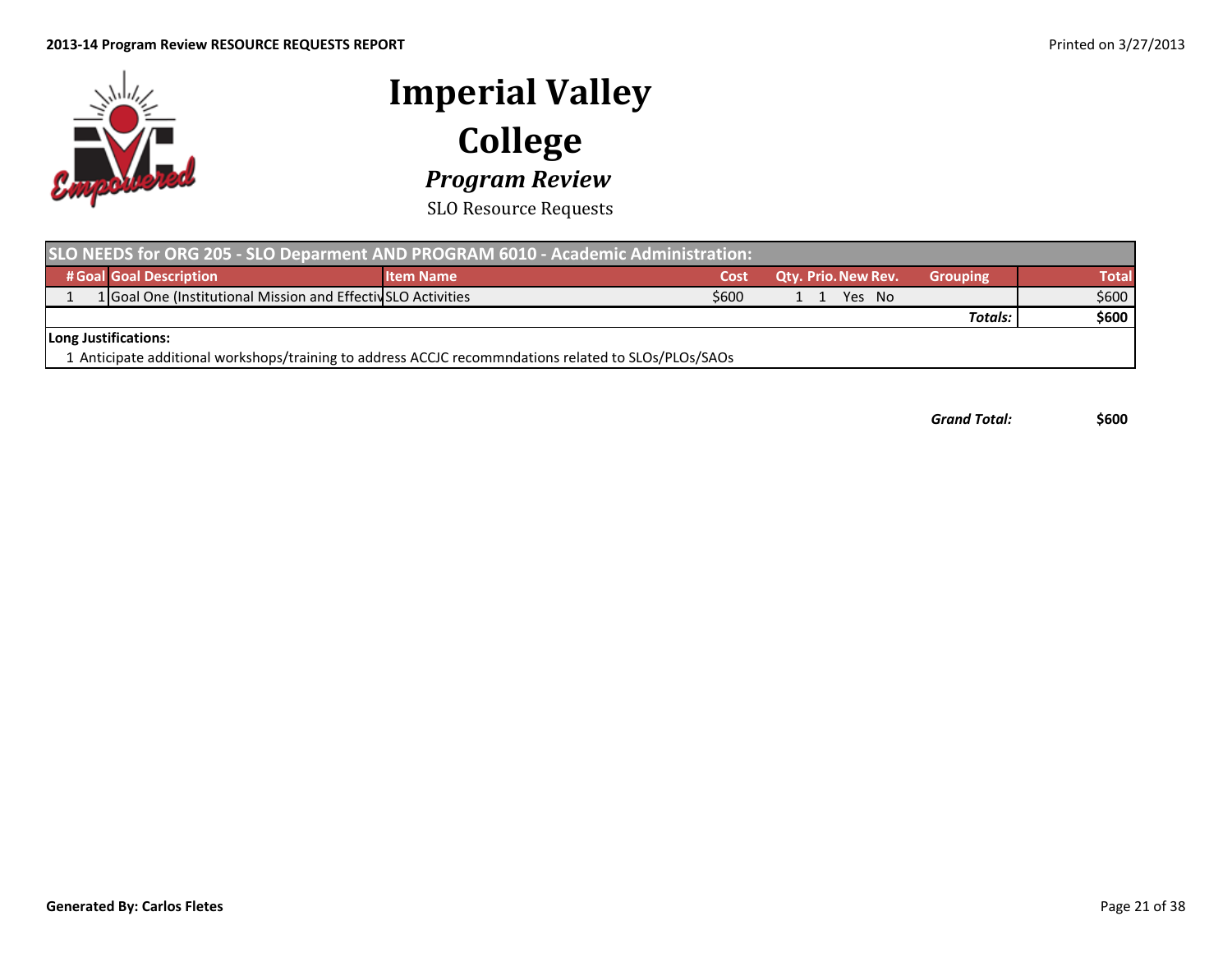

Staffing Resource Requests

| STAFFING NEEDS for ORG 201 - Vice Pres Academic Services Office AND PROGRAM 6010 - Academic Administration: |                                                                         |                  |         |                            |                 |              |  |  |
|-------------------------------------------------------------------------------------------------------------|-------------------------------------------------------------------------|------------------|---------|----------------------------|-----------------|--------------|--|--|
|                                                                                                             | # Goal Goal Description                                                 | <b>Item Name</b> | Cost    | <b>Qty. Prio. New Rev.</b> | <b>Grouping</b> | <b>Total</b> |  |  |
|                                                                                                             | 1 Goal One (Institutional Mission and Effectiv Chemical Hygiene Officer |                  | \$3.520 | Yes No<br>1 1              |                 | \$3,520      |  |  |
|                                                                                                             | 2 Goal Two (Student Learning Programs and Committee Meetings            |                  | \$5.000 | Yes No                     |                 | \$5,000      |  |  |
|                                                                                                             | 2 Goal Two (Student Learning Programs and Curriculum Coordinator        |                  | \$5.940 | Yes No                     |                 | \$5,940      |  |  |
|                                                                                                             |                                                                         |                  |         |                            | Totals:         | \$14,460     |  |  |

**Long Justifications:**

1 since the college has <sup>a</sup> chemistry lab, the regs require that the district have <sup>a</sup> chemical hygiene officer (was not budgeted in 2011‐12 budget)

2 anticipate need to pay faculty for: (1) addressing Commission recommendations (CART faculty members); (2) completing work on program pathways (faculty); (3) participating in instructional leadership workshop/enrollment management; (4) attending curriculum institute in July; (5) participating in other committee meetings

3 stipend pay, if not release time

| STAFFING NEEDS for ORG 211 - Arts and Letters AND PROGRAM 1500 - English:                                                                                                   |                  |       |                            |                 |              |  |  |  |
|-----------------------------------------------------------------------------------------------------------------------------------------------------------------------------|------------------|-------|----------------------------|-----------------|--------------|--|--|--|
| # Goal Goal Description                                                                                                                                                     | <b>Item Name</b> | Cost  | <b>Qty. Prio. New Rev.</b> | <b>Grouping</b> | <b>Total</b> |  |  |  |
| 2 Goal Two (Student Learning Programs and Inbedded tutor                                                                                                                    |                  | \$750 | Yes No                     |                 | \$2,250      |  |  |  |
|                                                                                                                                                                             |                  |       |                            | Totals:         | \$2,250      |  |  |  |
| Long Justifications:<br>A Me and contracts with an exploded tube nonconcin thus continue of FNOLOAD in the Fell 2042 conception. Chudenter will be tradual through the FNOL |                  |       |                            |                 |              |  |  |  |

1 We are seeking to pilot an embedded tutor program in three sections of ENGL 010 in the Fall 2013 semester. Students will be tracked through the ENGL 110 class in the Spring 2014 for evidence of pilot program effectiveness.

| <b>STAFFING NEEDS for ORG 211 - Arts and Letters AND PROGRAM 1501 - ESL:</b>                                                     |                  |          |                     |                 |              |  |  |  |  |
|----------------------------------------------------------------------------------------------------------------------------------|------------------|----------|---------------------|-----------------|--------------|--|--|--|--|
| # Goal Goal Description                                                                                                          | <b>Item Name</b> | Cost     | Qty. Prio. New Rev. | <b>Grouping</b> | <b>Total</b> |  |  |  |  |
| 3 Goal Three (Resources): The College will de New/replacement Faculty                                                            |                  | \$80.000 | 1 10 Yes No         |                 | \$80,000     |  |  |  |  |
|                                                                                                                                  |                  |          |                     | Totals:         | \$80,000     |  |  |  |  |
| Long Justifications:                                                                                                             |                  |          |                     |                 |              |  |  |  |  |
| 1 The department asks for one new faculty member to relieve the pressure on current full-time faculty to accept large overloads. |                  |          |                     |                 |              |  |  |  |  |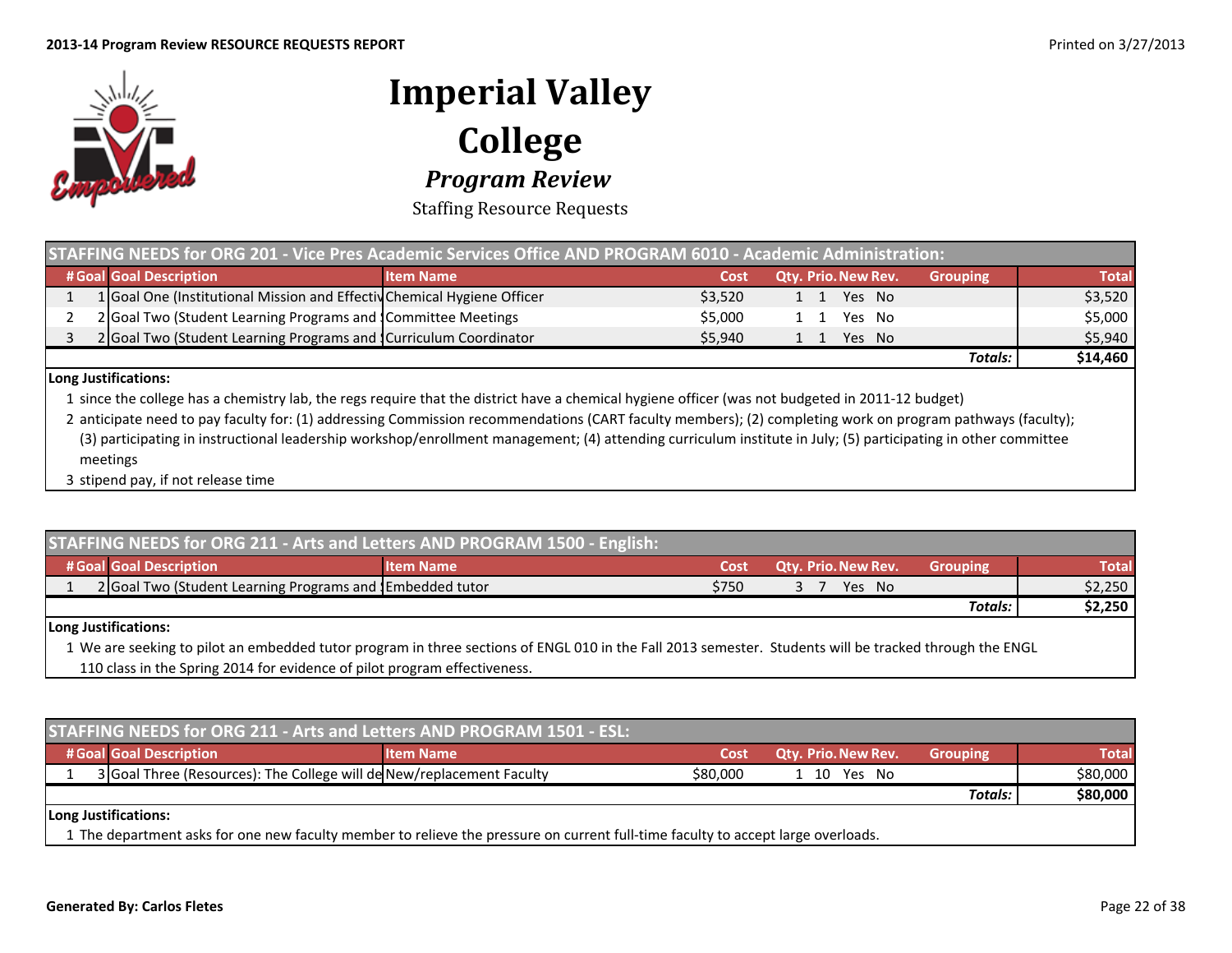| <b>STAFFING NEEDS for ORG 223 - Humanities AND PROGRAM 1000 - Fine and Applied Arts:</b> |                                                                                                           |                  |          |     |                            |                 |              |  |
|------------------------------------------------------------------------------------------|-----------------------------------------------------------------------------------------------------------|------------------|----------|-----|----------------------------|-----------------|--------------|--|
|                                                                                          | # Goal Goal Description                                                                                   | <b>Item Name</b> | Cost     |     | <b>Qtv. Prio. New Rev.</b> | <b>Grouping</b> | <b>Total</b> |  |
|                                                                                          | 1 Goal One (Institutional Mission and Effectiv professional expert                                        |                  | \$720    | 4 1 | Yes No                     |                 | \$2,880      |  |
|                                                                                          | 3 Goal Three (Resources): The College will de New/replacement Faculty                                     |                  | \$80,000 | 1 5 | Yes No                     |                 | \$80,000     |  |
|                                                                                          |                                                                                                           |                  |          |     |                            | Totals:         | \$82,880     |  |
|                                                                                          | Long Justifications:                                                                                      |                  |          |     |                            |                 |              |  |
|                                                                                          | 1 To pay accompanist for choir and allow for hiring of expert speakers for special events at the gallery. |                  |          |     |                            |                 |              |  |

2 Replacement art faculty for retired instructor.

| STAFFING NEEDS for ORG 223 - Humanities AND PROGRAM 1100 - World Language/Speech: |                  |          |                            |                 |           |  |  |  |  |
|-----------------------------------------------------------------------------------|------------------|----------|----------------------------|-----------------|-----------|--|--|--|--|
| # Goal Goal Description                                                           | <b>Item Name</b> | Cost     | <b>Qty. Prio. New Rev.</b> | <b>Grouping</b> | Total     |  |  |  |  |
| 2 Goal Two (Student Learning Programs and New/replacement Faculty                 |                  | \$80,000 | Yes No                     |                 | \$160,000 |  |  |  |  |
|                                                                                   |                  |          |                            | Totals:         | \$160,000 |  |  |  |  |

### **Long Justifications:**

1 The Speech Department has made great strides. However, the need for at least one, hopefully, two full‐time instructors are necessary for the following reasons:

1) There are currently two fulltime, one fulltime temp instructor and four adjunct instructors assigned to teach <sup>a</sup> large population of students.

2) A large number of students, every semester, desperately need Speech 100, and are unable to secure <sup>a</sup> class.

3) The exigency for students to take Speech 100 for "expedient transfer capability" is clearly present.

4) Therefore, more fulltime Speech instructors are necessary for student success at IVC.

|                                                                                                                  | <b>STAFFING NEEDS for ORG 227 - Social Science AND PROGRAM 2200 - Social Sciences:</b>                                                                    |          |                     |                 |              |
|------------------------------------------------------------------------------------------------------------------|-----------------------------------------------------------------------------------------------------------------------------------------------------------|----------|---------------------|-----------------|--------------|
| # Goal Goal Description                                                                                          | <b>Item Name</b>                                                                                                                                          | Cost     | Qty. Prio. New Rev. | <b>Grouping</b> | <b>Total</b> |
|                                                                                                                  | 3 Goal Three (Resources): The College will de New/replacement Faculty                                                                                     | \$80,000 | Yes No              |                 | \$80,000     |
|                                                                                                                  |                                                                                                                                                           |          |                     | Totals:         | \$80,000     |
| Long Justifications:                                                                                             |                                                                                                                                                           |          |                     |                 |              |
| 1 Political Science Instructor:                                                                                  |                                                                                                                                                           |          |                     |                 |              |
| New/replacement                                                                                                  |                                                                                                                                                           |          |                     |                 |              |
| (2) Needed for Program Stabilty                                                                                  |                                                                                                                                                           |          |                     |                 |              |
| (3) Will need within next 3 years.                                                                               |                                                                                                                                                           |          |                     |                 |              |
| Change in state minimum qualifications - severely limits part-time pool.<br>Can no longer use Public Admin. mas. | High volume, high demand courses that needs another full-time instructor,<br>Haven't replaced instructor due to financial concerns over the last 5 years. |          |                     |                 |              |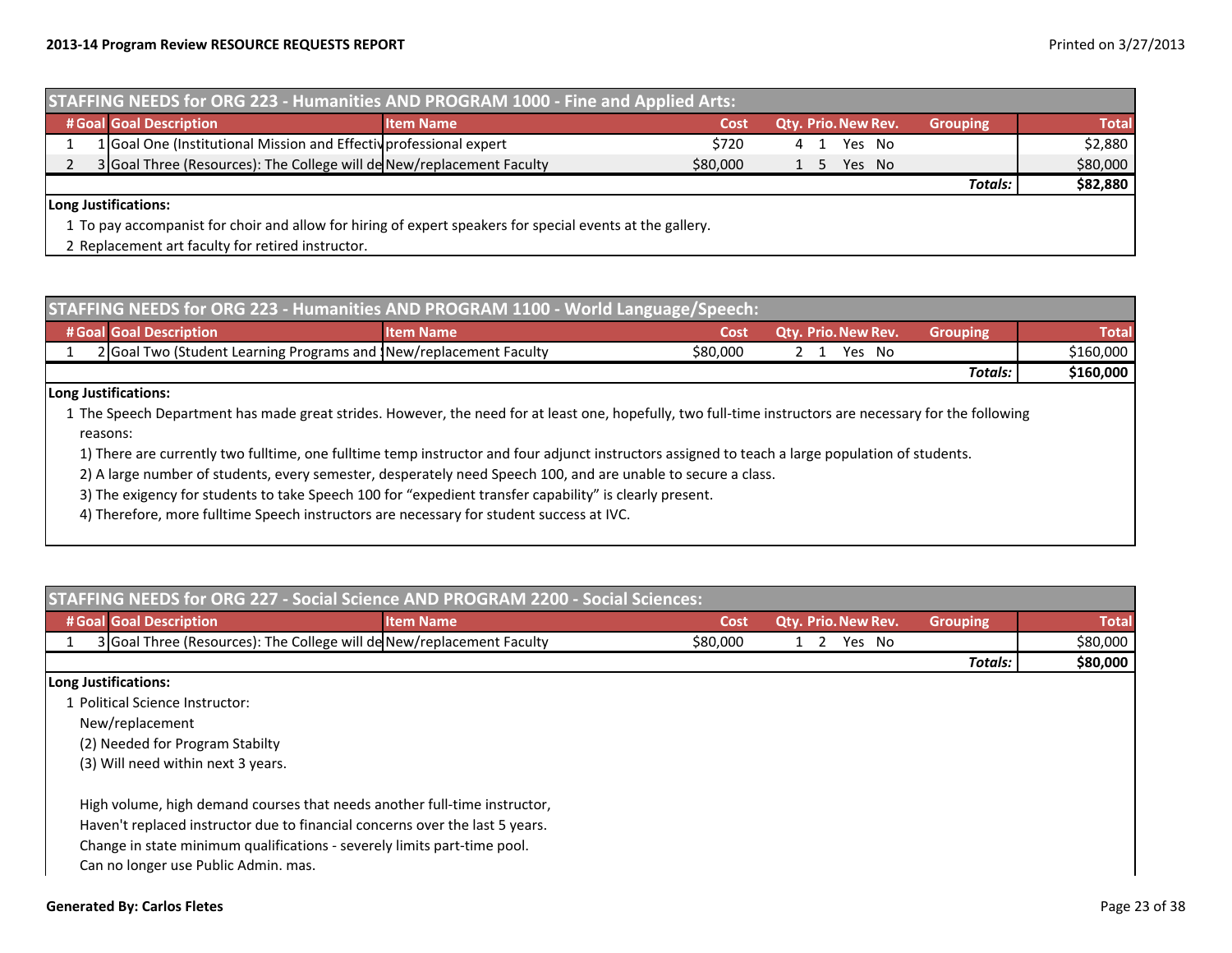Must have Political Science and SDSU‐IVC doesn't offer it.

| STAFFING NEEDS for ORG 228 - Behavioral Science AND PROGRAM 2201 - Behavioral Sciences:                                                                       |                  |          |                     |            |                 |              |
|---------------------------------------------------------------------------------------------------------------------------------------------------------------|------------------|----------|---------------------|------------|-----------------|--------------|
| # Goal Goal Description                                                                                                                                       | <b>Item Name</b> | Cost     | Qty. Prio. New Rev. |            | <b>Grouping</b> | <b>Total</b> |
| 2 Goal Two (Student Learning Programs and INew/replacement Faculty                                                                                            |                  | \$80,000 |                     | 2 2 Yes No |                 | \$160,000    |
|                                                                                                                                                               |                  |          |                     |            | Totals:         | \$160,000    |
| Long Justifications:                                                                                                                                          |                  |          |                     |            |                 |              |
| 1 Psychology instructor:                                                                                                                                      |                  |          |                     |            |                 |              |
| (1) Critical for Program Continuance                                                                                                                          |                  |          |                     |            |                 |              |
| (2) Needed for Program Stability                                                                                                                              |                  |          |                     |            |                 |              |
| Two faculty member haven't been replaced in 9 years                                                                                                           |                  |          |                     |            |                 |              |
| This is the #3 major on campus                                                                                                                                |                  |          |                     |            |                 |              |
| Needed to relieve fulltime overload pressure                                                                                                                  |                  |          |                     |            |                 |              |
| Needed to service IVC-SDSU Partnership Program                                                                                                                |                  |          |                     |            |                 |              |
| Needed to address addition of stats course for the new Transfer Model Curricula (TMC)                                                                         |                  |          |                     |            |                 |              |
| Instructor needed to meet highly impacted and high demand courses. Faculty has compensated by teaching significant overloads, maxing out per session faculty, |                  |          |                     |            |                 |              |
| and requiring faculty assistance across disciplines (Psyc & Soc).                                                                                             |                  |          |                     |            |                 |              |
| Sociology Instructor:                                                                                                                                         |                  |          |                     |            |                 |              |
| (2) Needed for Program Stability                                                                                                                              |                  |          |                     |            |                 |              |
| (3) Will need within next 3 years                                                                                                                             |                  |          |                     |            |                 |              |
| Relieve overload pressure on fulltime                                                                                                                         |                  |          |                     |            |                 |              |
| Needed to service IVC-SDSU Partnership Program                                                                                                                |                  |          |                     |            |                 |              |
| Needed to meet high demand courses with high fill rates                                                                                                       |                  |          |                     |            |                 |              |

| STAFFING NEEDS for ORG 229 - Child Development AND PROGRAM 6920 - Child Development Centers: |                                                                            |                  |           |                     |                 |              |  |  |
|----------------------------------------------------------------------------------------------|----------------------------------------------------------------------------|------------------|-----------|---------------------|-----------------|--------------|--|--|
|                                                                                              | # Goal Goal Description                                                    | <b>Item Name</b> | Cost      | Qty. Prio. New Rev. | <b>Grouping</b> | <b>Total</b> |  |  |
|                                                                                              | 2 Goal Two (Student Learning Programs and Classified Manager Salary        |                  | \$71,226  | Yes No<br>1 1       |                 | \$71,226     |  |  |
|                                                                                              | 2 Goal Two (Student Learning Programs and IPreschool/Infant Teacher Salary |                  | \$114.937 | Yes No              |                 | \$114,937    |  |  |
|                                                                                              | 2 Goal Two (Student Learning Programs and Staff Secretary II               |                  | \$35,170  | Yes No              |                 | \$35,170     |  |  |
|                                                                                              |                                                                            |                  |           |                     | <b>Totals:</b>  | \$221,333    |  |  |

### **Long Justifications:**

1 This request is to return the Classified salary for the Director of CFCS to 100% district. The salary was moved onto grants and contracts received to lesson the load on the District with the understanding that it would move back. The District currently is paying 50%. The amount listed is the other 50%. The Director needs to reinstate positions that she has been covering the duties on but has been unable to because the contracts and grants cannot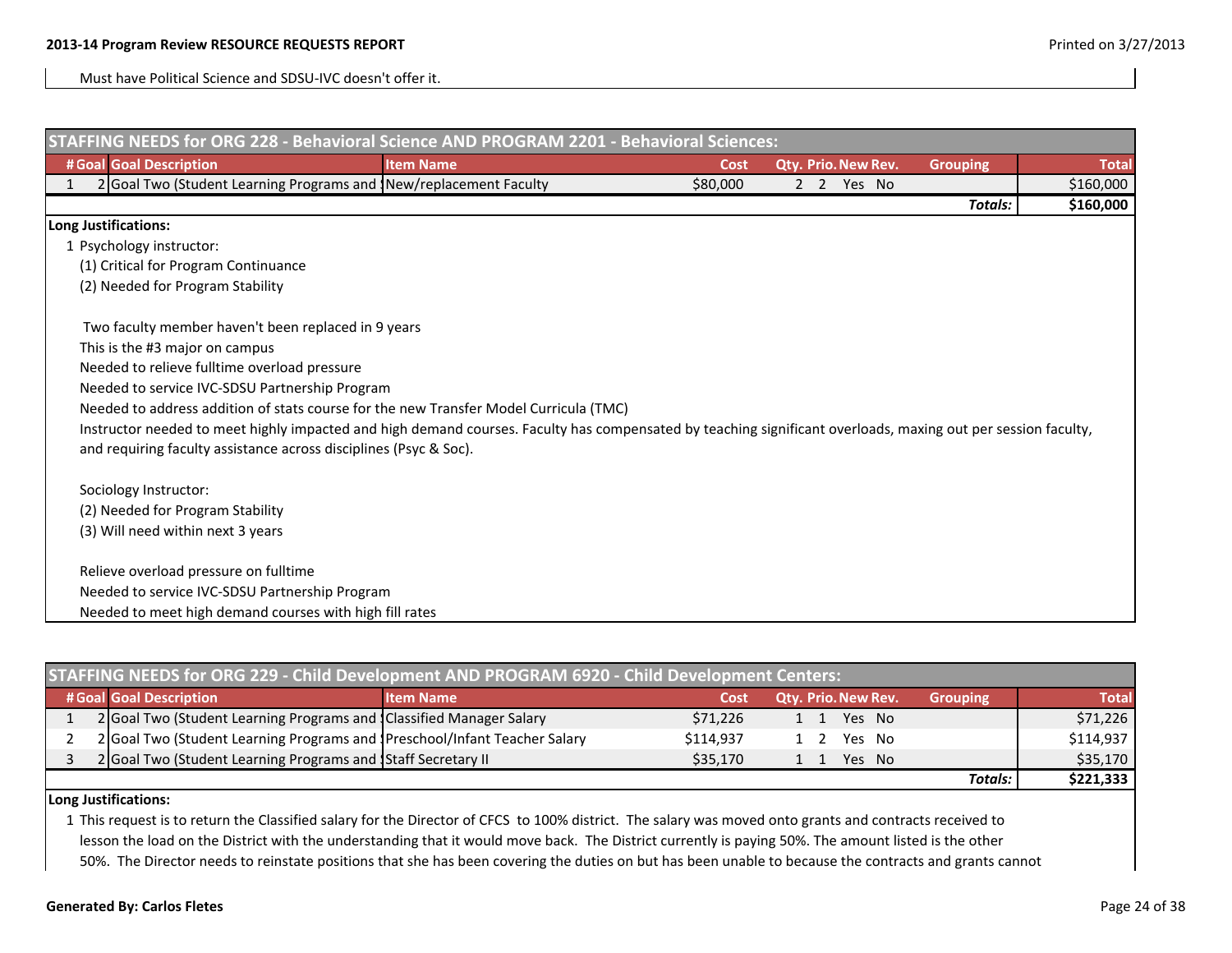handle the Director salary plus the salary for those staff members. This would allow the Director to complete the duties assigned to the Director and to have time to do things such as writing grants, assisting students, staff trainings, etc.

- 225% of the salaries based on hours worked with adult students. 2012 4161 hours (193 students) working with students who were completing assignments, lab hours, observations, and research. Also, position of State wide Academic Senate that Campus Preschool and Infant labs be treated like all other labs on campus.
- 3 The Department had two secretaries each 50% district and 50% categorical. One of the positions was moved to part time due to District budget. The Department needs to have 2 full time secretaries for safety so that someone always is present to assure no one goes into the classrooms without coming through office. Also to meet student needs. The program review shows that in 2012 we had 193 students putting in 4161 hours to do observations, complete assignments, research, or assigned lab. We also have students coming in for permit help, and wanting childcare. I am asking for the cureent full time secretary to become 100% District and the other will be 100% categorical. This was done to simplify the process instead of having both at 50% District.

| STAFFING NEEDS for ORG 271 - Science, Math, Engineering AND PROGRAM 1700 - Mathematics: |                                                                   |                  |          |                            |          |           |  |  |
|-----------------------------------------------------------------------------------------|-------------------------------------------------------------------|------------------|----------|----------------------------|----------|-----------|--|--|
|                                                                                         | # Goal Goal Description                                           | <b>Item Name</b> | Cost     | <b>Qty. Prio. New Rev.</b> | Grouping | Total     |  |  |
|                                                                                         | 2 Goal Two (Student Learning Programs and New/replacement Faculty |                  | \$80,000 | Yes No                     |          | \$240,000 |  |  |
|                                                                                         |                                                                   |                  |          |                            | Totals:  | \$240,000 |  |  |
|                                                                                         |                                                                   |                  |          |                            |          |           |  |  |

### **Long Justifications:**

1 Math department is unable to meet demand for certain courses (developmental math and statistics) because we need another FT faculty. Jill Nelipovich has become Institutional Researcher and is not teaching any math classes. Eric Lehtonen is 75% reassigned. One of our FT faculty is funded by Basic Skills. This position must be moved to district funding. The engineering program is currently inactive because we depend on adjunct faculty and we have not been able to find <sup>a</sup> qualified part‐time instructor. We need <sup>a</sup> FT faculty who is 50% math and 50% engineering.

|         | <b>STAFFING NEEDS for ORG 271 - Science, Math, Engineering AND PROGRAM 1900 - Physical Sciences:</b> |                  |          |                            |                 |              |  |  |  |
|---------|------------------------------------------------------------------------------------------------------|------------------|----------|----------------------------|-----------------|--------------|--|--|--|
|         | # Goal Goal Description                                                                              | <b>Item Name</b> | Cost     | <b>Qty. Prio. New Rev.</b> | <b>Grouping</b> | <b>Total</b> |  |  |  |
|         | 3 Goal Three (Resources): The College will de New/replacement Faculty                                |                  | \$80,000 | Yes No                     |                 | \$240,000    |  |  |  |
| Totals: |                                                                                                      |                  |          |                            |                 |              |  |  |  |

### **Long Justifications:**

1 1)New Chemistry instructor, approximately \$80,000/year. We have been requesting this every year during APR and for CPR. A new Chemistry instructor is critical to help students get through CHEM 100, which is <sup>a</sup> prerequisite for chemistry classes (CHEM 200, 202, 204, 206 – in which enrollment has been declining), and is also a prerequisite for BIOL 200, 202, 206, and 220, which are the upper-level anatomy and physiology, and microbiology, classes that are needed for students to get into the nursing program.

2) New Biology instructor, approximately \$80,000/year. We have been requesting this every year during APR and for CPR. This position is critical for students to take BIOL 100, which is <sup>a</sup> prerequisite for upper‐level biology classes that are needed for students to get into the nursing program. 3)New Anatomy & Physiology instructor, approximately \$80,000/year. We have been requesting this every year during APR and for CPR. This position is critical for students to get into the nursing program as we are not offering enough sections of BIOL 200, 202, 204 or 206.

### **STAFFING NEEDS for ORG 339 ‐ Welding Technology AND PROGRAM 900 ‐ :**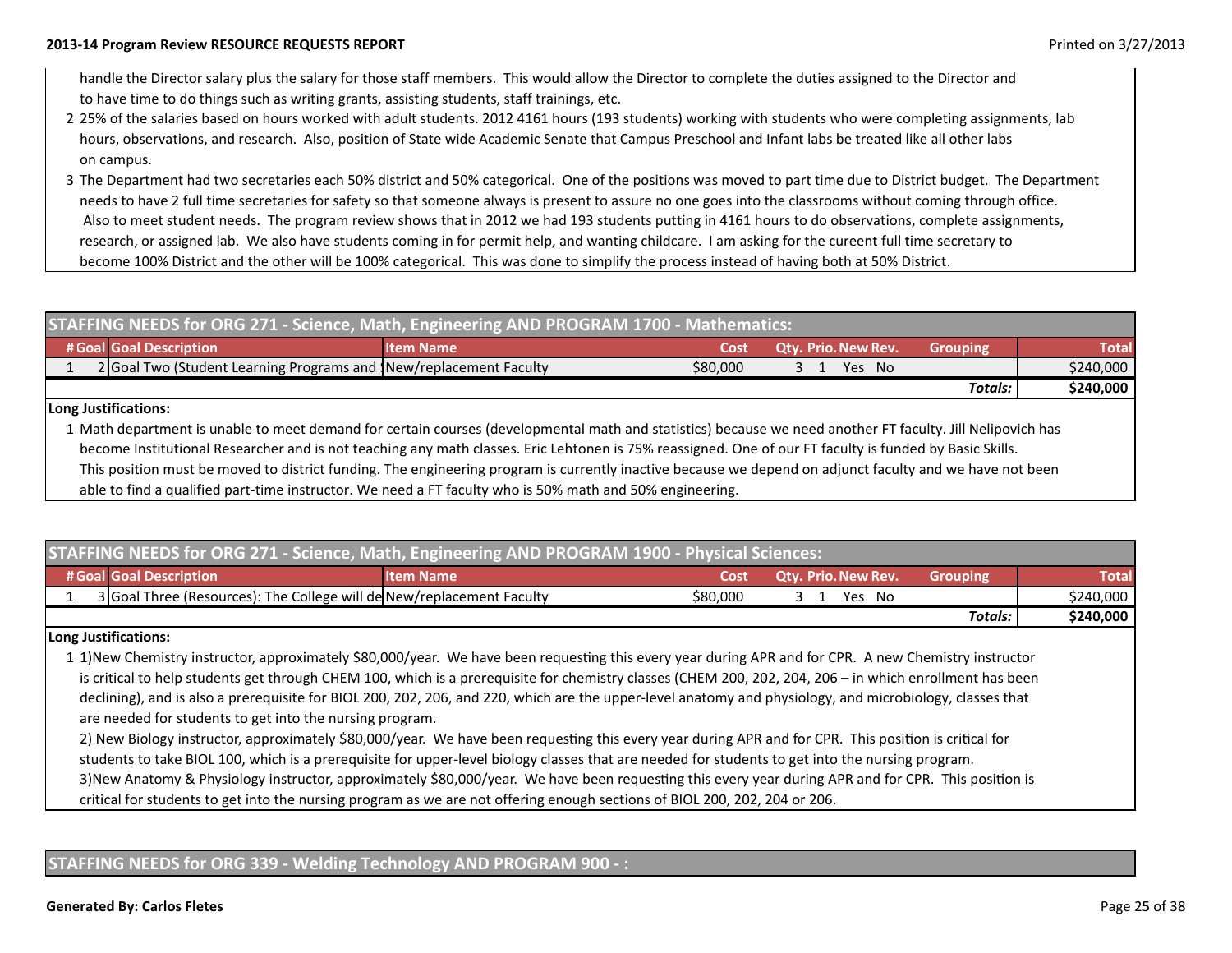|                      | # Goal Goal Description                                           | <b>Item Name</b> | Cost     | <b>Qty. Prio. New Rev.</b> | <b>Grouping</b> | <b>Total</b> |
|----------------------|-------------------------------------------------------------------|------------------|----------|----------------------------|-----------------|--------------|
|                      | 2 Goal Two (Student Learning Programs and New/replacement Faculty |                  | \$80,000 | Yes No                     |                 | \$80,000     |
|                      |                                                                   |                  |          |                            | Totals:         | \$80,000     |
| Long Justifications: |                                                                   |                  |          |                            |                 |              |
|                      | 1 A full-time instructor is needed for program sustainability.    |                  |          |                            |                 |              |

| STAFFING NEEDS for ORG 343 - Electrical Residential Technologies AND PROGRAM 900 -: |                                                                                                                                                            |                  |          |     |                            |                 |              |  |  |  |
|-------------------------------------------------------------------------------------|------------------------------------------------------------------------------------------------------------------------------------------------------------|------------------|----------|-----|----------------------------|-----------------|--------------|--|--|--|
|                                                                                     | # Goal Goal Description                                                                                                                                    | <b>Item Name</b> | 'Cost    |     | <b>Qtv. Prio. New Rev.</b> | <b>Grouping</b> | <b>Total</b> |  |  |  |
|                                                                                     | 2 Goal Two (Student Learning Programs and New/replacement Faculty                                                                                          |                  | \$80,000 | 1 1 | Yes No                     |                 | \$80,000     |  |  |  |
|                                                                                     |                                                                                                                                                            |                  |          |     |                            | <b>Totals:</b>  | \$80,000     |  |  |  |
|                                                                                     | Long Justifications:                                                                                                                                       |                  |          |     |                            |                 |              |  |  |  |
|                                                                                     | 1 Hire a full-time qualified certified instructor to teach a full electrical curriculum. The full-time instructor would help certify the program according |                  |          |     |                            |                 |              |  |  |  |

to state standards.

| <b>STAFFING NEEDS for ORG 352 - Business AND PROGRAM 500 -:</b> |                                                                         |                  |          |  |                            |                 |              |  |
|-----------------------------------------------------------------|-------------------------------------------------------------------------|------------------|----------|--|----------------------------|-----------------|--------------|--|
|                                                                 | # Goal Goal Description                                                 | <b>Item Name</b> | Cost     |  | <b>Qty. Prio. New Rev.</b> | <b>Grouping</b> | <b>Total</b> |  |
|                                                                 | 2 Goal Two (Student Learning Programs and New/replacement Faculty       |                  | \$80,000 |  | Yes No                     |                 | \$80,000     |  |
|                                                                 | 3 Goal Three (Resources): The College will de 1/2 time classified staff |                  | \$22,500 |  | Yes No                     |                 | \$22,500     |  |
|                                                                 |                                                                         |                  |          |  |                            | <b>Totals:</b>  | \$102,500    |  |

### **Long Justifications:**

1 Two full‐time Business Office Technology instructors retired in the 2012‐2013 school year. Even with <sup>a</sup> full‐time temp and full overload, some courses have not been able to be taught. For the ongoing health of the program <sup>a</sup> replacement full‐time instructor needs be hired.

2 The loss of full‐time secretarial services is preventing programs from running efficiently. No programs were reduced/eliminated but staffing to help run these programs was cut in half.

| STAFFING NEEDS for ORG 364 - Non Credit Program AND PROGRAM 6010 - Academic Administration: |                  |          |                            |                 |              |  |  |  |  |
|---------------------------------------------------------------------------------------------|------------------|----------|----------------------------|-----------------|--------------|--|--|--|--|
| # Goal Goal Description                                                                     | <b>Item Name</b> | Cost     | <b>Qty. Prio. New Rev.</b> | <b>Grouping</b> | <b>Total</b> |  |  |  |  |
| 1 Goal One (Institutional Mission and Effectiv Non Credit Instruction                       |                  | \$10.830 | 1 10 Yes No                |                 | \$10,830     |  |  |  |  |
|                                                                                             |                  |          |                            | Totals:         | \$10,830     |  |  |  |  |
| Long Justifications:                                                                        |                  |          |                            |                 |              |  |  |  |  |

1 The increased instructional budget will allow the offering of additional non credit exercise courses for the elderly which has been discussed with Kathy Berry

| STAFFING NEEDS for ORG 501 - Library AND PROGRAM 6120 - Library: |                  |  |                          |           |              |  |  |  |  |
|------------------------------------------------------------------|------------------|--|--------------------------|-----------|--------------|--|--|--|--|
| # Goal Goal Description                                          | <b>Item Name</b> |  | Cost Qtv. Prio. New Rev. | Grouping' | <b>Total</b> |  |  |  |  |

### **Generated By: Carlos Fletes** Page 26 of 38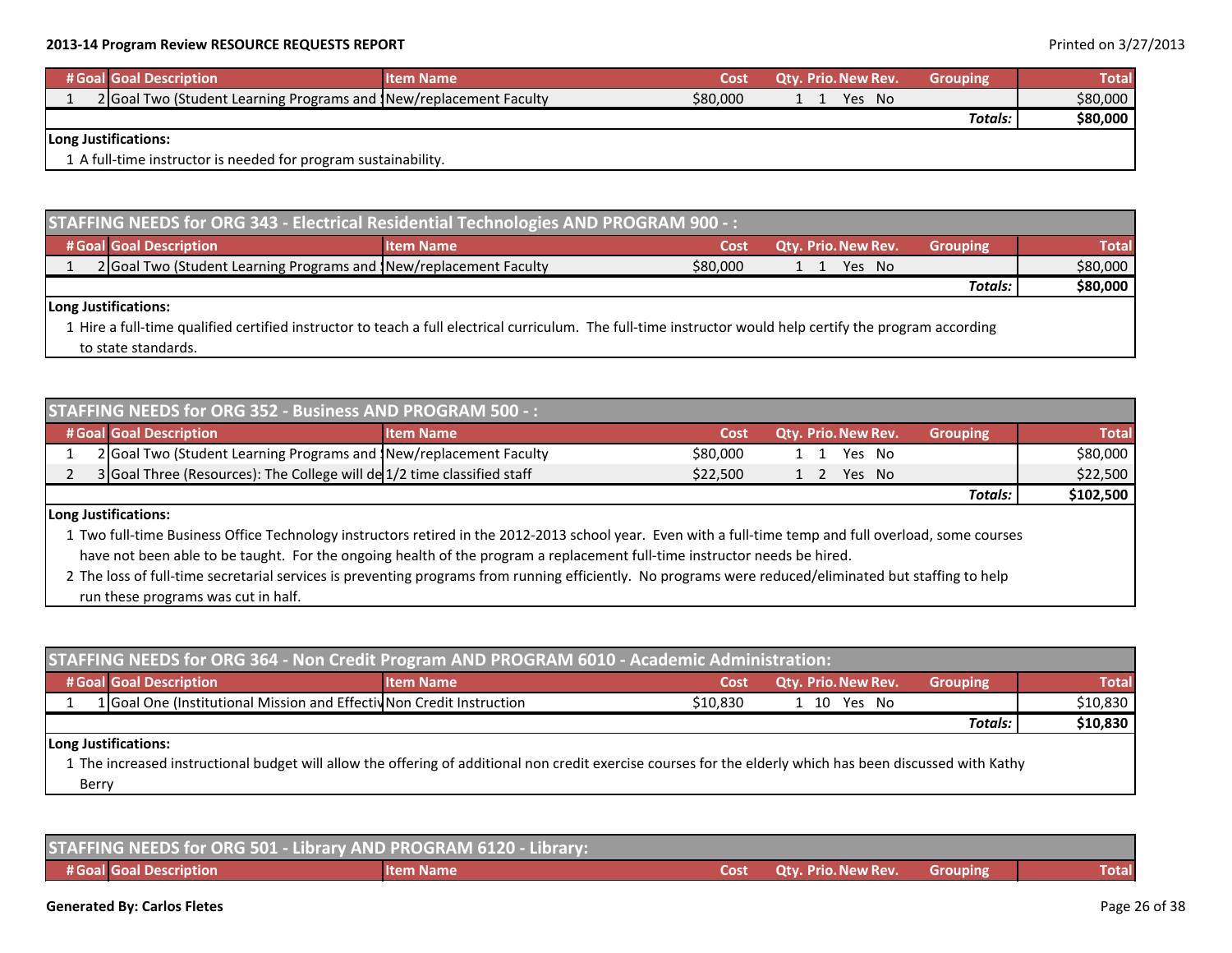| 2 Goal Two (Student Learning Programs and Summer faculty                                                                                               | \$24,000 |  | Yes No |         | \$24,000 |
|--------------------------------------------------------------------------------------------------------------------------------------------------------|----------|--|--------|---------|----------|
|                                                                                                                                                        |          |  |        | Totals: | \$24,000 |
| <b>Long Justifications:</b>                                                                                                                            |          |  |        |         |          |
| 1 Program Review for several years has requested the hiring of a third librarian. However, the institution can't afford this. There will be even fewer |          |  |        |         |          |
| librarians for FY13-14 after the retirement of Taylor Ruhl. The best way to address this is to hire a new PT reference librarian for 30 wks/yr. We've  |          |  |        |         |          |
| called this item "Summer Faculty", however it is actually to hire an PT librarian to be used Fall and Spring semesters. This can be done at no cost to |          |  |        |         |          |
| the district through the following savings:                                                                                                            |          |  |        |         |          |
| Reduce 501-4462 from \$6,649 to \$1,500. Savings = \$5,149                                                                                             |          |  |        |         |          |
| Reduce 501-5320 from \$67,851 to \$55,000. Savings = \$12,851                                                                                          |          |  |        |         |          |
| Reduce 501-5620 from \$25,500 to \$12,500. Savings = \$12,000                                                                                          |          |  |        |         |          |
| TOTAL SAVINGS: \$30,000.                                                                                                                               |          |  |        |         |          |
| Cost of new position: \$27,000                                                                                                                         |          |  |        |         |          |
| SAVINGS TO IVC: \$3,000                                                                                                                                |          |  |        |         |          |

| STAFFING NEEDS for ORG 622 - Administration of Justice AND PROGRAM 2100 - Public Affairs and Services: |                                                                       |                  |          |  |                            |                 |          |  |  |
|--------------------------------------------------------------------------------------------------------|-----------------------------------------------------------------------|------------------|----------|--|----------------------------|-----------------|----------|--|--|
|                                                                                                        |                                                                       |                  |          |  |                            |                 |          |  |  |
|                                                                                                        | # Goal Goal Description                                               | <b>Item Name</b> | Cost     |  | <b>Qty. Prio. New Rev.</b> | <b>Grouping</b> | Total    |  |  |
|                                                                                                        | 3 Goal Three (Resources): The College will de New/replacement Faculty |                  | \$80,000 |  | Yes No                     |                 | \$80,000 |  |  |
|                                                                                                        |                                                                       |                  |          |  |                            | <b>Totals:</b>  | \$80,000 |  |  |
|                                                                                                        | Long Justifications:                                                  |                  |          |  |                            |                 |          |  |  |

1 Resource requests from annual program review

Primarily, I need full‐time faculty. I am the only full‐time faculty member in the department at this time. The department once had three full‐time faculty members and offered fewer classes than are being offered now. With the future expansion of the P.O.S.T. training program I must have at least one more full‐time instructor that is P.O.S.T. qualified to be able to meet this expansion. The addition of two full‐time instructors over the next three years would allow us to petition P.O.S.T. for the creation and inclusion of <sup>a</sup> Level I program at the college. This would give us the ability to offer a complete training program for law enforcement cadets here at the Imperial Valley College. This would bring us back up to the staffing levels we once had when the college had <sup>a</sup> law enforcement academy. It would provide the core instructors necessary for offer those courses and would bring us within P.O.S.T. guidelines for such <sup>a</sup> program. Our advisory committee has also made this recommendation and has expressed the desire to bring <sup>a</sup> Level 1 program back to the college. P.O.S.T. has also expressed the desire to increase the number of Level 1 programs in the southern California region, below the Los Angeles region. We have also been approached by other schools to explore the possibility of partnering with them for this program. Because of conflicting political regions this may not be feasible. But the need is there. The Imperial Valley has no other training program available, with the next closest facility being over 140 miles away. The new Public Safety training center is under construction and will be completed by Fall 2014. The program and the facility will need full‐time faculty in order to make this <sup>a</sup> reality. If we can get one full‐time faculty member now, with the ability to explore the possibility of getting another full‐time faculty member <sup>a</sup> year or two later, I can continue to make this program grow and we can reach the goal that was set in 2009 of having <sup>a</sup> full training program here at Imperial Valley College.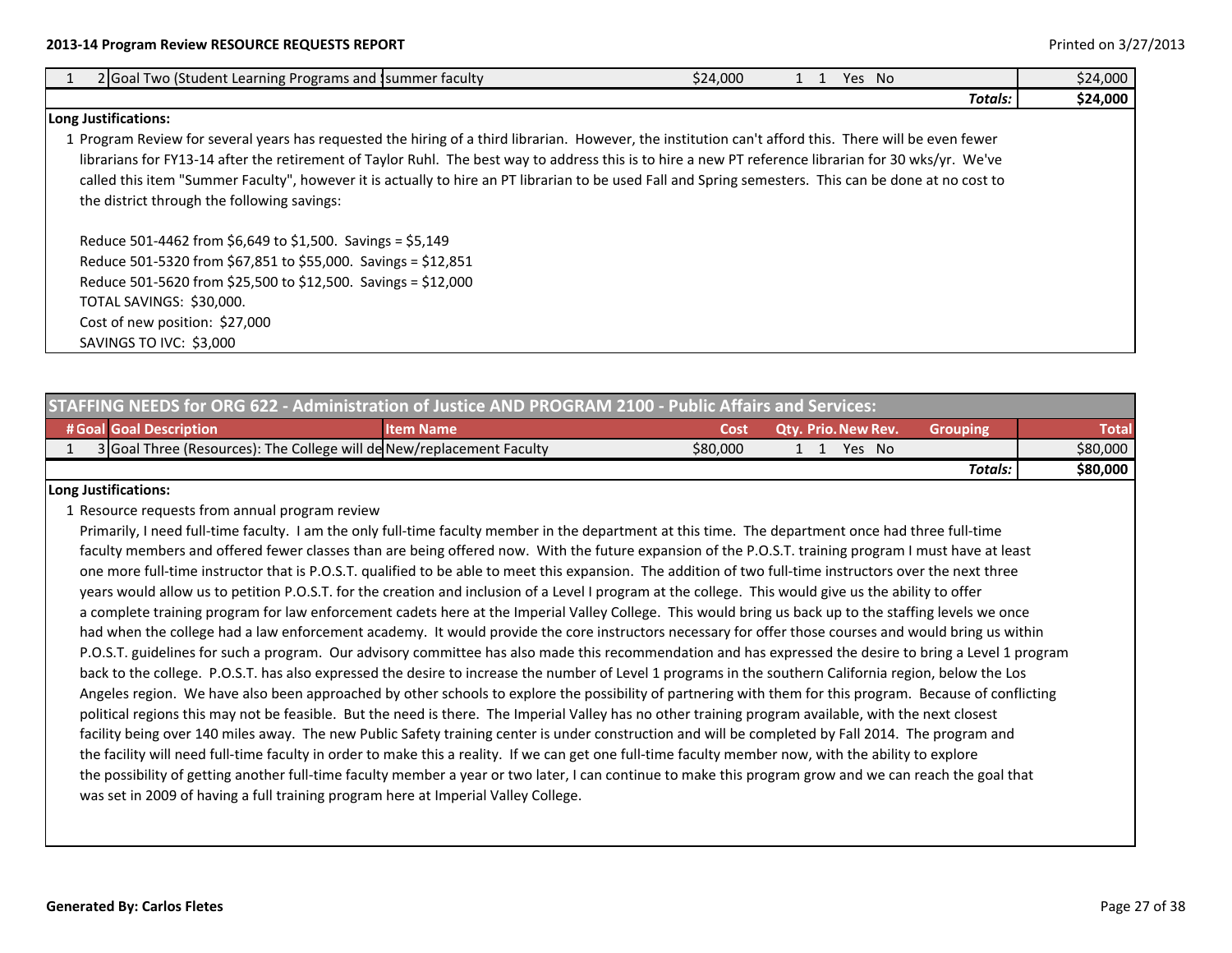| STAFFING NEEDS for ORG 641 - Exercise Sciecne/Wellness/Sport AND PROGRAM 1200 - Health: |                                                                   |                  |          |                            |                 |              |  |  |
|-----------------------------------------------------------------------------------------|-------------------------------------------------------------------|------------------|----------|----------------------------|-----------------|--------------|--|--|
|                                                                                         | # Goal Goal Description                                           | <b>Item Name</b> | Cost     | <b>Qty. Prio. New Rev.</b> | <b>Grouping</b> | <b>Total</b> |  |  |
|                                                                                         | 2 Goal Two (Student Learning Programs and New/replacement Faculty |                  | \$80,000 | Yes No                     |                 | \$80,000     |  |  |
|                                                                                         |                                                                   |                  |          |                            | <b>Totals:</b>  | \$80,000     |  |  |
| Long Justifications:                                                                    |                                                                   |                  |          |                            |                 |              |  |  |
|                                                                                         | 1 Needed to replace full-time faculty                             |                  |          |                            |                 |              |  |  |

|                      | STAFFING NEEDS for ORG 671 - Health and Public Safety AND PROGRAM 1200 - Health:                                                                                                                                                                                      |                  |          |  |  |                     |  |                 |              |
|----------------------|-----------------------------------------------------------------------------------------------------------------------------------------------------------------------------------------------------------------------------------------------------------------------|------------------|----------|--|--|---------------------|--|-----------------|--------------|
|                      | # Goal Goal Description                                                                                                                                                                                                                                               | <b>Item Name</b> | Cost     |  |  | Qty. Prio. New Rev. |  | <b>Grouping</b> | <b>Total</b> |
| $\mathbf{1}$         | 1 Goal One (Institutional Mission and Effectiv New/replacement Faculty                                                                                                                                                                                                |                  | \$80,000 |  |  | 4 1 Yes No          |  |                 | \$320,000    |
| 2                    | 2 Goal Two (Student Learning Programs and Isummer faculty                                                                                                                                                                                                             |                  | \$24,000 |  |  | 1 2 Yes No          |  |                 | \$24,000     |
|                      |                                                                                                                                                                                                                                                                       |                  |          |  |  |                     |  | <b>Totals:</b>  | \$344,000    |
| Long Justifications: |                                                                                                                                                                                                                                                                       |                  |          |  |  |                     |  |                 |              |
|                      | 1 1. RN and VN programs have lost 4 Fulltime faculty since 2011/2012:                                                                                                                                                                                                 |                  |          |  |  |                     |  |                 |              |
|                      | RN-Jack Williams relocated 2011                                                                                                                                                                                                                                       |                  |          |  |  |                     |  |                 |              |
|                      | RN- Al Meeks retired June 2012                                                                                                                                                                                                                                        |                  |          |  |  |                     |  |                 |              |
|                      | RN- Jean Stroud retired June 2012                                                                                                                                                                                                                                     |                  |          |  |  |                     |  |                 |              |
|                      | VN- Sue Higgansretired June 2012                                                                                                                                                                                                                                      |                  |          |  |  |                     |  |                 |              |
|                      | 2. In Recent BRN Approval visit, one of the primary recommendations was to replace the 3 retired RN faculty positions. This will be a compliance issue                                                                                                                |                  |          |  |  |                     |  |                 |              |
|                      | with our State Board Approval if we do not take steps to correct this.                                                                                                                                                                                                |                  |          |  |  |                     |  |                 |              |
|                      | 3. We currently have2-1 RN and 1 VN FT subs in our budget but will lose these at the end of this year unless filled by regular FT. Note: The RN FT sub                                                                                                                |                  |          |  |  |                     |  |                 |              |
|                      | has critical simulation skills that no other faculty has and that is a critical component of the RN curriculum.                                                                                                                                                       |                  |          |  |  |                     |  |                 |              |
|                      | 4. The only regular FT faculty in the VN program plans to retire within the next year. We plan to start a new VN class in Fall but cannot do it if we                                                                                                                 |                  |          |  |  |                     |  |                 |              |
|                      | do not hire at least one regular FT to replace the current FT sub. The many required hours in the VN curriculum are not conducive to part-time faculty<br>assignments.                                                                                                |                  |          |  |  |                     |  |                 |              |
|                      | 5. The BRN requires faculty specialty "content experts" in 5 areas. Due to retirements we currently do not have a faculty who qualifies in Psychiatric<br>nursing and must hire an outside consultant to serve as content expert in psyc in order to be in compliance |                  |          |  |  |                     |  |                 |              |
| 2                    |                                                                                                                                                                                                                                                                       |                  |          |  |  |                     |  |                 |              |
|                      | The required Psychiatric nursing experience in RN program is not available locally and students must travel to SD facilities. These psych facilities are<br>very competitive with other nursing programs and clinical space is more available in summer.              |                  |          |  |  |                     |  |                 |              |

| <b>STAFFING NEEDS for ORG 676 - Fire Science AND PROGRAM 2100 - Public Affairs and Services:</b> |                                                                       |                  |          |                            |                 |              |  |  |
|--------------------------------------------------------------------------------------------------|-----------------------------------------------------------------------|------------------|----------|----------------------------|-----------------|--------------|--|--|
|                                                                                                  | # Goal Goal Description                                               | <b>Item Name</b> | Cost     | <b>Qty. Prio. New Rev.</b> | <b>Grouping</b> | <b>Total</b> |  |  |
|                                                                                                  | 3 Goal Three (Resources): The College will de New/replacement Faculty |                  | \$80,000 | Yes No                     |                 | \$80,000     |  |  |
|                                                                                                  |                                                                       |                  |          |                            | Totals: I       | \$80,000     |  |  |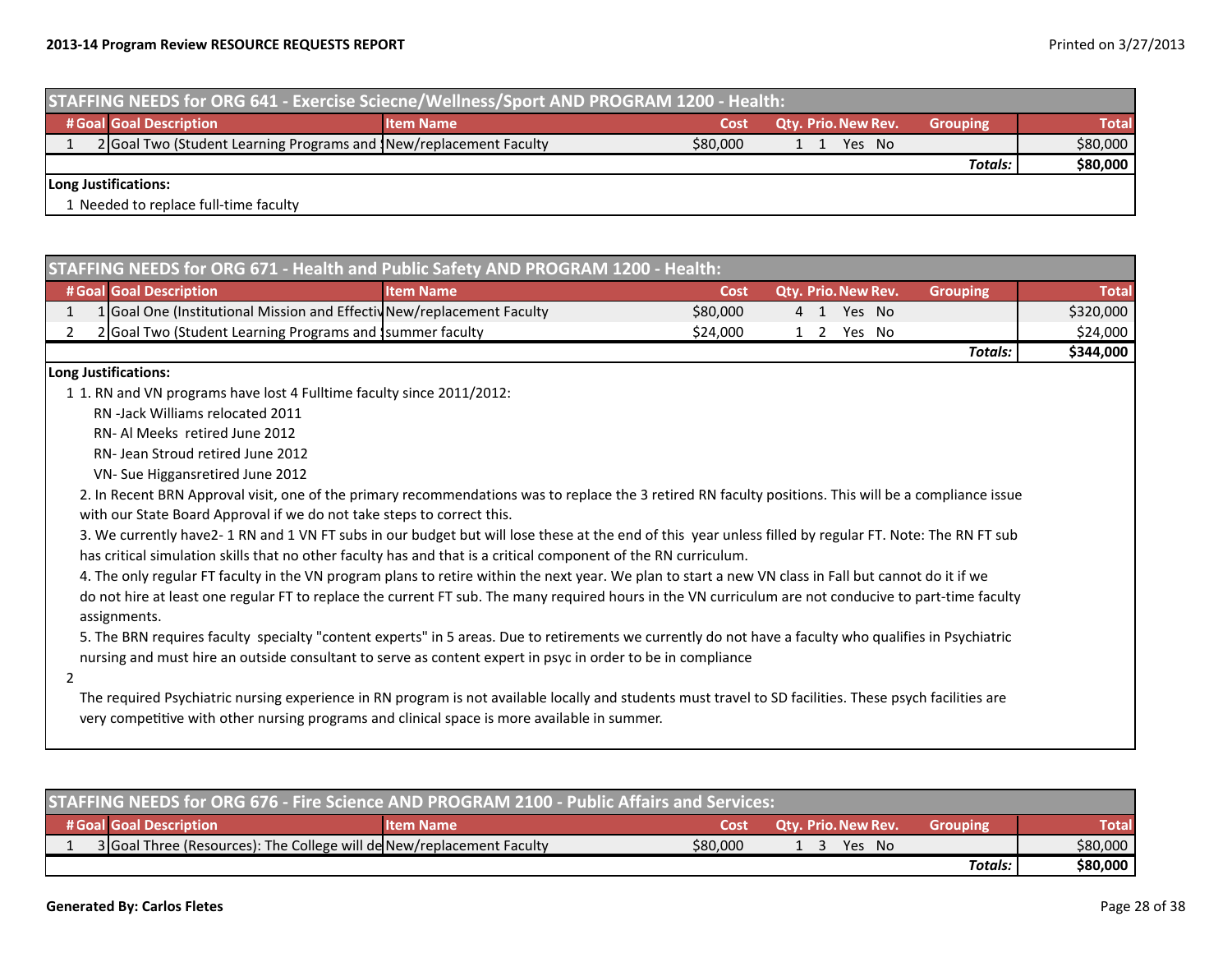### **Long Justifications:**

1 The Fire Academy and Fire Technology programs are 'orphans'; i.e. there are NO full‐time faculty assigned to the programs. IVC is asking part‐time faculty to assume the duties of Program Coordinator and to take the lead at the Advisory meetings. This will have to be rectified or resolved in some way in the future.

| STAFFING NEEDS for ORG 678 - Medical Assistance AND PROGRAM 1200 - Health:                                                                  |                  |       |                            |                 |              |  |  |  |
|---------------------------------------------------------------------------------------------------------------------------------------------|------------------|-------|----------------------------|-----------------|--------------|--|--|--|
| # Goal Goal Description                                                                                                                     | <b>Item Name</b> | Cost  | <b>Qtv. Prio. New Rev.</b> | <b>Grouping</b> | <b>Total</b> |  |  |  |
| 2 Goal Two (Student Learning Programs and Iprofessional expert                                                                              |                  | \$720 | Yes No                     |                 | \$720        |  |  |  |
|                                                                                                                                             |                  |       |                            | Totals:         | \$720        |  |  |  |
| Long Justifications:                                                                                                                        |                  |       |                            |                 |              |  |  |  |
| 1 Program needs additional specialized help to assist students with phlebotomy portion of class due to large number of students/instructor. |                  |       |                            |                 |              |  |  |  |

| STAFFING NEEDS for ORG 708 - IT - Application Services AND PROGRAM 6780 - Management Information Systems: |                                                                                         |                  |          |                            |                 |              |  |  |  |
|-----------------------------------------------------------------------------------------------------------|-----------------------------------------------------------------------------------------|------------------|----------|----------------------------|-----------------|--------------|--|--|--|
|                                                                                                           | # Goal Goal Description                                                                 | <b>Item Name</b> | Cost     | <b>Qty. Prio. New Rev.</b> | <b>Grouping</b> | <b>Total</b> |  |  |  |
|                                                                                                           | 1 Goal One (Institutional Mission and Effectiv New/replacement Classified               |                  | \$45,000 | Yes No                     |                 | \$45,000     |  |  |  |
|                                                                                                           |                                                                                         |                  |          |                            | Totals:         | \$45,000     |  |  |  |
| Long Justifications:                                                                                      |                                                                                         |                  |          |                            |                 |              |  |  |  |
|                                                                                                           | 1 Systems Analyst to support Institutional Research and planning efforts across campus. |                  |          |                            |                 |              |  |  |  |

|     | STAFFING NEEDS for ORG 902 - Admissions & Registration Staff AND PROGRAM 6200 - Admissions and Records: |                   |          |  |                            |                 |              |
|-----|---------------------------------------------------------------------------------------------------------|-------------------|----------|--|----------------------------|-----------------|--------------|
|     | # Goal Goal Description                                                                                 | <b>Nitem Name</b> | Cost     |  | <b>Qty. Prio. New Rev.</b> | <b>Grouping</b> | <b>Total</b> |
|     | 2 Goal Two (Student Learning Programs and New/replacement Classified                                    |                   | \$45,000 |  | Yes No                     |                 | \$45,000     |
|     |                                                                                                         |                   |          |  |                            | Totals:         | \$45,000     |
| . . | $\sim$ $\sim$ $\sim$ $\sim$ $\sim$ $\sim$ $\sim$                                                        |                   |          |  |                            |                 |              |

### **Long Justifications:**

1 Replace <sup>a</sup> Admissions & Records Technician that left in January 2012. This position is critical to the daily operations of our department. We waited to fill this position due to budget constraints, however many important duties were put on hold due to lack of manpower. One of those items was the scanning and indexing of permanent documents to Banner. This is <sup>a</sup> legal requirement and not one that can be given to <sup>a</sup> workstudy student.

| STAFFING NEEDS for ORG 903 - DSPS Staff AND PROGRAM 6420 - DSPS: |                                                                      |          |                            |                 |              |
|------------------------------------------------------------------|----------------------------------------------------------------------|----------|----------------------------|-----------------|--------------|
| # Goal Goal Description                                          | <b>Item Name</b>                                                     | Cost     | <b>Qty. Prio. New Rev.</b> | <b>Grouping</b> | <b>Total</b> |
|                                                                  | 2 Goal Two (Student Learning Programs and 11/2 time classified staff | \$22,500 | Yes No<br>$\setminus$ 1    |                 | \$22,500     |
|                                                                  | 2 Goal Two (Student Learning Programs and New/replacement Faculty    | \$80,000 | Yes No                     |                 | \$80,000     |
|                                                                  |                                                                      |          |                            | Totals:         | \$102,500    |

**Long Justifications:**

1 We need to have <sup>a</sup> 1/2 time qualified ASL Interpreter Coordinator to coordinate services for the Deaf and Hard of Hearing, who is able to mentor,evaluate,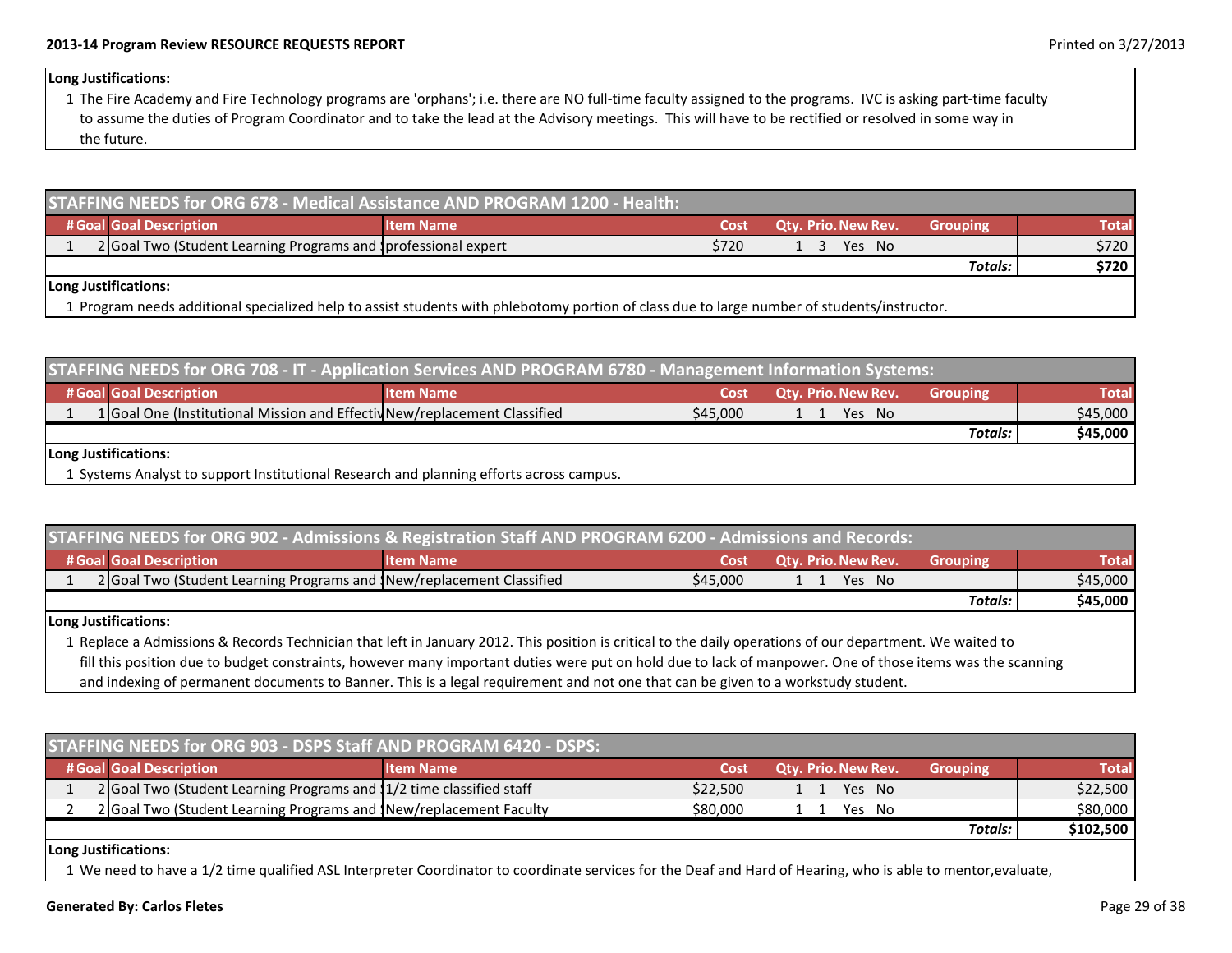provide in-services to the ASL Interpreters, and cover in case of absences. This would eliminate students being without an Intepreter in class in case of an Interpreter's absence. This was in plan until the budget cuts to DSPS occurred.

2 Lost full‐time counselor to inter‐transfer and budgets cuts in 2009. Currently, the program has 2 part‐time counselors to work with our 450‐500 students each year. Students with disabilities require more guidance and planning to be successful in their courses and enable them to reach their goals. There has also been <sup>a</sup> large increase in students with psychological disabilities and Autism, needing additional counseling assistance in planning and navigating to successfully complete their classes each semester.

| STAFFING NEEDS for ORG 905 - Matriculation Counseling Staff AND PROGRAM 6320 - Matriculation and Assessment: |                                                                         |                  |          |                            |                 |              |
|--------------------------------------------------------------------------------------------------------------|-------------------------------------------------------------------------|------------------|----------|----------------------------|-----------------|--------------|
|                                                                                                              | # Goal Goal Description                                                 | <b>Item Name</b> | Cost     | <b>Qtv. Prio. New Rev.</b> | <b>Grouping</b> | <b>Total</b> |
|                                                                                                              | 1 Goal One (Institutional Mission and Effectiv1/2 time classified staff |                  | \$22,500 | Yes No<br>1 5              |                 | \$22,500     |
|                                                                                                              | 1 Goal One (Institutional Mission and Effectiv New/replacement Faculty  |                  | \$80,000 | Yes No<br>2 3              |                 | \$160,000    |
|                                                                                                              | 3 Goal Three (Resources): The College will de 1/2 time classified staff |                  | \$22,500 | Yes No<br>$\blacksquare$   |                 | \$22,500     |
|                                                                                                              |                                                                         |                  |          |                            | Totals:         | \$205,000    |

### **Long Justifications:**

1 DISTRICT/11205‐905‐2102‐6320: The hiring of evening support staff will allow the office to extend office hours. Currently, Imperial Valley College has evening counselor, but not support staff. Meanwhile, students have to adjust their day schedules to make time to visit with <sup>a</sup> counselor and obtain answers to their questions.

2 DISTRICT/11205‐905‐1210‐6320: Two Counseling replacement positions are needed. These positions are critical to maintain/improve the graduation/transfer

rate of Imperial Valley College and to maintain the Counseling Center's ability to meet the needs of students. Without these positions, the ongoing operation

and stability of counseling services would be jeopardized.

Under administrative leadership, it is the responsibility of the district counselors to participate in the planning, development, implementation and evaluation

of counseling and student development that will result in educational, personal and vocational development of students and support advancement of the visions, missions, and values of the colleges and District.

After the retirement of <sup>a</sup> second counselor in two years, only eight counselors will remain available to service students that are not part of <sup>a</sup> specialized

counseling program such as EOPS, SSS, DSPS, and Transfer Center. The current population is over 7,000 students and over 6,000 students are serviced by six

(6) district counselors; two of the counselors, veteran and lead counselors, are limited in the amount of students that they can assist, which divide into over 1,000 students per counselor throughout each academic year.

Each counselor assists their students with the development of <sup>a</sup> semester‐by‐semester educational plan in addition to career, academic, vocational, and

personal counseling. District counselors are readily available to meet with any student that needs the above-mentioned counseling services, including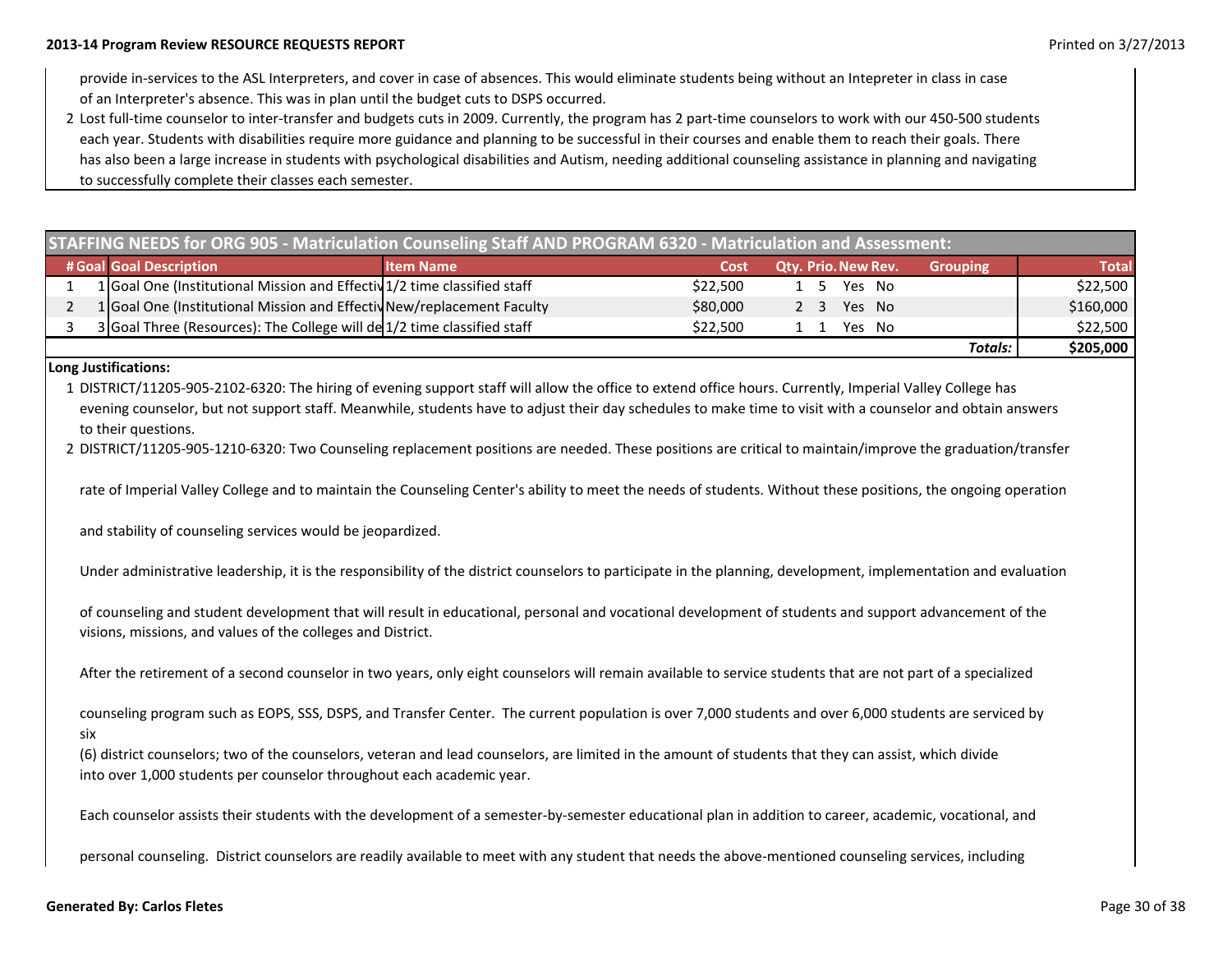those that have been dropped from specialized counseling programs on <sup>a</sup> walk‐in and/or appointment basis. In addition, District counselors provide advising

to high school seniors each spring to suggest courses for the following fall term.

The statistics from July 1, 2011 to June 30, 2012: Appointments‐Attended: 4,540 (duplicated) Drop-Ins: 3,323 (duplicated) Total Students Advised: 7,863

3MATRICULATION CATEGORICAL ACCOUNT ( FUND: 16004): A part‐time Assessment Technician is needed for the Assessment Center. Due to state budget cuts the Matriculation program can only suport one full time Technician. When the technician is out on vacation, ill or on furlough, the Matriculation Director covers that area as much as possible, but must close the center when she has to attend meetings or is testing at the high schools.

| STAFFING NEEDS for ORG 910 - Transfer Center AND PROGRAM 6330 - Transfer Programs: |                                                                           |                  |          |                      |                 |              |
|------------------------------------------------------------------------------------|---------------------------------------------------------------------------|------------------|----------|----------------------|-----------------|--------------|
|                                                                                    | # Goal Goal Description                                                   | <b>Item Name</b> | Cost     | Qty. Prio. New Rev.  | <b>Grouping</b> | <b>Total</b> |
|                                                                                    | 1 Goal One (Institutional Mission and Effectiv Adjunt Counselor           |                  | \$47,530 | 1 3 Yes No           |                 | \$47,530     |
|                                                                                    | 1 Goal One (Institutional Mission and Effectiv New/replacement Classified |                  | \$45,000 | Yes No<br>$1\quad 2$ |                 | \$45,000     |
|                                                                                    | 1 Goal One (Institutional Mission and Effectiv New/replacement Faculty    |                  | \$80,000 | Yes No               |                 | \$80,000     |
|                                                                                    |                                                                           |                  |          |                      | <b>Totals:</b>  | \$172,530    |

### **Long Justifications:**

1Rank:3

One (1) Part‐time Counselor (49 Weeks @ 20 Hours per week <sup>=</sup> \$47,530.00 not including benefits [Based on \$48.50 per hour]).

RE-REQUEST FOR FUNDS: A Part-time Counselor was funded as of 09-10 at 21 hours per week but funding was exhausted (even with reduced hours) as of December 10, 2010 (Academic Year 2010‐11).

Since 2005‐06 the Transfer Center adjunct position has been responsible for bringing in over 400+ students into the Transfer Center program. Providing comprehensive counseling services for the Title 5 Grant (completed as of 2008‐09) and additional interested students in transfer as the funding shifted. This population included the required Student Educational Plan (SEP) development for each student and file review. This large influx of new students into the program is <sup>a</sup> result of the additional transfer outlets locally, specifically new bachelor degree partnerships in Nursing SDSU‐IV; Child Development, Social Work, Business Administration and new science programs at NAU‐Yuma; and, Brandman University in the Palm Desert area for Early Childhood Education. An adjunct counselor position in TC is necessary to service the increased student load the program is experiencing as <sup>a</sup> result of these programs and with the state mandates towards transfer. Without funding for the adjunct position the staffing level in Transfer Center will not be adequate to maintain services.

Since its inception the part‐time position has conducted approximately 1200+ face to face counseling sessions with students averaging about 438 contacts per year. The loss of this position would result in over 400 lost appointments per year and decrease the ability of Transfer Center to effectively service Imperial Valley College's student population.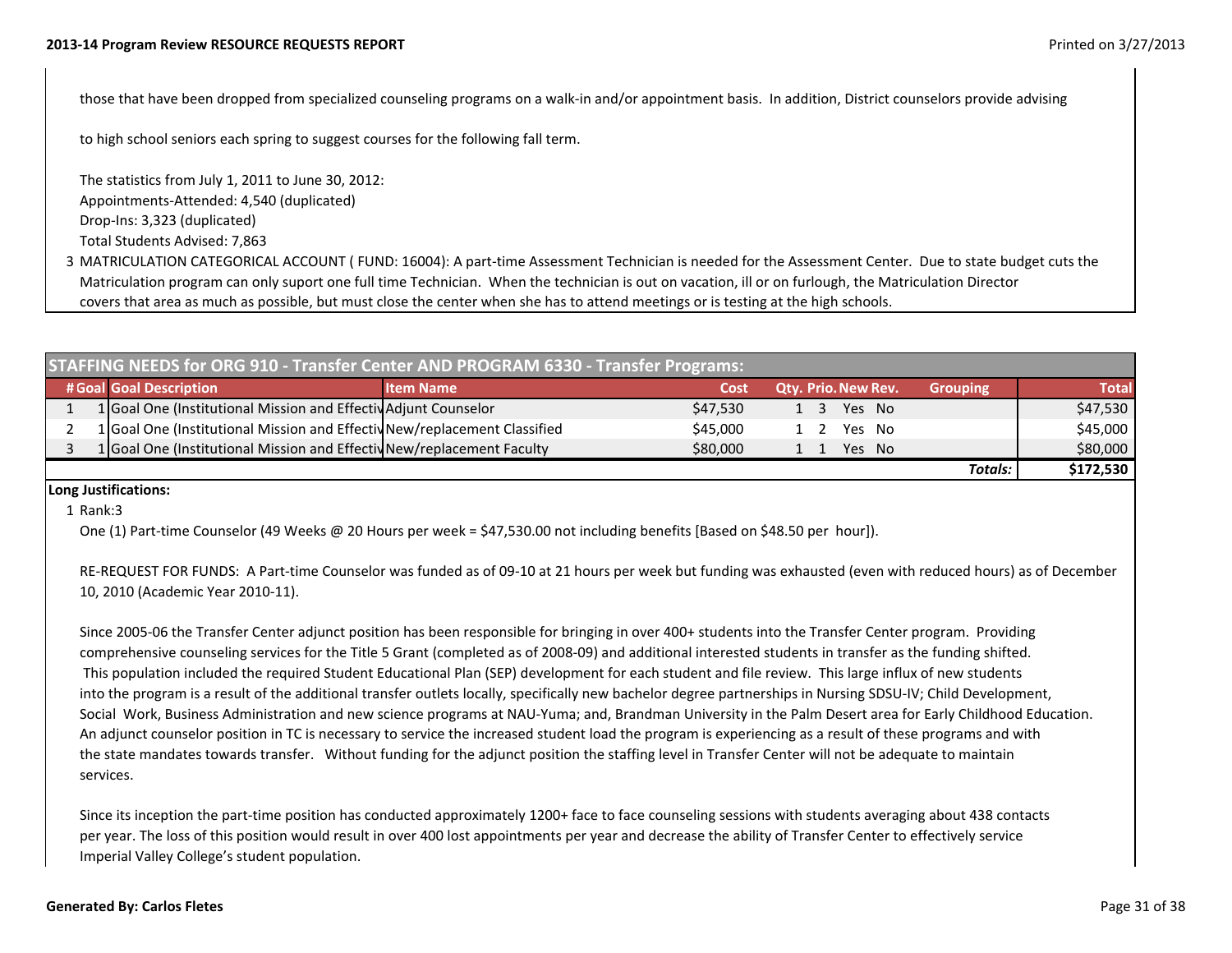2 NEW POSITION – One (1) TC Center Secretary at the classification of "Student Services Technician (Counseling Services)." (Amount: \$37,332 – Step 13 Range – not including benefits)

The staffing classification of Staff Secretary I was terminated campus wide due to the budget constraints placed on the College as of February 1, 2011. As a result the Transfer Center program was left without direct staffing support and attempted to make use of existing staff in the Counseling Center. This hasn't worked.

Title 5 (Section 51027) mandates in section "3) STAFFING ‐ Each district governing board shall provide clerical support for the transfer center .........." I am requesting the replacement of this now "new" position that has been in existence since the late 1980's due to the duties and nature of transfer issues for the students at Imperial Valley College.

3 Transfer Center Counseling Director is <sup>a</sup> critical position necessary and is Title 5, §Section 51027. Transfer Centers: Minimum Program Standards and meets California Community College Transfer Recommended Guidelines which enables the Transfer Center to assist students to plan their courses to meet transfer requirements for the college to maintain and improve transfer and graduation rates.

Ensure coordination of Transfer Center activities and programs that meet new transfer process with new SB 1440 mandates and upcoming Student Success Initiative Act and will provide and oversight of budgets and staffing of the Transfer Center. Prepare annual transfer reports for College and Chancellor's Office. Work with campus faculty to ensure transfer services are supported as primary missions of the College. Encourage and participate in the development of transfer agreements with four‐year institutions. Complete final review and sign off on Transfer Admissions Agreements and maintain University Partnerships with CSU, UC, Out of State, and Private and Independent Colleges and Universities.

Assist in providing regular counselor in‐service training and information to the counseling staff on requirements and programs. Oversee marketing efforts regarding transfer opportunities. Attend on‐ and off‐campus meetings as necessary. Chair Transfer Advisory Committee and schedule quarterly advisory meetings. Encourage and participate in campus efforts to identify and remove barriers to underrepresented student retention and transfer. Develop and implement methods of evaluation for transfer and career activities.

### Other areas of responsibility include:

Under direction of the Vice President for Student Services and the Dean of Counseling, provide services to transfer students and the general student population through direct counseling as well as development and teaching of transfer and other counseling classes and workshops. Assist students in making decisions and plans relevant to their educational, career, personal and social needs and provide interpretation of assessment results. Participate in the implementation of the district-wide matriculation plan, including admissions, assessment, orientation, counseling and follow-up components. Refer students to appropriate campus and community resources and services.

Articulation Officer Staffing –Maintain abreast of all new Transfer Degrees (SB‐1440) between California Community Colleges and CSU's. The goal of these programs is to facilitate <sup>a</sup> smoother transition for CA community college students transferring to <sup>a</sup> CSU by completing this specific degree and also gain priority admission. There are <sup>a</sup> lot of new AA‐T/AS‐T programs being created and IVC needs to stay on top of these degrees. Along with this is the C‐ID program that this runs parallel to the Transfer Degrees. IVC is continuing with new C-ID submissions since the mandates to have Transfer Degrees established by 2014 deadline took priority over C‐ID. IVC accomplished the degrees now we need to move onto continuing all TMC Degrees and all IVC courses for C‐ID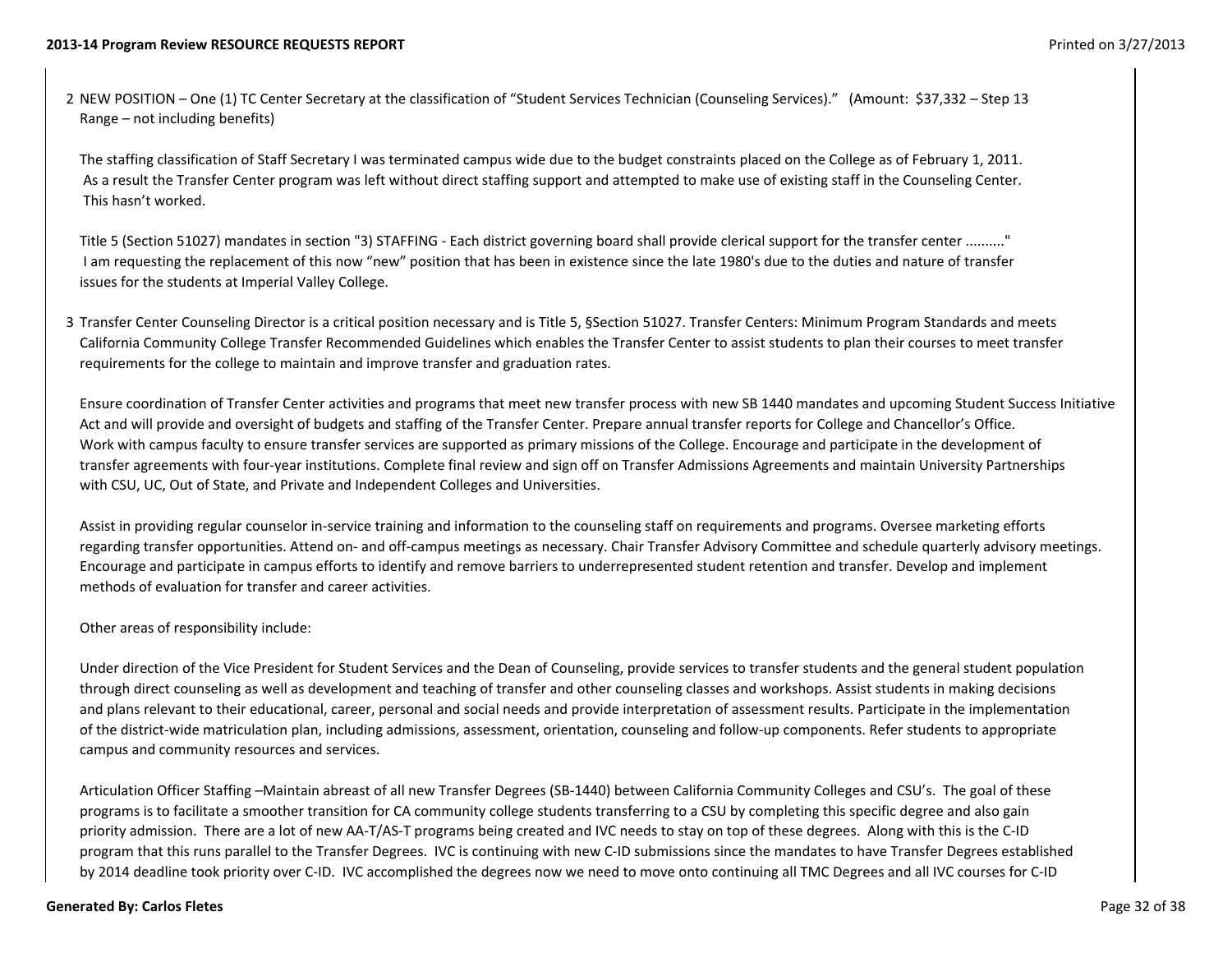### submissions.

Standard duties expected of all faculty, include development and evaluation of curricula, attending department and division meetings, and pursuing professional growth activities.

| <b>STAFFING NEEDS for ORG 915 - Student Health Fee AND PROGRAM 6490 - Miscellaneous Student Services:</b> |                                                                                    |                  |          |                            |        |                            |              |
|-----------------------------------------------------------------------------------------------------------|------------------------------------------------------------------------------------|------------------|----------|----------------------------|--------|----------------------------|--------------|
|                                                                                                           | # Goal Goal Description                                                            | <b>Item Name</b> | Cost     | <b>Qty. Prio. New Rev.</b> |        | <b>Grouping</b>            | <b>Total</b> |
|                                                                                                           | 2 Goal Two (Student Learning Programs and Mental Health Counselor                  |                  | \$71,000 | 1 1                        | Yes No |                            | \$71,000     |
|                                                                                                           | 3 Goal Three (Resources): The College will de Medicare Certificated                |                  | \$594    |                            | Yes No | <b>Staffing</b>            | \$594        |
|                                                                                                           | 3 Goal Three (Resources): The College will de STRS                                 |                  | \$3.380  |                            |        | Yes No Certificated Non In | \$3,380      |
|                                                                                                           | 3 Goal Three (Resources): The College will de SUI - Certificated Non Instructional |                  | \$123    |                            | Yes No |                            | \$123        |
|                                                                                                           | 3 Goal Three (Resources): The College will de Worker's Comp - Certificated         |                  | \$221    |                            | Yes No |                            | \$221        |
|                                                                                                           |                                                                                    |                  |          |                            |        | Totals:                    | \$75,318     |

### **Long Justifications:**

1As noted in the Student Health Center Program Review, it is imperative that <sup>a</sup> full‐time Clinical Mental Health Counseling position be created to provide continuity of care to our students seeking therapy at IVC. Over the last 4 years, the clinical mental health counseling program has seen an increase in students seeking services, with the serious nature of presenting mental health issues also increasing. With severity levels rising, students should be treated by <sup>a</sup> licensed provider with the skills to handle <sup>a</sup> variety of presenting problems. While some interns can competently provide treatment to our students, their employment roles are transient in nature as they work towards gaining licensing hours. A constant rotation of providers is not in the best interest of our students.

Additionally, it is the recommendation of the International Association of Counseling Services (IACS) to staff <sup>a</sup> mental health counseling center with one clinician for every 1,500 students (IACS, n.d.). As noted in their report, colleges without proper clinical mental health provider ratios are placed in <sup>a</sup> legally vulnerable position by not adhering to professional standards (IACS, n.d.). The college can minimize legal risk and maximize student mental wellness and safety by providing consistent, quality mental health care from <sup>a</sup> stable, full‐time provider committed to ensuring that the clinical, legal, ethical standards of care are followed.

Overall, students who address mental health and relationship concerns have <sup>a</sup> better chance of performing well academically. In <sup>a</sup> recent survey administered at the IVC Student Health Fair, we learned more about how personal issues affect our students' academic performance. Of the 90 students surveyed during the Spring 2013 term, 45% of students stated that they have experienced academic problems as <sup>a</sup> result of personal issues. Of those students, 65% reported difficulty completing assignments, 40% reported absences, 45% reported poor grades, 88% reported difficulty concentrating in class, 38% reported tardiness, 32% reported <sup>a</sup> need to drop <sup>a</sup> class, and 23% disclosed <sup>a</sup> need to withdraw from school, all of which were attributed to their personal issues. With so much emphasis placed on the college instituting programs and policies to improve student success, retention, and persistence, <sup>a</sup> focused effort must be put to strengthen support programs on campus that address and improve students' personal functioning. Fortunately, of the students surveyed, 77% said they would consider attending counseling either now or in the future. These students are willing and motivated to address their personal issues if given an opportunity to do so. As such, the time to strengthen the IVC clinical mental health counseling program is now, and can be done so by hiring <sup>a</sup> full‐time, licensed clinician to serve this obvious need.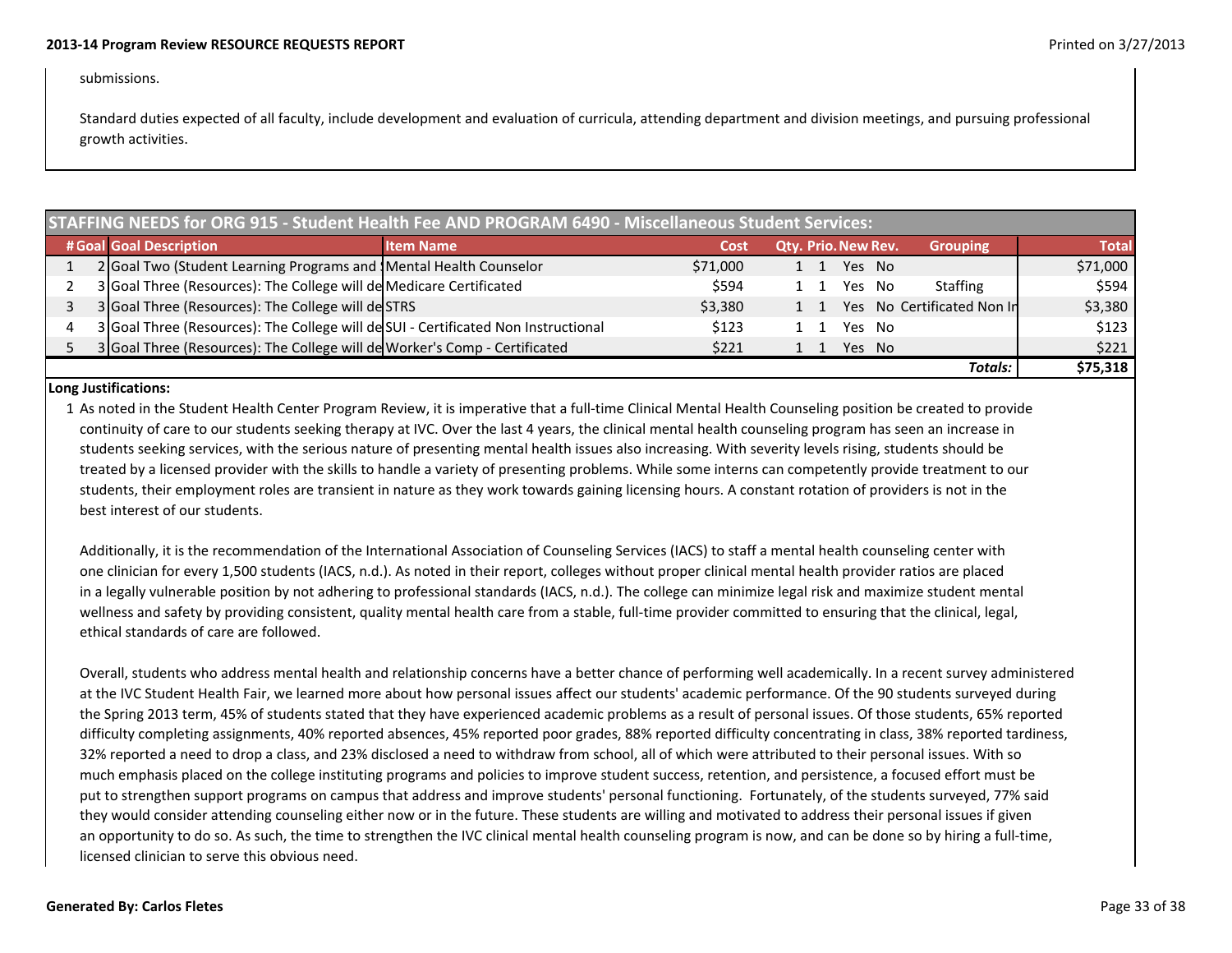### Reference:

- 2 The additonal cost is associated with the hiring of <sup>a</sup> Full‐Time Mental Health Counselor.
- 3 The additonal cost is associated with the hiring of <sup>a</sup> Full‐Time Mental Health Counselor.
- 4 The additonal cost is associated with the hiring of <sup>a</sup> Full‐Time Mental Health Counselor.
- 5 The additonal cost is associated with the hiring of <sup>a</sup> Full‐Time Mental Health Counselor.

| <b>STAFFING NEEDS for ORG 931 - Financial Aid AND PROGRAM 6460 - Financial Aid Administration:</b>                                                                                                                                                        |                  |          |                            |                 |          |
|-----------------------------------------------------------------------------------------------------------------------------------------------------------------------------------------------------------------------------------------------------------|------------------|----------|----------------------------|-----------------|----------|
| # Goal Goal Description                                                                                                                                                                                                                                   | <b>Item Name</b> | Cost     | <b>Qty. Prio. New Rev.</b> | <b>Grouping</b> | Total    |
| 3 Goal Three (Resources): The College will de Staff Secretary II                                                                                                                                                                                          |                  | \$35.170 | Yes No                     |                 | \$35,170 |
|                                                                                                                                                                                                                                                           |                  |          |                            | Totals:         | \$35,170 |
| Long Justifications:<br>$\mathcal{A}$ , and the set of the set of the set of the set of the set of the set of the set of the set of the set of the set of the set of the set of the set of the set of the set of the set of the set of the set of the set |                  |          |                            |                 |          |

1 Secretarial support is crucial in the efforts of the financial aid office as it is our secretary that updates and maintains our website and forms, manages all electronic communication with students, and provides several other support functions to staff and students. Financial Aid was able to fill this crucial position with categorical BFAP funds which are expected to be reduced in the coming year. District funding at 50% or more will most likely be required to help keep this position funded.

| <b>STAFFING NEEDS for ORG 933 - EOPS AND PROGRAM 6430 - EOPS:</b> |                                                                                                                                                                                                                                                                                                                                                   |                  |          |                            |                 |              |
|-------------------------------------------------------------------|---------------------------------------------------------------------------------------------------------------------------------------------------------------------------------------------------------------------------------------------------------------------------------------------------------------------------------------------------|------------------|----------|----------------------------|-----------------|--------------|
|                                                                   | # Goal Goal Description                                                                                                                                                                                                                                                                                                                           | <b>Item Name</b> | Cost     | <b>Qtv. Prio. New Rev.</b> | <b>Grouping</b> | <b>Total</b> |
|                                                                   | 1 Goal One (Institutional Mission and Effectiv Adjunct Counselor/Categorical                                                                                                                                                                                                                                                                      |                  | \$52,867 | Yes No                     |                 | \$52,867     |
|                                                                   |                                                                                                                                                                                                                                                                                                                                                   |                  |          |                            | <b>Totals:</b>  | \$52,867     |
|                                                                   | Long Justifications:                                                                                                                                                                                                                                                                                                                              |                  |          |                            |                 |              |
|                                                                   | 1 The need is for a full time counselor to replace Janeen Kalin, who will be retiring at the end of the 2012-13 academic year. However, because of budget<br>constraints caused by the increase in the Health & Welfare benefits the program budget can only afford a part-time counselor. This position will be fully<br>funded with EOPS funds. |                  |          |                            |                 |              |

*GrandTotal:* **\$2,896,358**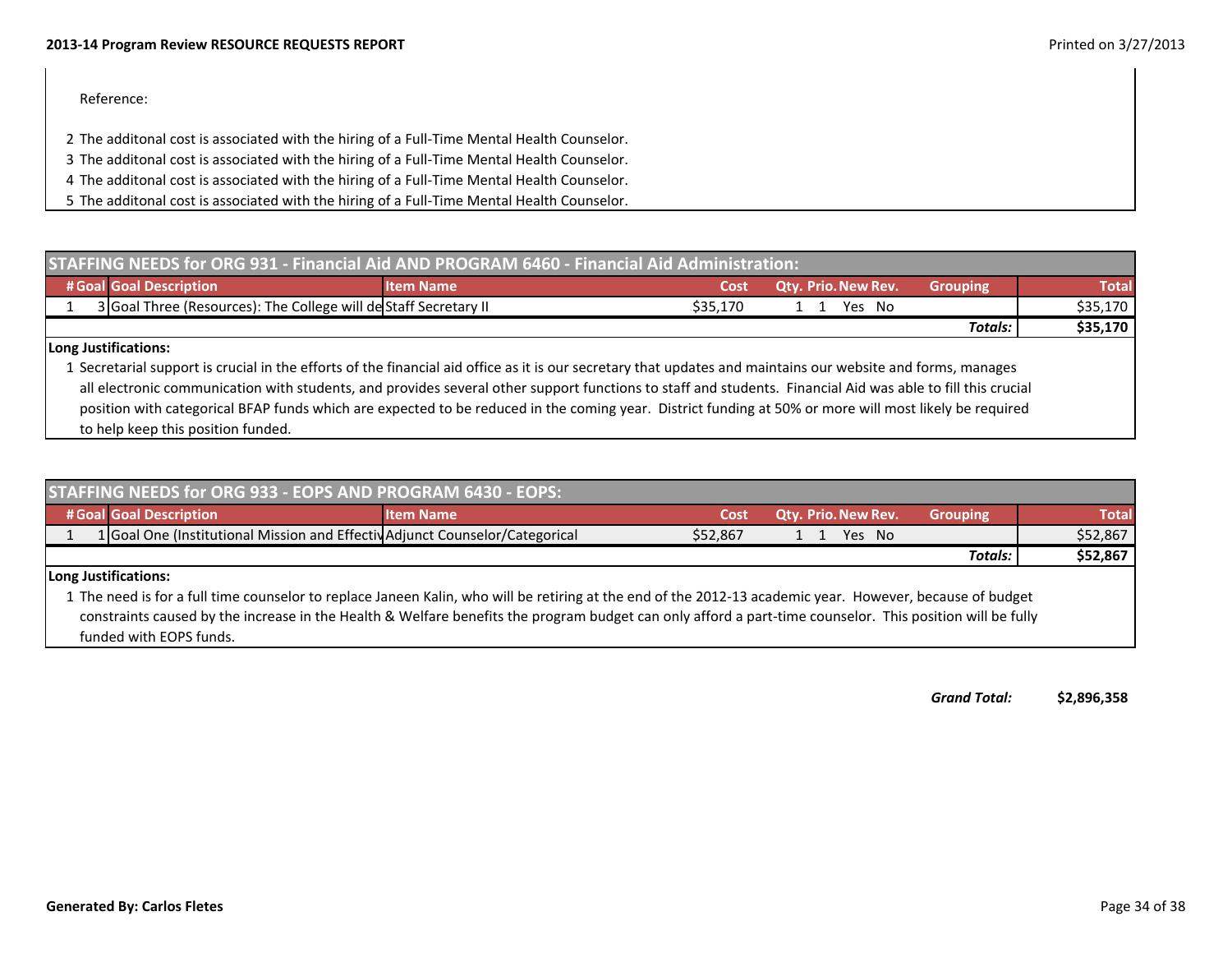

Technology Resource Requests

| TECHNOLOGY NEEDS for ORG 102 - Research Planning and Grants Admin AND PROGRAM 6790 - Other General Inst Support Services: |                                                                                           |         |                            |                 |              |
|---------------------------------------------------------------------------------------------------------------------------|-------------------------------------------------------------------------------------------|---------|----------------------------|-----------------|--------------|
| # Goal Goal Description                                                                                                   | <b>Item Name</b>                                                                          | Cost    | <b>Qty. Prio. New Rev.</b> | <b>Grouping</b> | <b>Total</b> |
|                                                                                                                           | 1 Goal One (Institutional Mission and Effectiv Software (Actual cost plus annual maintena | \$5,000 | Yes No<br>1 1              |                 | \$5,000      |
|                                                                                                                           |                                                                                           |         |                            | <b>Totals:</b>  | \$5,000      |
| Long Justifications:                                                                                                      |                                                                                           |         |                            |                 |              |
| 1 The office of Institutional Research requests statistical software to run reports and analysis for the institution.     |                                                                                           |         |                            |                 |              |

| TECHNOLOGY NEEDS for ORG 271 - Science, Math, Engineering AND PROGRAM 1700 - Mathematics: |                                                                                                                                                      |                                                                                                                                                           |         |                            |                 |              |
|-------------------------------------------------------------------------------------------|------------------------------------------------------------------------------------------------------------------------------------------------------|-----------------------------------------------------------------------------------------------------------------------------------------------------------|---------|----------------------------|-----------------|--------------|
|                                                                                           | # Goal Goal Description                                                                                                                              | <b>Item Name</b>                                                                                                                                          | Cost    | <b>Qtv. Prio. New Rev.</b> | <b>Grouping</b> | <b>Total</b> |
|                                                                                           | 2 Goal Two (Student Learning Programs and 1Desktop                                                                                                   |                                                                                                                                                           | \$1,200 | Yes No<br>112              | Computers       | \$134,400    |
|                                                                                           |                                                                                                                                                      |                                                                                                                                                           |         |                            | <b>Totals:</b>  | \$134,400    |
| <b>Long Justifications:</b>                                                               |                                                                                                                                                      |                                                                                                                                                           |         |                            |                 |              |
|                                                                                           |                                                                                                                                                      | 1 The computers in the Math Lab (48) and the computer science lab (24) are from 2006 and cannot be upgraded from Windows XP. These machines are basically |         |                            |                 |              |
|                                                                                           |                                                                                                                                                      | so old that they cannot be maintained. We need to convert one of our classrooms (40) to support hybrid classes because the Math Lab cannot continue to    |         |                            |                 |              |
|                                                                                           | support all of: a) hybrid classes; b) student projects that require software on Math Lab computers; c) student tutoring; d) students using computers |                                                                                                                                                           |         |                            |                 |              |
|                                                                                           | in the Math Lab to do online homework.                                                                                                               |                                                                                                                                                           |         |                            |                 |              |

| TECHNOLOGY NEEDS for ORG 271 - Science, Math, Engineering AND PROGRAM 1900 - Physical Sciences: |                                                      |                  |         |                            |                 |              |
|-------------------------------------------------------------------------------------------------|------------------------------------------------------|------------------|---------|----------------------------|-----------------|--------------|
|                                                                                                 | # Goal Goal Description                              | <b>Item Name</b> | Cost    | <b>Qty. Prio. New Rev.</b> | <b>Grouping</b> | <b>Total</b> |
|                                                                                                 | 3 Goal Three (Resources): The College will de Laptop |                  | \$1.500 | Yes No<br>$\overline{4}$   | Computers       | \$1,500      |
|                                                                                                 |                                                      |                  |         |                            | <b>Totals:</b>  | \$1,500      |
|                                                                                                 | Long Justifications:                                 |                  |         |                            |                 |              |
|                                                                                                 | 1 Instructor laptop for class.                       |                  |         |                            |                 |              |

| TECHNOLOGY NEEDS for ORG 343 - Electrical Residential Technologies AND PROGRAM 900 -: |                   |         |                                 |                 |              |
|---------------------------------------------------------------------------------------|-------------------|---------|---------------------------------|-----------------|--------------|
| # Goal Goal Description                                                               | <b>Nitem Name</b> |         | <b>Cost Qtv. Prio. New Rev.</b> | <b>Grouping</b> | <b>Total</b> |
| 2 Goal Two (Student Learning Programs and Software (Actual cost plus annual maintena  |                   | \$8,000 | 1 2 Yes No                      |                 | \$8,000      |

### **Generated By: Carlos Fletes** Page 35 of 38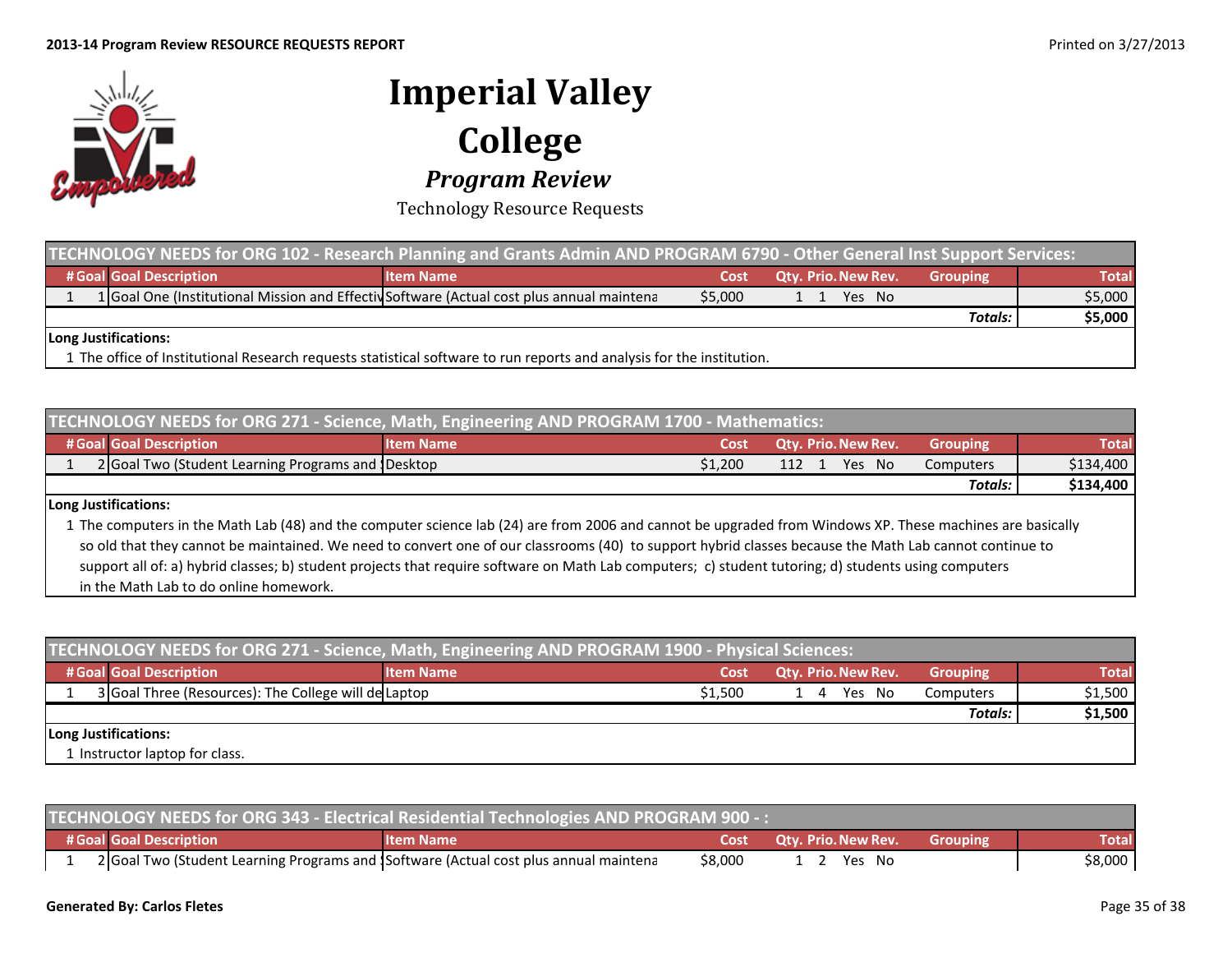| Totals: . | \$8.000 |
|-----------|---------|

### **Long Justifications:**

1 We need software to locate electrical diagrams and specifications.

| TECHNOLOGY NEEDS for ORG 352 - Business AND PROGRAM 500 -: |                         |                                                                                      |         |                            |                 |              |  |  |  |
|------------------------------------------------------------|-------------------------|--------------------------------------------------------------------------------------|---------|----------------------------|-----------------|--------------|--|--|--|
|                                                            | # Goal Goal Description | <b>Item Name</b>                                                                     | Cost    | <b>Qty. Prio. New Rev.</b> | <b>Grouping</b> | <b>Total</b> |  |  |  |
|                                                            |                         | 2 Goal Two (Student Learning Programs and Software (Actual cost plus annual maintena | \$8,500 | Yes No                     |                 | \$8,500      |  |  |  |
|                                                            |                         |                                                                                      |         |                            | <b>Totals:</b>  | \$8,500      |  |  |  |
|                                                            | ll ong luctifications:  |                                                                                      |         |                            |                 |              |  |  |  |

### **Long Justifications:**

1 We are using an older version of Adobe Photoshop in the 2724 lab. The Art/graphic design courses that are <sup>a</sup> part of the Multiamedia and Web Development major are taught in that lab. Using two different versions of the same software is not advantageous for students or staff.

| TECHNOLOGY NEEDS for ORG 671 - Health and Public Safety AND PROGRAM 1200 - Health:                   |         |  |  |  |  |  |
|------------------------------------------------------------------------------------------------------|---------|--|--|--|--|--|
| # Goal Goal Description<br><b>Qty. Prio. New Rev.</b><br><b>Item Name</b><br><b>Grouping</b><br>Cost | Total   |  |  |  |  |  |
| \$5,000<br>2 Goal Two (Student Learning Programs and Student Tracking Database<br>1 10 Yes No        | \$5,000 |  |  |  |  |  |
| Totals:                                                                                              | \$5,000 |  |  |  |  |  |

**Long Justifications:**

1

During recent BRN Approval visit they expressed concern that RN student cohort completion on time rate was nearing warning level. Program needs detailed tracking system to analyze student attrition/retention data and factors related that may point to interventions needed. Would be willing to share system with other programs as appropriate.

| TECHNOLOGY NEEDS for ORG 674 - EMT AND PROGRAM 1200 - Health: |                                                                     |                  |         |                            |                 |         |  |  |
|---------------------------------------------------------------|---------------------------------------------------------------------|------------------|---------|----------------------------|-----------------|---------|--|--|
|                                                               | # Goal Goal Description                                             | <b>Item Name</b> | Cost    | <b>Qty. Prio. New Rev.</b> | <b>Grouping</b> | Total   |  |  |
|                                                               | 2 Goal Two (Student Learning Programs and Student Tracking Database |                  | \$5.000 | Yes No                     |                 | \$5,000 |  |  |
|                                                               |                                                                     |                  |         |                            | Totals:         | \$5,000 |  |  |
|                                                               | Long Justifications:                                                |                  |         |                            |                 |         |  |  |

1 Tracking all the data elements for State and National reporting has become <sup>a</sup> complicated and tasking process. The process begins with the required healthcare elements and does not end until the student is gainfully employed in the field of study.

| TECHNOLOGY NEEDS for ORG 707 - IT - Enterprise Systems AND PROGRAM 6780 - Management Information Systems: |                                                                       |                  |          |                            |                 |              |  |  |
|-----------------------------------------------------------------------------------------------------------|-----------------------------------------------------------------------|------------------|----------|----------------------------|-----------------|--------------|--|--|
|                                                                                                           | # Goal Goal Description                                               | <b>Item Name</b> | Cost     | <b>Qty. Prio. New Rev.</b> | <b>Grouping</b> | <b>Total</b> |  |  |
|                                                                                                           | 1 Goal One (Institutional Mission and Effectiv Data Center UPS        |                  | \$27,000 | 1 1 Yes No                 |                 | \$27,000     |  |  |
|                                                                                                           | 1 Goal One (Institutional Mission and Effectiv Network Switch Refresh |                  | \$20,000 | Yes No                     |                 | \$20,000     |  |  |
|                                                                                                           |                                                                       |                  |          |                            | <b>Totals:</b>  | \$47,000     |  |  |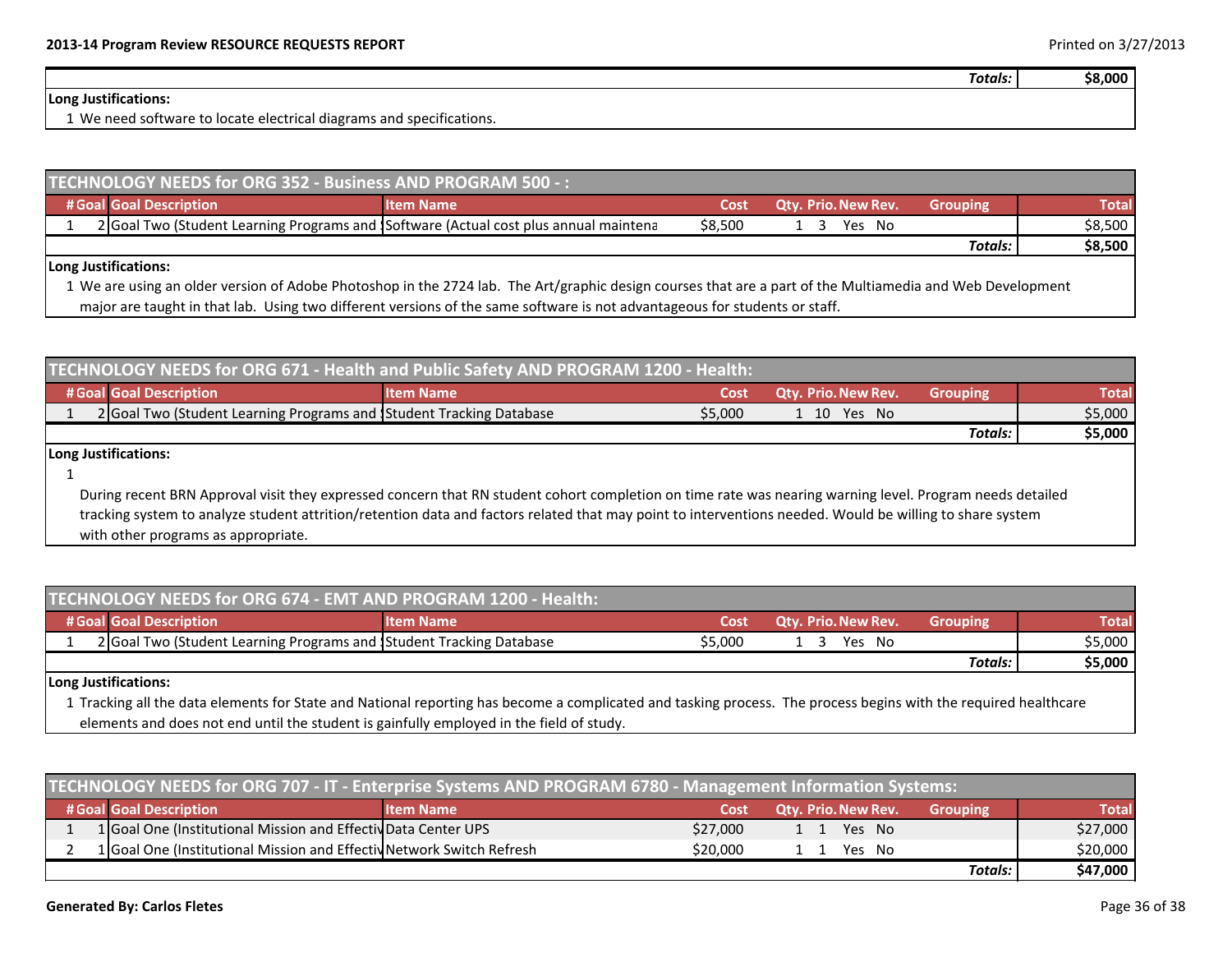### **Long Justifications:**

- 1 Data Center UPS is desperately needed to protect equipment and maintain critical campus services in the event of power outages and spikes.
- 2 Building switches need replacement to reliably manage the network and maintain critical services. Switches are what support all communications to each building on campus.

| TECHNOLOGY NEEDS for ORG 821 - Purchasing AND PROGRAM 6770 - Logistical Services: |  |                              |                                                                                          |       |                            |                 |              |  |
|-----------------------------------------------------------------------------------|--|------------------------------|------------------------------------------------------------------------------------------|-------|----------------------------|-----------------|--------------|--|
|                                                                                   |  | # Goal Goal Description      | <b>Item Name</b>                                                                         | Cost  | <b>Qty. Prio. New Rev.</b> | <b>Grouping</b> | <b>Total</b> |  |
|                                                                                   |  |                              | 3 Goal Three (Resources): The College will de Software (Actual cost plus annual maintena | \$700 | Yes No                     |                 | \$700        |  |
|                                                                                   |  |                              |                                                                                          |       |                            | <b>Totals:</b>  | \$700        |  |
|                                                                                   |  | Long Justifications:         |                                                                                          |       |                            |                 |              |  |
|                                                                                   |  | 1 Software receiving upgrade |                                                                                          |       |                            |                 |              |  |

| TECHNOLOGY NEEDS for ORG 903 - DSPS Staff AND PROGRAM 6420 - DSPS: |                                                                                                                                                         |                                                                                      |         |                            |  |  |        |                           |              |
|--------------------------------------------------------------------|---------------------------------------------------------------------------------------------------------------------------------------------------------|--------------------------------------------------------------------------------------|---------|----------------------------|--|--|--------|---------------------------|--------------|
|                                                                    | # Goal Goal Description                                                                                                                                 | <b>Item Name</b>                                                                     | Cost    | <b>Qty. Prio. New Rev.</b> |  |  |        | <b>Grouping</b>           | <b>Total</b> |
|                                                                    | 2 Goal Two (Student Learning Programs and Teverest-D Braille Embosser                                                                                   |                                                                                      | \$5,000 |                            |  |  |        | 1 1 Yes No DSPS Equipment | \$5,000      |
|                                                                    |                                                                                                                                                         | 2 Goal Two (Student Learning Programs and Software (Actual cost plus annual maintena | \$500   |                            |  |  | Yes No |                           | \$500        |
| Totals:                                                            |                                                                                                                                                         |                                                                                      |         |                            |  |  |        | \$5,500                   |              |
| Long Justifications:                                               |                                                                                                                                                         |                                                                                      |         |                            |  |  |        |                           |              |
|                                                                    | 1 Need a new braille embosser to accommodate the needs of blind students attending IVC in a timely manner. This service is critical for the students to |                                                                                      |         |                            |  |  |        |                           |              |

 a newembosser to accommodate the needs of blind students attending IVC in a timely manner. This service is critical for the students to get their handouts, articles, class syllabus and/or exams in an accessible format. The current Braille embosser is 13 years old and it is shredding special paper if <sup>a</sup> staff member is not there to guide the paper. A new brailler will reduce cost of producing information in braille; eliminate wasted paper, time, and will greatly improve turn around time in providing the information to the students and insure we are ADA compliant.

2 The Duxbury Braille translator update from 10.6 to 11.1 upgrade is needed for the new embosser. This one now includes Nemeth Math Braille which we do not have at this time. This will provide access to the student taking math courses and exams which are complicated to present orally and allows us to be ADA compliant.

| TECHNOLOGY NEEDS for ORG 915 - Student Health Fee AND PROGRAM 6490 - Miscellaneous Student Services: |                                                                            |                                                                                          |         |                            |                 |              |  |  |
|------------------------------------------------------------------------------------------------------|----------------------------------------------------------------------------|------------------------------------------------------------------------------------------|---------|----------------------------|-----------------|--------------|--|--|
|                                                                                                      | # Goal Goal Description                                                    | <b>Item Name</b>                                                                         | Cost    | <b>Qty. Prio. New Rev.</b> | <b>Grouping</b> | <b>Total</b> |  |  |
|                                                                                                      |                                                                            | 3 Goal Three (Resources): The College will de Software (Actual cost plus annual maintena | \$8,000 | Yes No<br>1 1              |                 | \$8,000      |  |  |
|                                                                                                      |                                                                            |                                                                                          |         |                            | <b>Totals:</b>  | \$8,000      |  |  |
|                                                                                                      | Long Justifications:                                                       |                                                                                          |         |                            |                 |              |  |  |
|                                                                                                      | 1 Streamline and digitize reporting of confidential mental health records. |                                                                                          |         |                            |                 |              |  |  |

| TECHNOLOGY NEEDS for ORG 921 - Matriculation Counseling - PD100 AND PROGRAM 6320 - Matriculation and Assessment: |                         |           |  |                                          |  |       |  |  |  |
|------------------------------------------------------------------------------------------------------------------|-------------------------|-----------|--|------------------------------------------|--|-------|--|--|--|
|                                                                                                                  | # Goal Goal Description | Item Name |  | <b>Cost Qty. Prio. New Rev.</b> Grouping |  | Total |  |  |  |